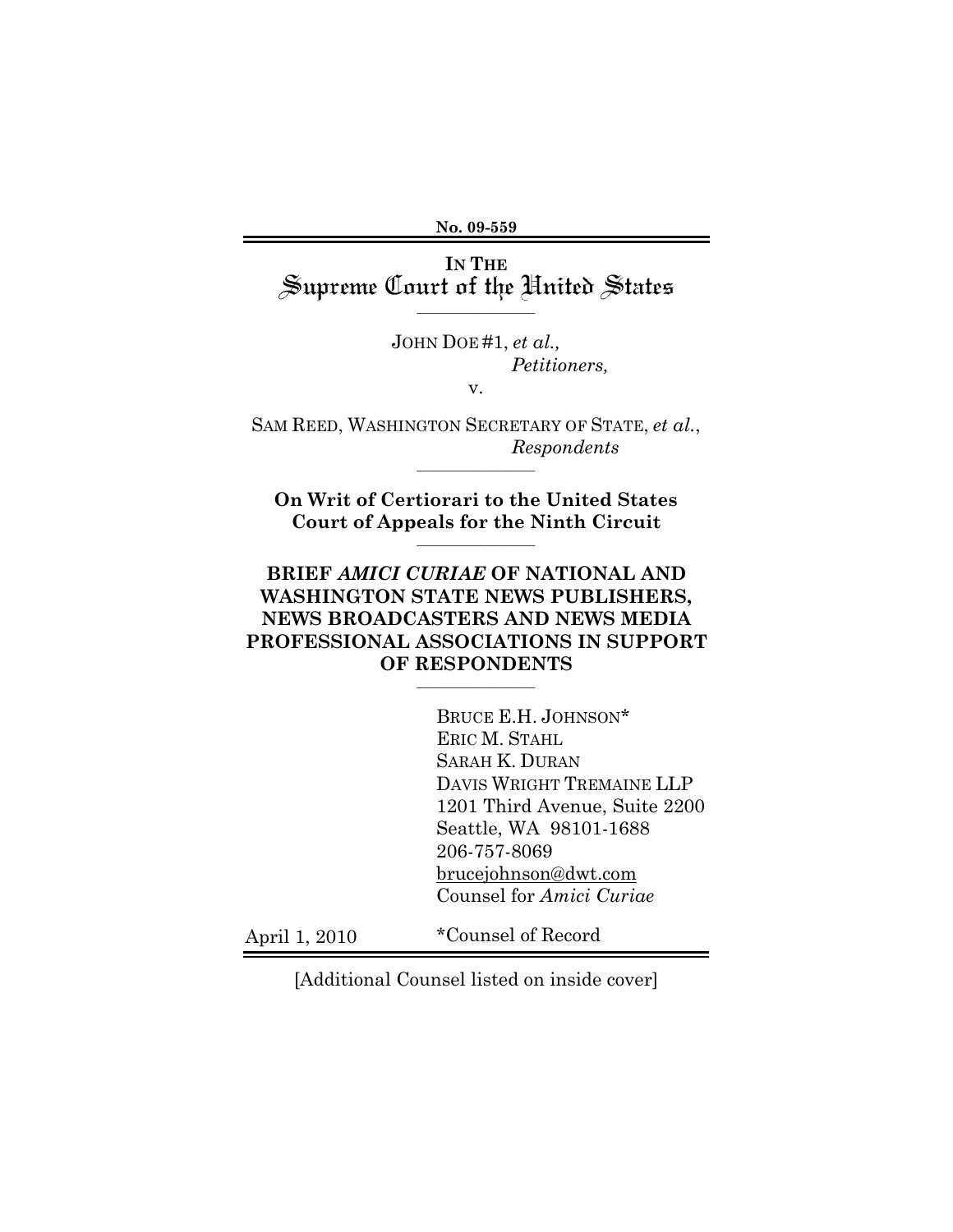Advance Publications Richard A. Bernstein Neil M. Rosenhouse Sabin, Bermant & Gould LLP Four Times Sq., 23rd Fl. New York, NY 10036

The American Society of News Editors Kevin M. Goldberg Fletcher, Heald & Hildreth, P.L.C. 1300 17th St. N., 11th Fl. Arlington, VA 22209

The Associated Press David H. Tomlin 450 W. 33rd Street New York, NY 10001

Belo Corp. David S. Starr 400 South Record St. Dallas, TX 75202

Bloomberg L.P. Charles J. Glasser, Jr. 731 Lexington Avenue New York, NY 10022

Cable News Network LP, LLP David C. Vigilante Johnita P. Due One CNN Center Atlanta, GA 30303

Cox Media Group, Inc. Dale M. Cohen 6205 Peachtree Dunwoody Rd. Atlanta, GA 30328

Dow Jones & Co., Inc. Jason P. Conti Gail Gove 1211 Ave of the Americas, 7th Fl. New York, NY 10036

The Hearst Corp. Jonathan R. Donellan 300 W. 57th St. New York, NY 10019

Magazine Publishers of America Bradley Weltman 1211 Connecticut Avenue NW, Suite 610 Washington, DC 20036

Newsweek, Inc. Stephen Fuzesi Jr. 395 Hudson St. New York, NY 10014

New York Times Co. David E. McCraw 620 Eighth Ave. New York, NY 10018

ProPublica Richard J. Tofel One Exchange Plaza, 55 Broadway 23rd Floor New York, NY 10006

Tribune Co. Karlene W. Goller 145 S. Spring Street, 3rd Floor Los Angeles, CA 90012

The Washington Post Co. Eric N. Lieberman 1150 15th Street N.W. Washington, DC 20071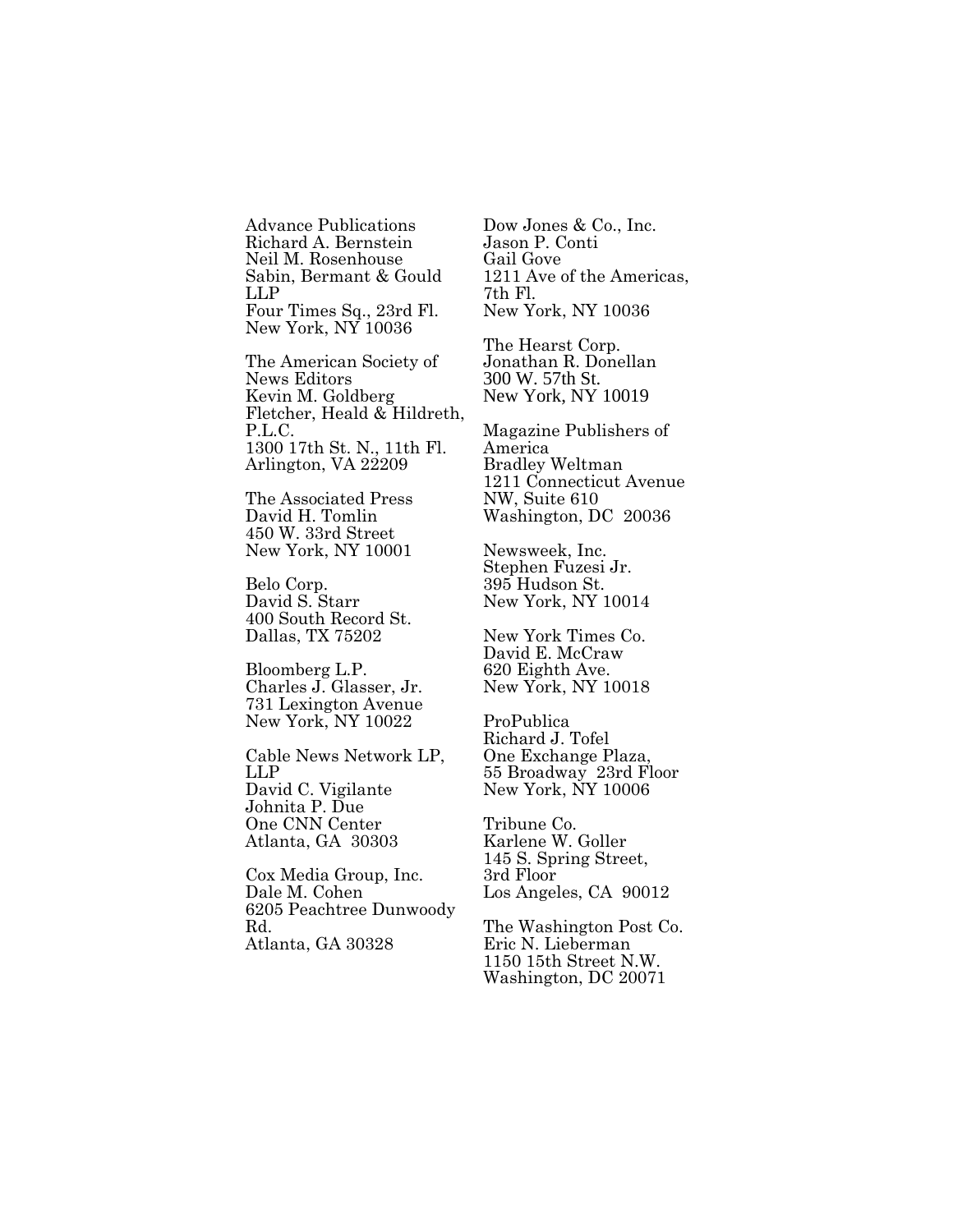# **TABLE OF CONTENTS**

| Ι. | Washington's Public Records Act, Like<br>Other State and Federal Records<br>Laws, Neither Limits Nor Compels<br>Speech, but Simply Provides for Public<br>Access to Government Records4 |
|----|-----------------------------------------------------------------------------------------------------------------------------------------------------------------------------------------|
| Η. | The First Amendment Does Not<br>Guarantee a Right of Anonymity To<br>Those Who Sign State Referendum                                                                                    |
| A. | No "Right to Privacy" Applies To<br>Signing a Referendum Petition, Which<br>Is Not Private Speech But Rather an<br>Act of Lawmaking Conducted in Full                                   |
| В. | There Is No Precedent For the Right of<br>Anonymity Sought By Petitioners Here  18                                                                                                      |
|    | III. Disclosure of Referendum Petitions<br>Under the PRA Does Not Violate the                                                                                                           |
| А. | Time and Experience Confirm the<br>Compelling Interests Served by Public<br>Records Statutes, and by Disclosure in                                                                      |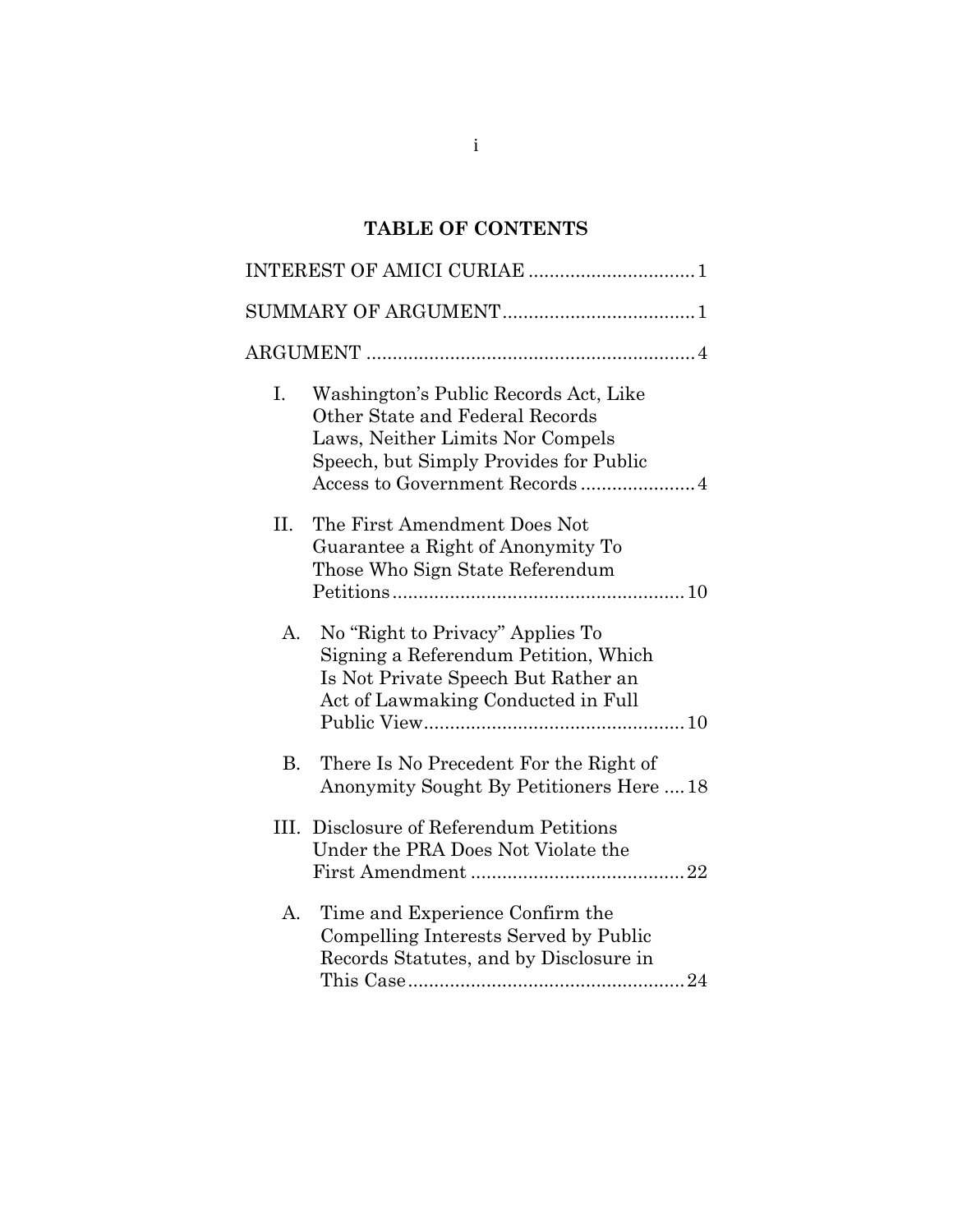| B. The PRA Is Narrowly Tailored and |  |
|-------------------------------------|--|
| Reflects the Considered Judgment of |  |
| Washington and Its Voters Regarding |  |
| The Importance of Ready Access to   |  |
|                                     |  |
|                                     |  |
|                                     |  |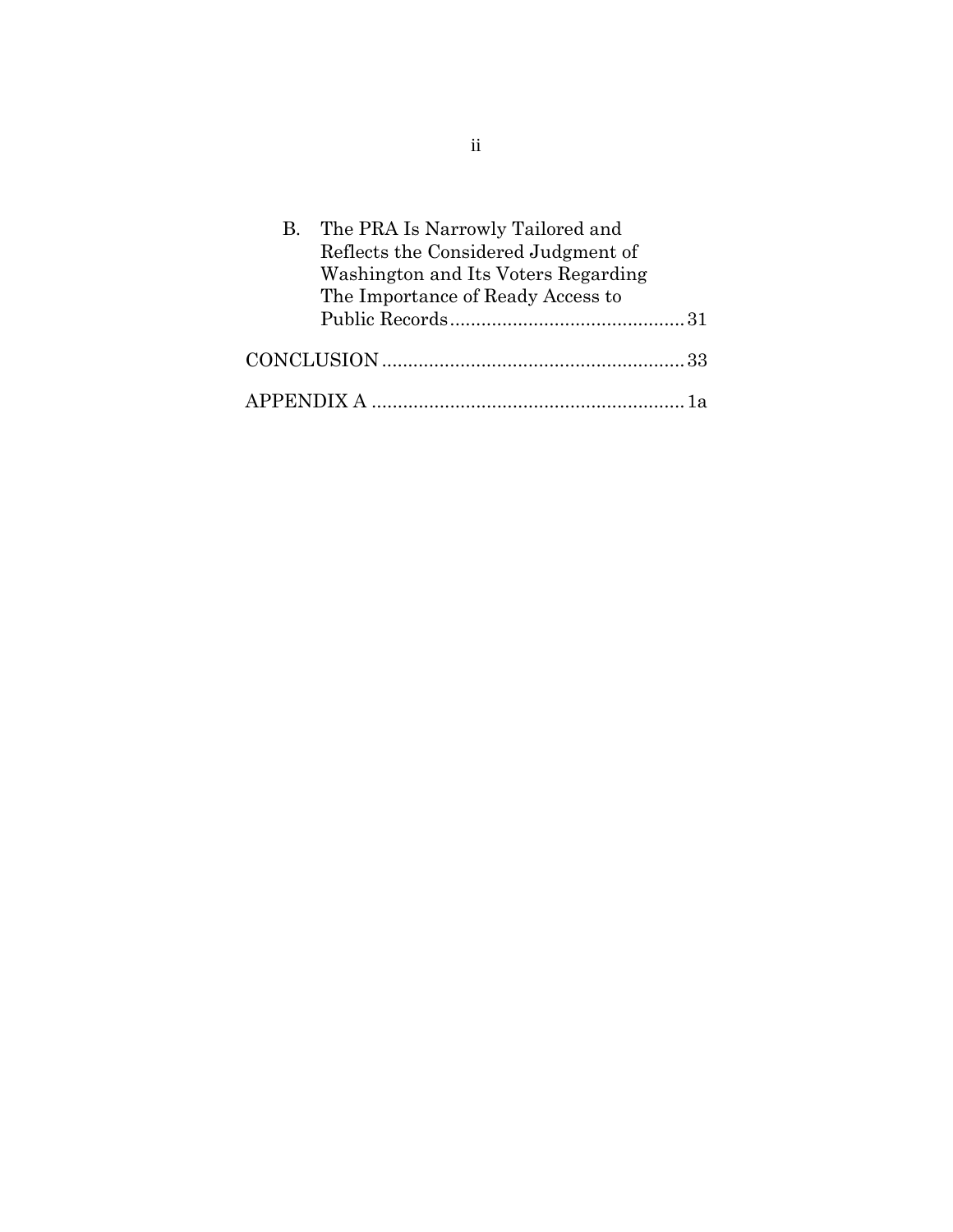# **TABLE OF AUTHORITIES**

### **FEDERAL CASES**

| 44 Liquormart, Inc. v. Rhode Island,                                          |
|-------------------------------------------------------------------------------|
| $AFL-CIO$ v. $FEC$ ,                                                          |
| Anderson v. Mills,                                                            |
| <i>Associated Press v. United States,</i>                                     |
| Buckley v. American Constitutional Law<br>Foundation, Inc.,                   |
| Buckley v. Valeo,                                                             |
| Cammarano v. United States,                                                   |
| Campaign for Family Farms v. Glickman,<br>200 F.3d 1180 (8th Cir. 2000)13, 16 |
| Citizens United v. FEC,                                                       |
| Cox Broad. Corp. v. Cohn,                                                     |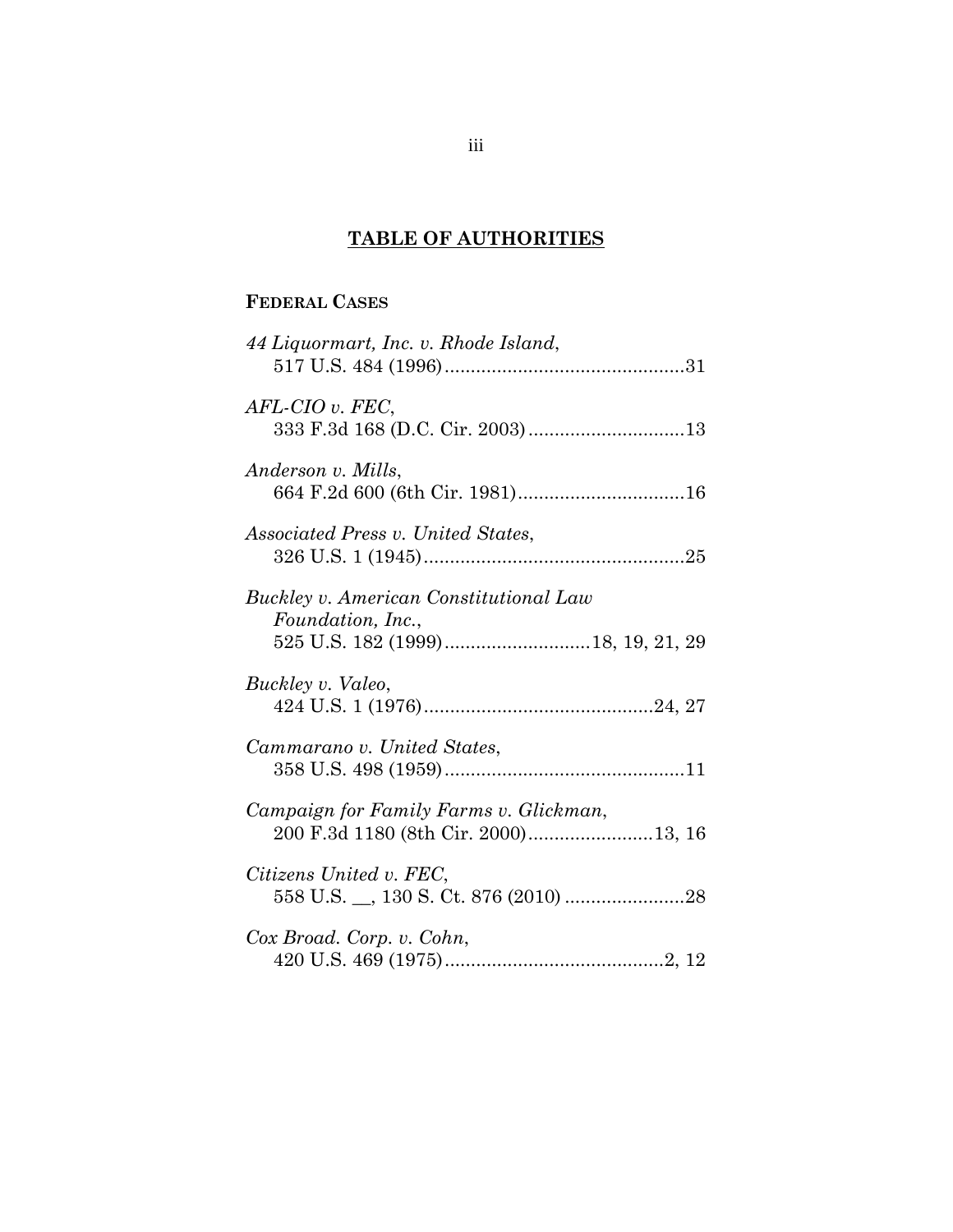| Doe v. Reed,<br>586 F.3d 671 (9th Cir. 2009)22, 29, 30                     |
|----------------------------------------------------------------------------|
| EPA v. Mink,                                                               |
| Eu v. S.F. County Democratic Cent. Comm.,                                  |
| Griswold v. Connecticut,                                                   |
| Grosjean v. Am. Press Co.,                                                 |
| Kleindienst v. Mandel,                                                     |
| McIntyre v. Ohio Elections Commission,<br>514 U.S. 334 (1995)3, 20, 21, 29 |
| Meyer v. Grant,                                                            |
| Miami Herald Publ'g Co. v. Tornillo,                                       |
| N.L.R.B. v. Robbins Tire & Rubber Co.,                                     |
| N.L.R.B. v. Sears, Roebuck & Co.,                                          |
| NAACP v. Alabama,                                                          |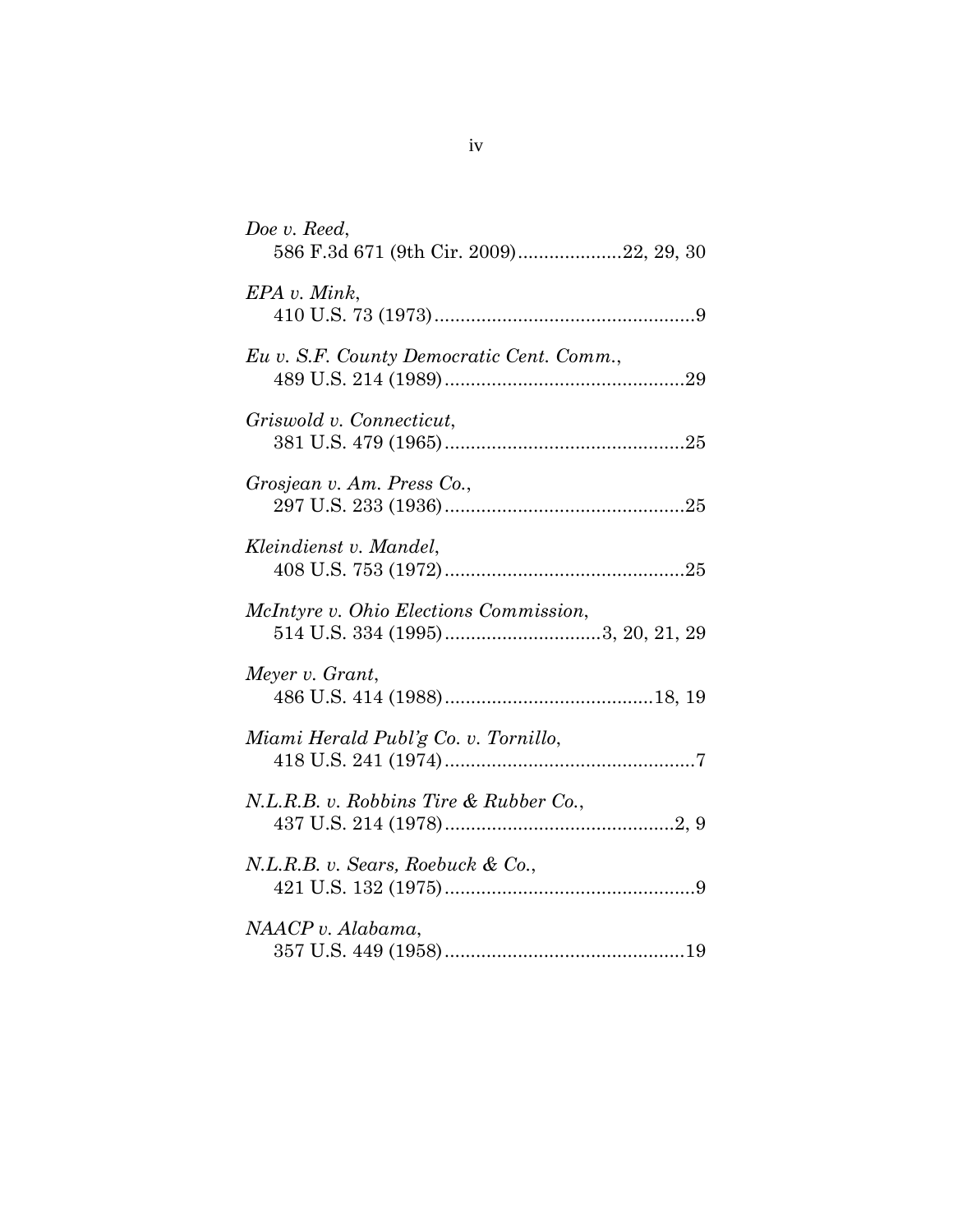| Nat'l Archives & Records Admin. v. Favish,               |
|----------------------------------------------------------|
| New York Times Co. v. United States,                     |
| Richmond Newspapers, Inc. v. Virginia,                   |
| United States v. Cruikshank,                             |
| United States v. O'Brien,                                |
| Va. State Bd. v. Va. Citizens Consumer<br>Council, Inc., |
| W. Va. State Bd. of Educ. v. Barnette,                   |
| Wooley v. Maynard,                                       |

# **STATE CASES**

| Belas v. Kiga,                               |  |
|----------------------------------------------|--|
|                                              |  |
|                                              |  |
| Progressive Animal Welfare Soc'y v. Univ. of |  |
| Wash.                                        |  |
|                                              |  |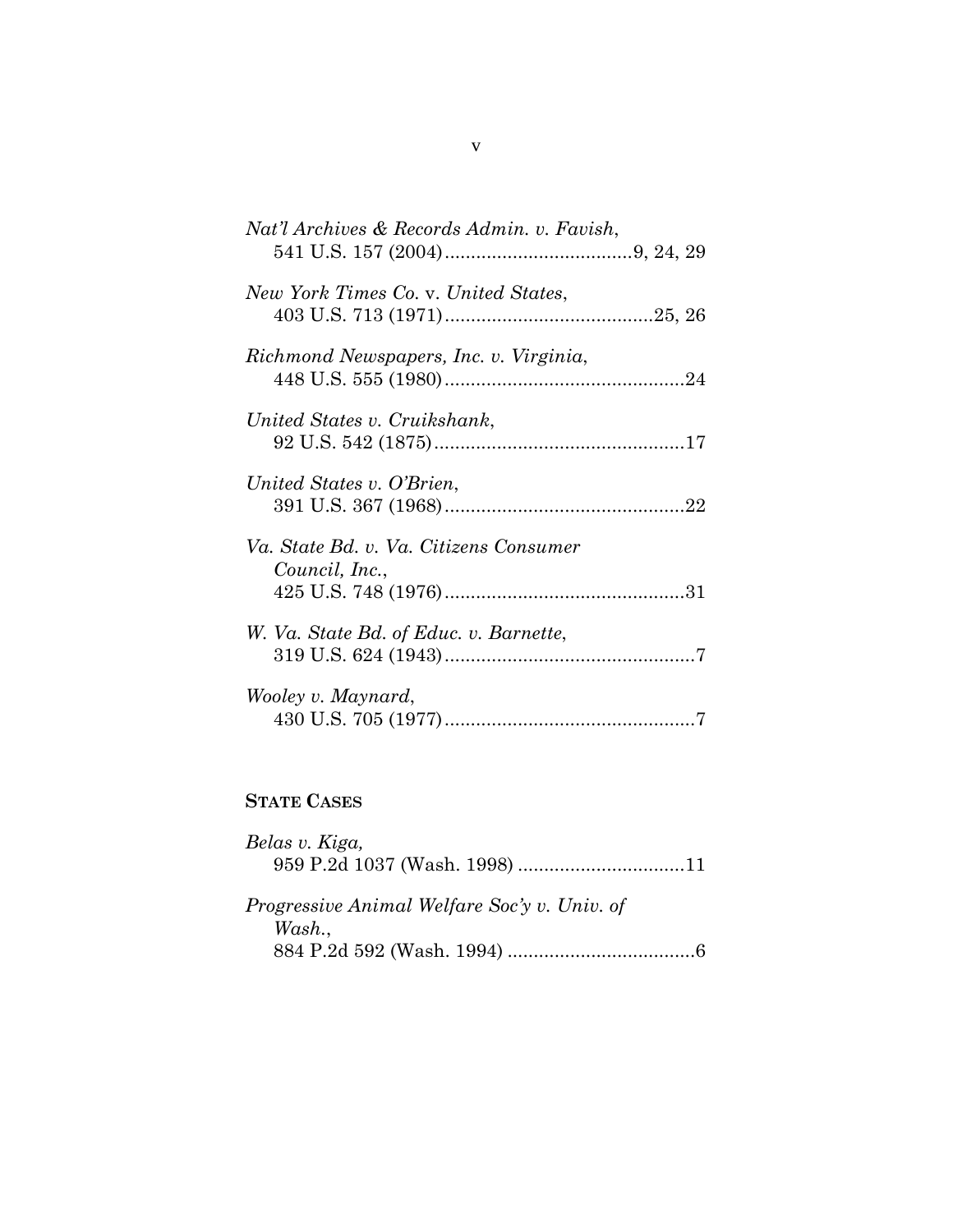| State ex rel. Brislawn v. Meath,    |  |
|-------------------------------------|--|
|                                     |  |
|                                     |  |
| Wash State Farm Bureau Fed'n y Reed |  |

| wasn. State Farm Bureau Fea n v. Keea, |  |  |
|----------------------------------------|--|--|
|                                        |  |  |

## **FEDERAL STATUTES**

|--|--|--|--|--|

# **STATE STATUTES**

| $5\ {\rm ILCS}\ 140/1-140/11.5\ {.\,.\,.\,.\,.\,.\,.\,.\,.\,.\,.\,.\,.\,.\,.\,.\,.\,.\,}. \ 7$ |
|------------------------------------------------------------------------------------------------|
|                                                                                                |
|                                                                                                |
|                                                                                                |
|                                                                                                |
|                                                                                                |
|                                                                                                |
|                                                                                                |
|                                                                                                |
|                                                                                                |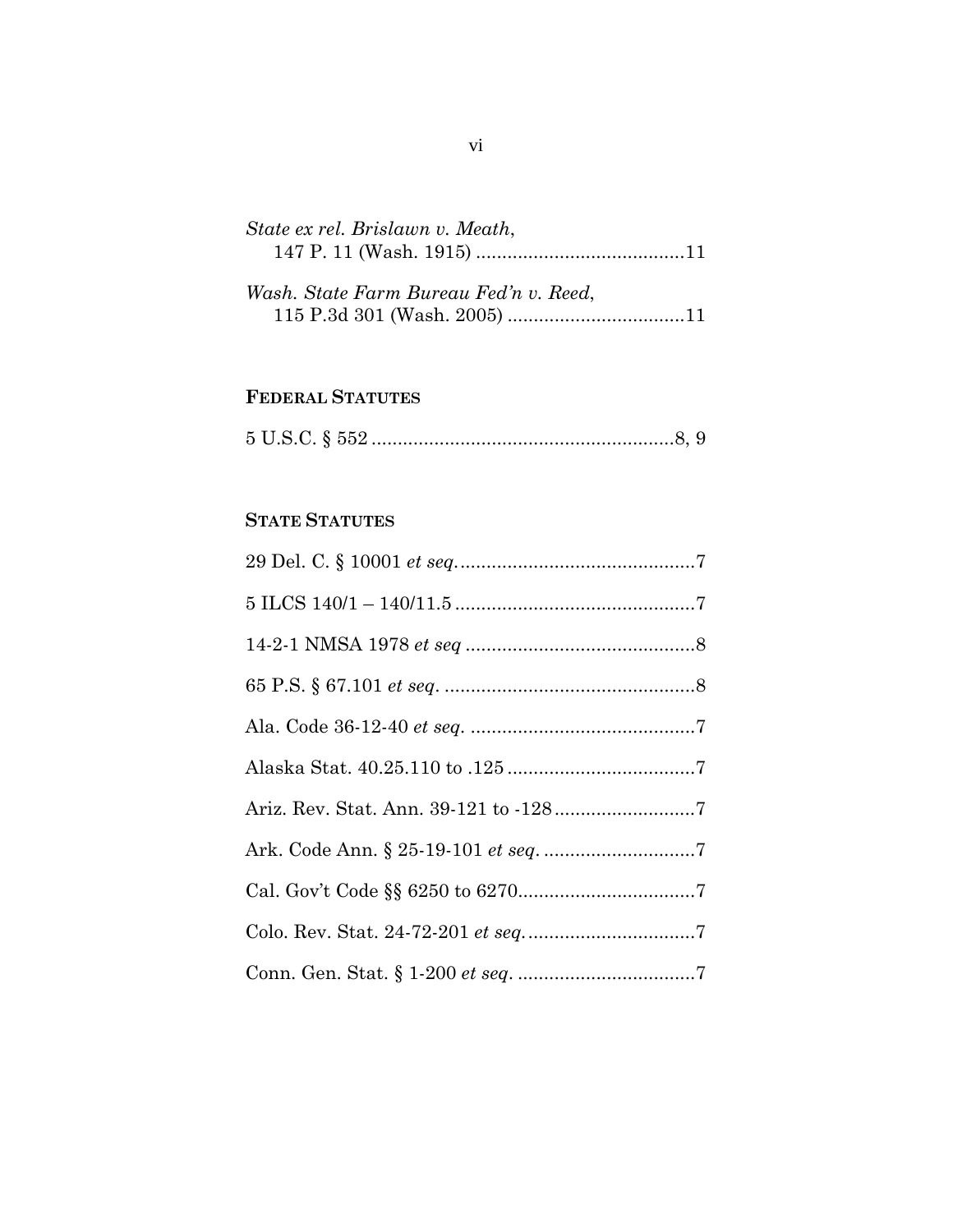| Mass. Gen. Laws Ann. Chapter 4, § 7, Chapter |
|----------------------------------------------|
| Md. Code Ann. State & Govt. 10-611 to -6308  |
|                                              |
|                                              |
|                                              |
|                                              |
|                                              |
|                                              |
|                                              |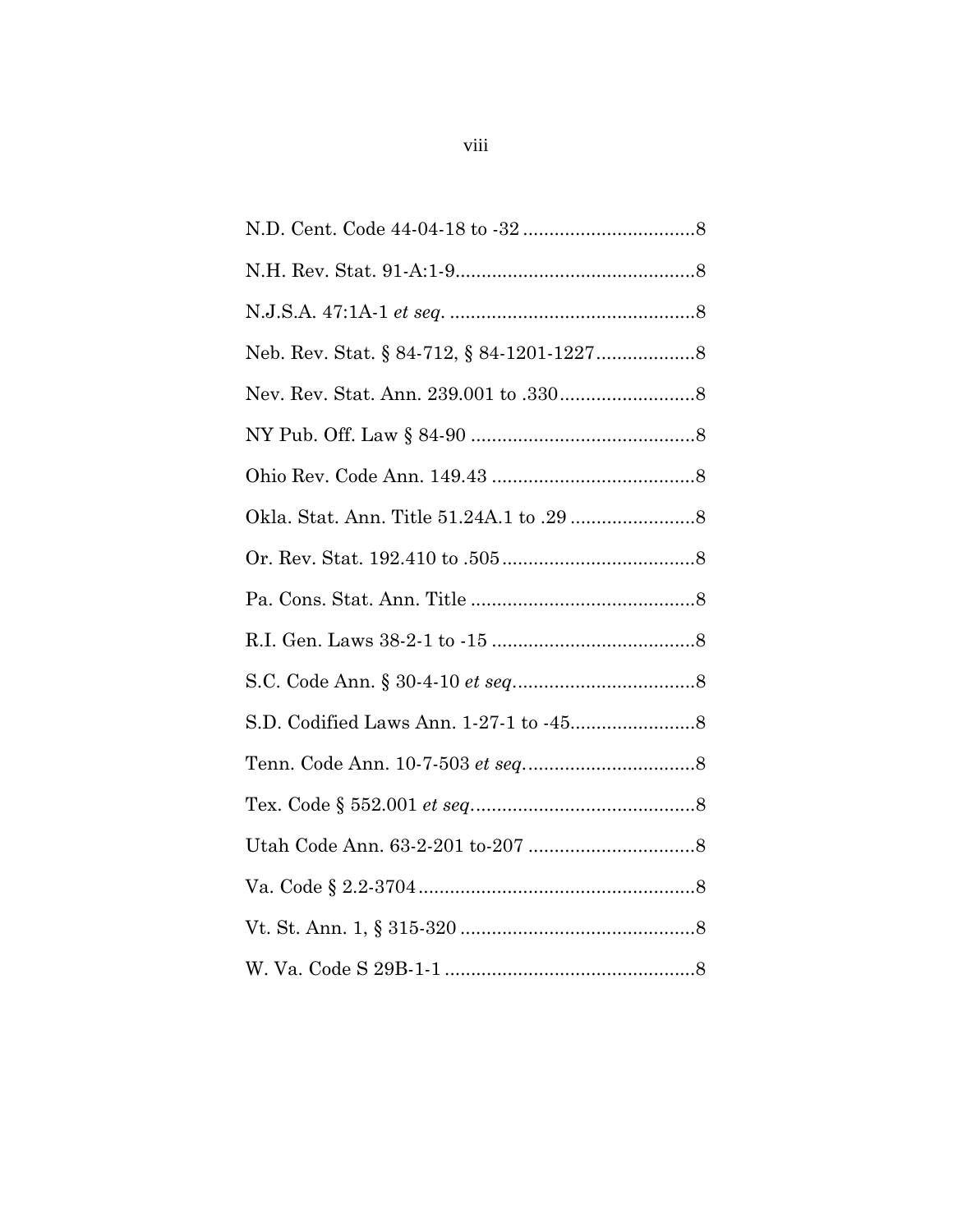| Wash. Rev. Code § 29A.72.23013, 29 |
|------------------------------------|
|                                    |
|                                    |
|                                    |
|                                    |
|                                    |
|                                    |
|                                    |
|                                    |

# **RULES**

|--|

# **CONSTITUTIONAL PROVISIONS**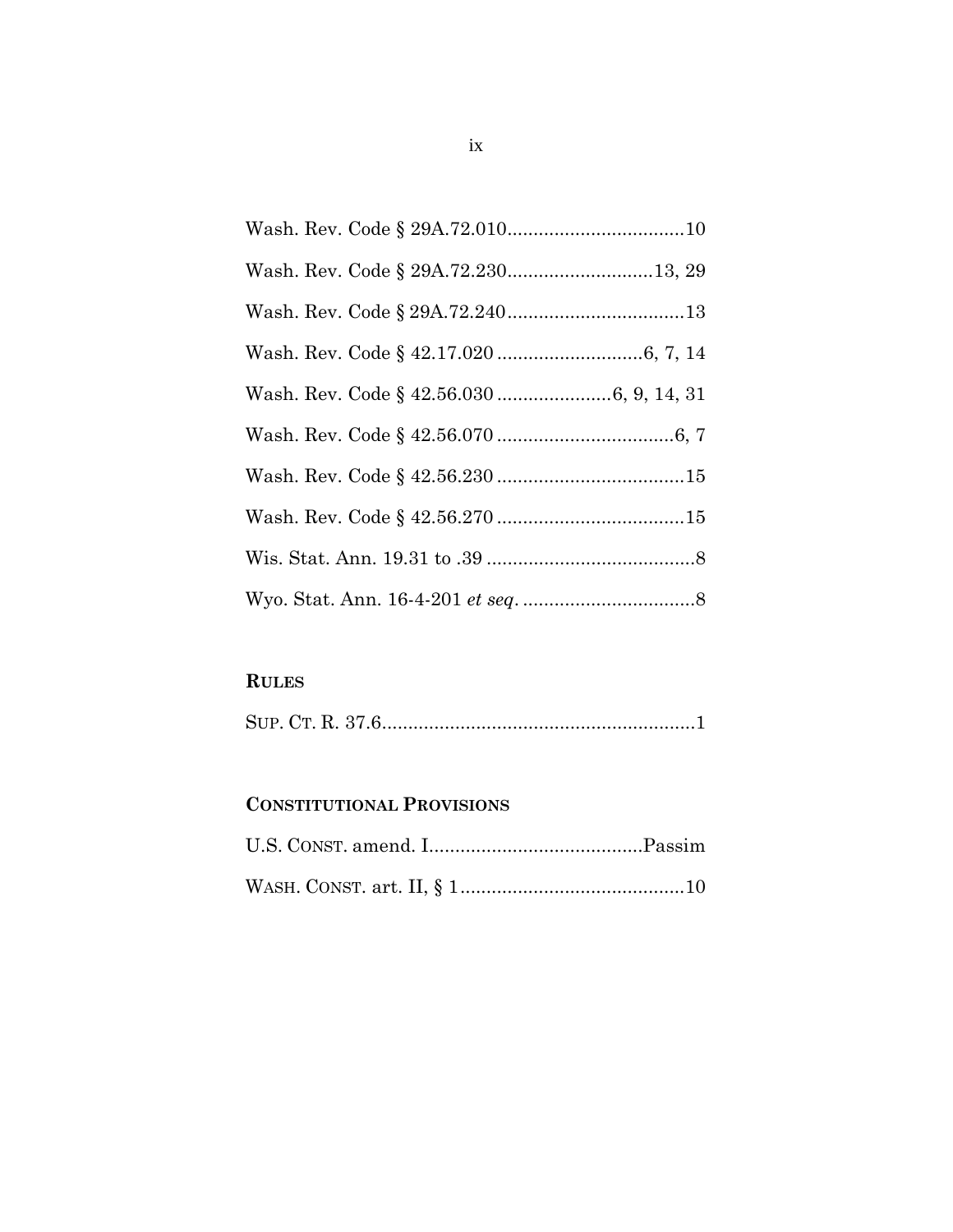### **OTHER AUTHORITIES**

| 1 Annals of Cong. 738 (James Madison, Aug.                                                                                                 |
|--------------------------------------------------------------------------------------------------------------------------------------------|
| Bernstein, R.B. The Founding Fathers                                                                                                       |
| Brandeis, Louis D. Other People's Money<br>(Frederick A. Stokes ed. 1914)24                                                                |
| Carpenter, Dick M., II. Disclosure Costs:<br>Unintended Consequences of Campaign                                                           |
| Colonial Laws of Massachusetts (1641) 16                                                                                                   |
| Fessenden, Ford, Examining the Vote: The<br>Patterns, The New York Times, Nov. 12,                                                         |
| Franceschina, Peter, et al., Mattie Lee Blitch<br>$\mu$ died in 1985 and she's still registered to<br>vote, Sun-Sentinel, Oct. 29, 200826  |
| Johnson, Samuel. The False Alarm (1770)17                                                                                                  |
| Judd, Alan, Registration in Georgia: Bogus<br><i>addresses clutter voter rolls</i> , The Atlanta<br>Journal-Constitution, Jan. 10, 2006 26 |
| Madison, James. Public Opinion, Nat'l                                                                                                      |
| Martin, Jonathan et al, Voting by dead people<br><i>isn't always a scam</i> , The Seattle Times,                                           |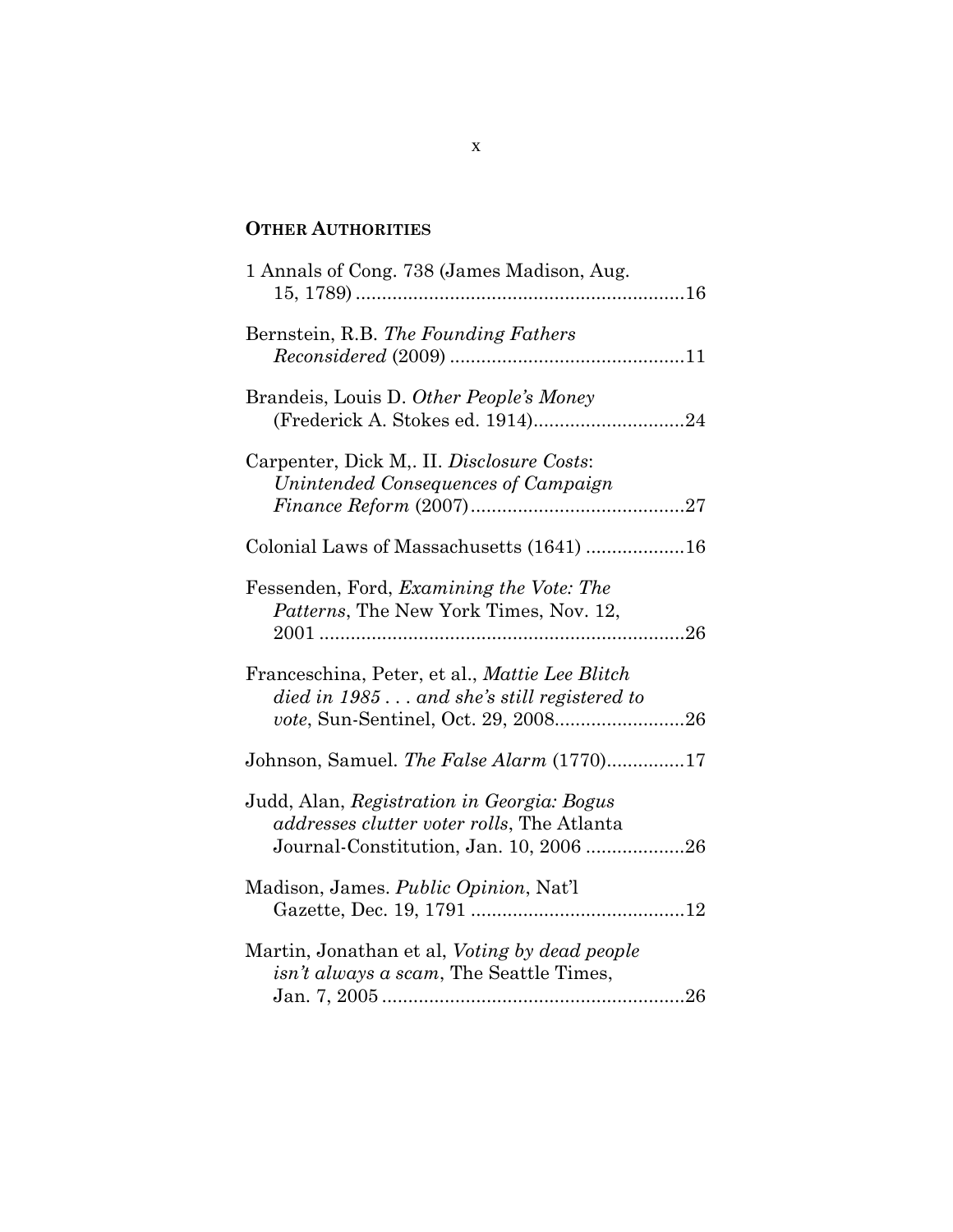Urofsky, Melvin I. *The Value of 'Other People's Money*,*'* N.Y. Times, Feb. 6, 2009 ........................24

Washington State Bar Ass'n, *Public Records Act Deskbook: Washington's Public Disclosure and Open Public Meeting Laws* (2006)..................................................................5, 8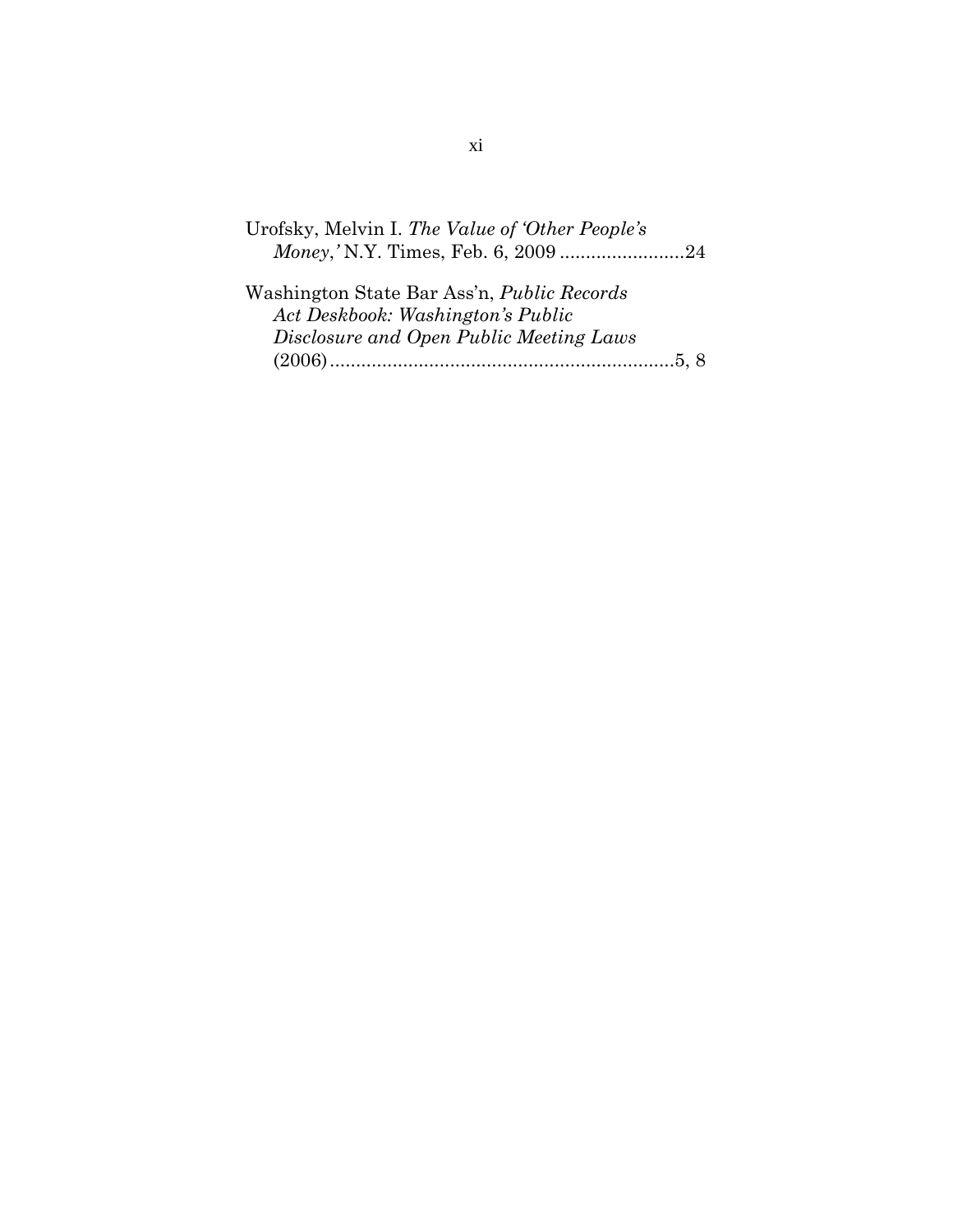#### **INTEREST OF AMICI CURIAE**<sup>1</sup>

*Amici*, identified and described in Appendix A, are leading print and online news publishers, news broadcasters, and news media professional associations, both nationally and in the State of Washington. They share an interest in assuring the vitality of freedom of information laws such as Washington's Public Records Act. News media depend on such records laws to fulfill their constitutionally essential watchdog role.

### **SUMMARY OF ARGUMENT**

The Petitioners' disregard for – indeed, disparagement of – the value of public records statutes would, if accepted by this Court, threaten the ability of the press to provide accurate and timely news coverage about government actions and matters of public importance. *Amici* particularly urge this Court to reject Petitioners' unprecedented proposal to "apply[] strict scrutiny to each application of a disclosure statute." Such a farreaching rule is unnecessary to decide this case, and adopting it would turn routine records requests into constitutional disputes any time a public record happens to name an individual. This Court instead should recognize, as it has in the past, the critical role that public records laws play in assuring an

<sup>1</sup> Letters of consent have been filed with the Clerk. Pursuant to Supreme Court Rule 37.6, *Amici* state that no counsel for a party authored this brief in whole or in part, and no person or entity other than *Amici* and their counsel made a monetary contribution to the preparation or submission of this brief.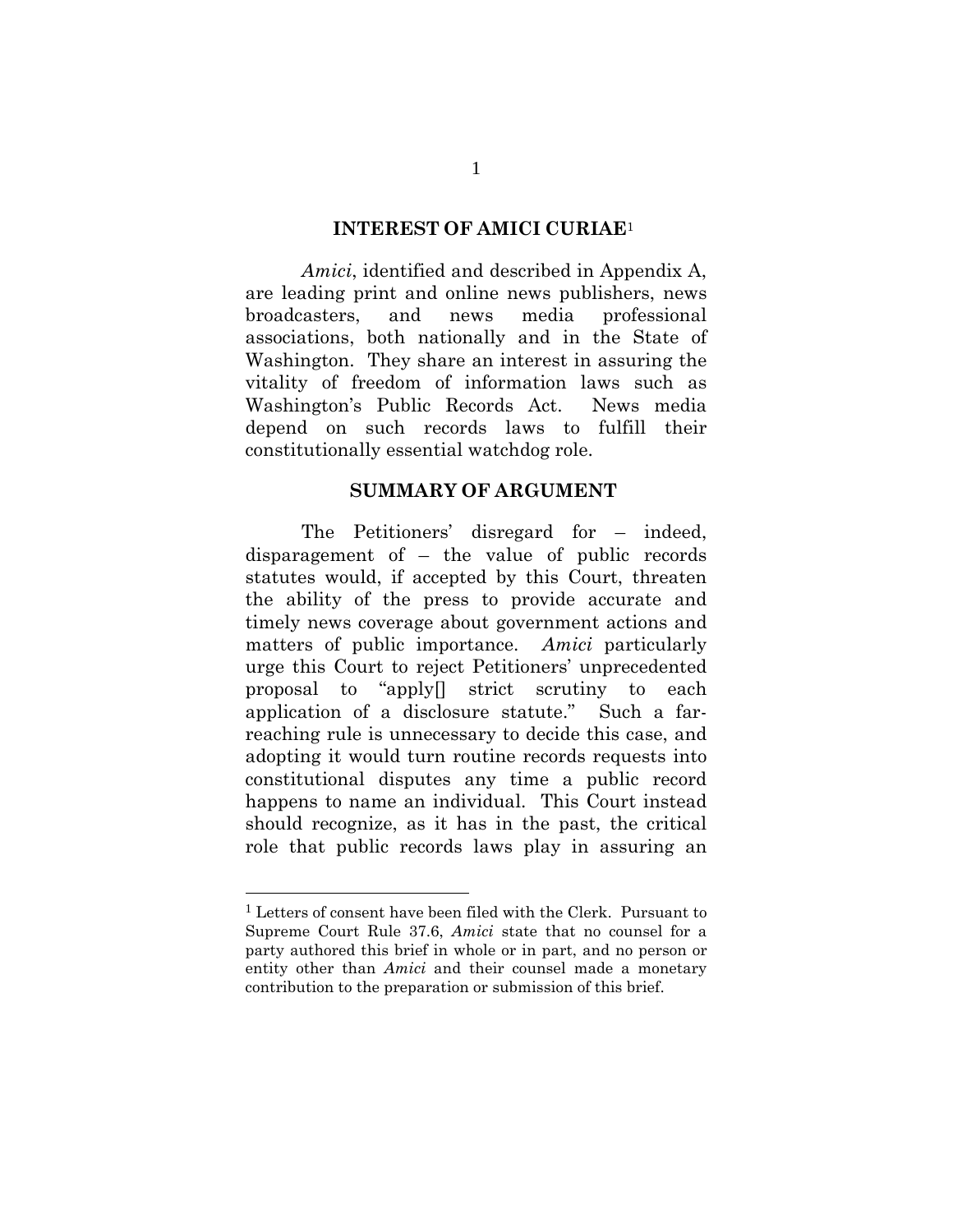informed electorate and a functioning democracy. The decision below accordingly should be affirmed.

I. Like the federal Freedom of Information Act and similar records laws in all 50 states, Washington's Public Records Act ("PRA") mandates broad disclosure of records used by public agencies in conducting government business. Such statutes assure that citizens have a means of keeping tabs on those who govern them, which is "vital to the functioning of a democratic society," *N.L.R.B. v. Robbins Tire & Rubber Co.*, 437 U.S. 214, 242 (1978), and of "critical importance to our type of government in which the citizenry is the final judge of the proper conduct of public business." *Cox Broad. Corp. v. Cohn*, 420 U.S. 469, 495 (1975).

Petitioners ask this Court to do what no court, at any level, has ever done: declare that a public records statute violates the *First Amendment "*right to privacy" of an individual who is named in a disclosable public record. Their position fundamentally misapprehends the PRA. The statute compels no speech, nor does it burden the speech or improperly impair the privacy of private individuals. It simply requires, in a non-discriminatory fashion, that Washington agencies provide access to all public records unless a specific exemption applies.

II. Petitioners also misapprehend Washington's referendum process and First Amendment precedent. The referendum process is in no sense private. Rather, individuals who add their signatures to these public records do so freely. And they do so with the constructive, if not actual, knowledge that the PRA requires Washington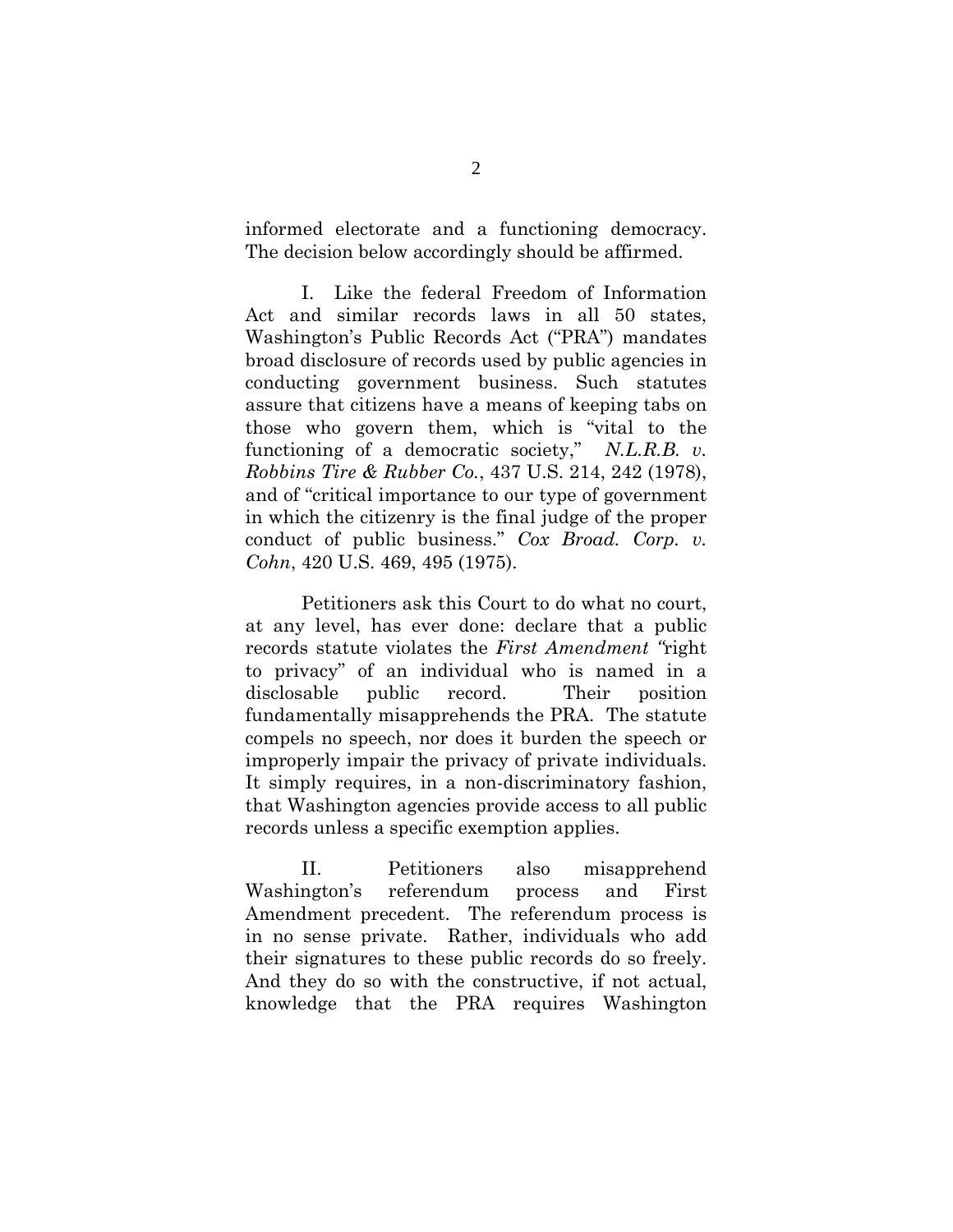agencies to provide access to public records unless a specific exemption applies. Unlike individuals disseminating anonymous leaflets, as in *McIntyre v. Ohio Elections Commission*, 514 U.S. 334 (1995), people who sign public petitions knowingly expose their identities to full public view, including to petition organizers, public officials and innumerable other strangers. They have no reasonable expectation of privacy.

Indeed, the nature of Washington's referendum process makes Petitioners' privacy claim particularly unmeritorious. Under Washington law, referendum signers act as participants in a fourth branch of government, exercising power reserved in the State Constitution to legislate. Such legislative activity is historically public. So is the very act of petitioning itself. The right of petition was understood, at and before the Nation's founding, to be a means of *publicly* seeking redress from the government. The Petitioners' attempt to distinguish between "public disclosure" and "private disclosure to the government only" is contrary to this tradition of public petitioning; to the entirely public nature of Washington's referendum process; and to the PRA itself, which only applies to records used by public agencies to do the public's business.

III. Petitioners' proposal to apply strict scrutiny "to each application of a disclosure statute," if accepted, would dramatically change the public records landscape across the country, and not just with respect to election records. It would place barriers to the public's right to know and its ability to hold government accountable. Petitioners'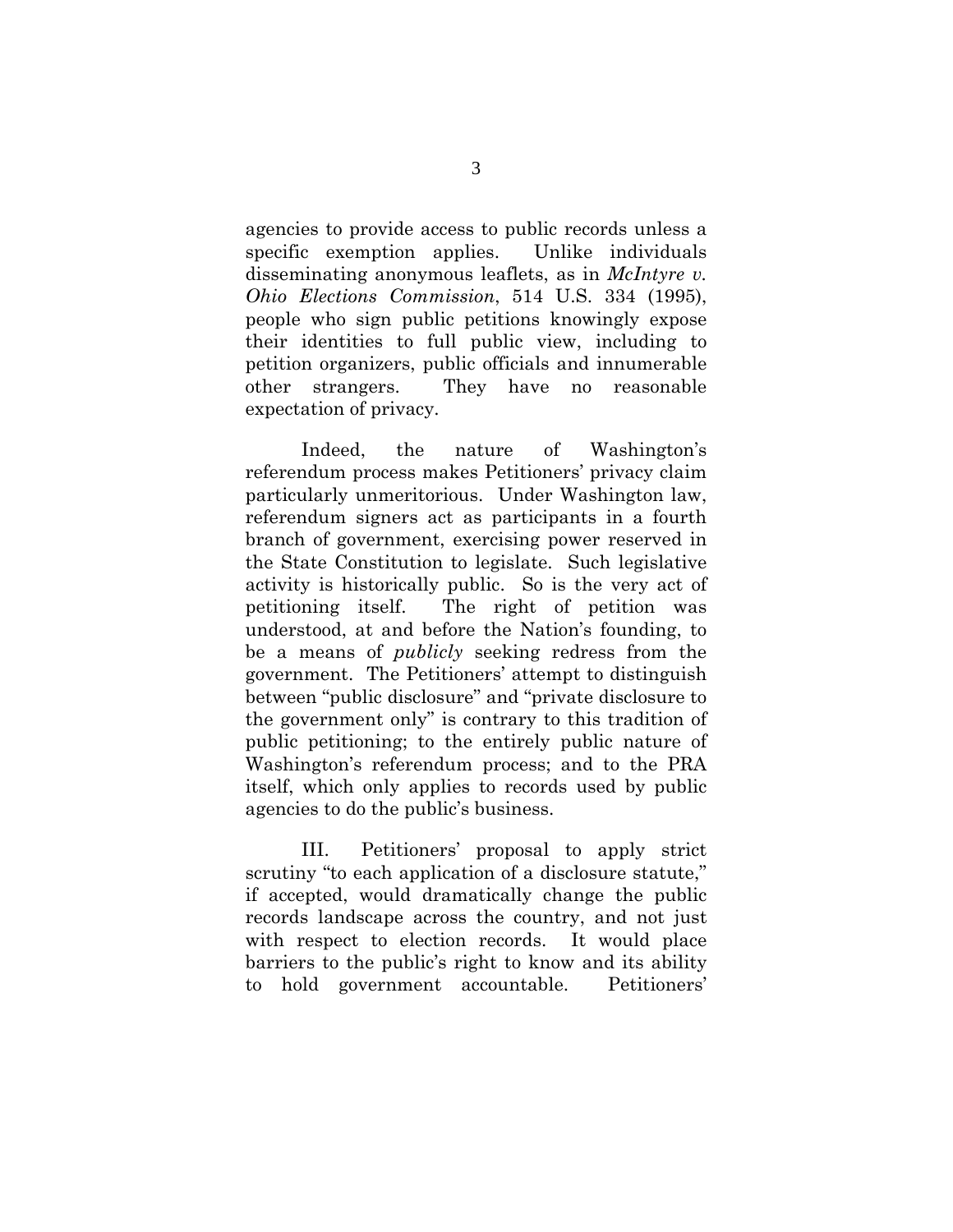argument that strict scrutiny is required because of the allegedly high cost of all public records disclosure rests on questionable evidence that has never been subject to cross-examination, and on unsubstantiated fears about technology. On the latter point, as this Court recognized earlier this Term, the advent of the Internet makes public disclosure more, not less, important. The experience of *Amici*, who rely regularly on records statutes, confirms that strong public records laws remain essential to assuring an informed electorate and robust public debate. Without ready access to public records, countless important stories – including stories about election fraud and malfeasance by officials, partisans, and individual voters – would go unreported.

Disclosure under the PRA implicates no cognizable First Amendment right, and there is no authority holding that disclosure under such a records statute is any burden on speech. But even if strict scrutiny applied, the PRA in general, and the disclosure at issue in this case, are narrowly tailored to serve compelling interests in assuring an informed electorate, the integrity of elections, and the sovereignty of citizens over their public agencies.

#### **ARGUMENT**

**I. Washington's Public Records Act, Like Other State and Federal Records Laws, Neither Limits Nor Compels Speech, but Simply Provides for Public Access to Government Records** 

Petitioners' brief scarcely addresses the statute that they portray as an unconstitutional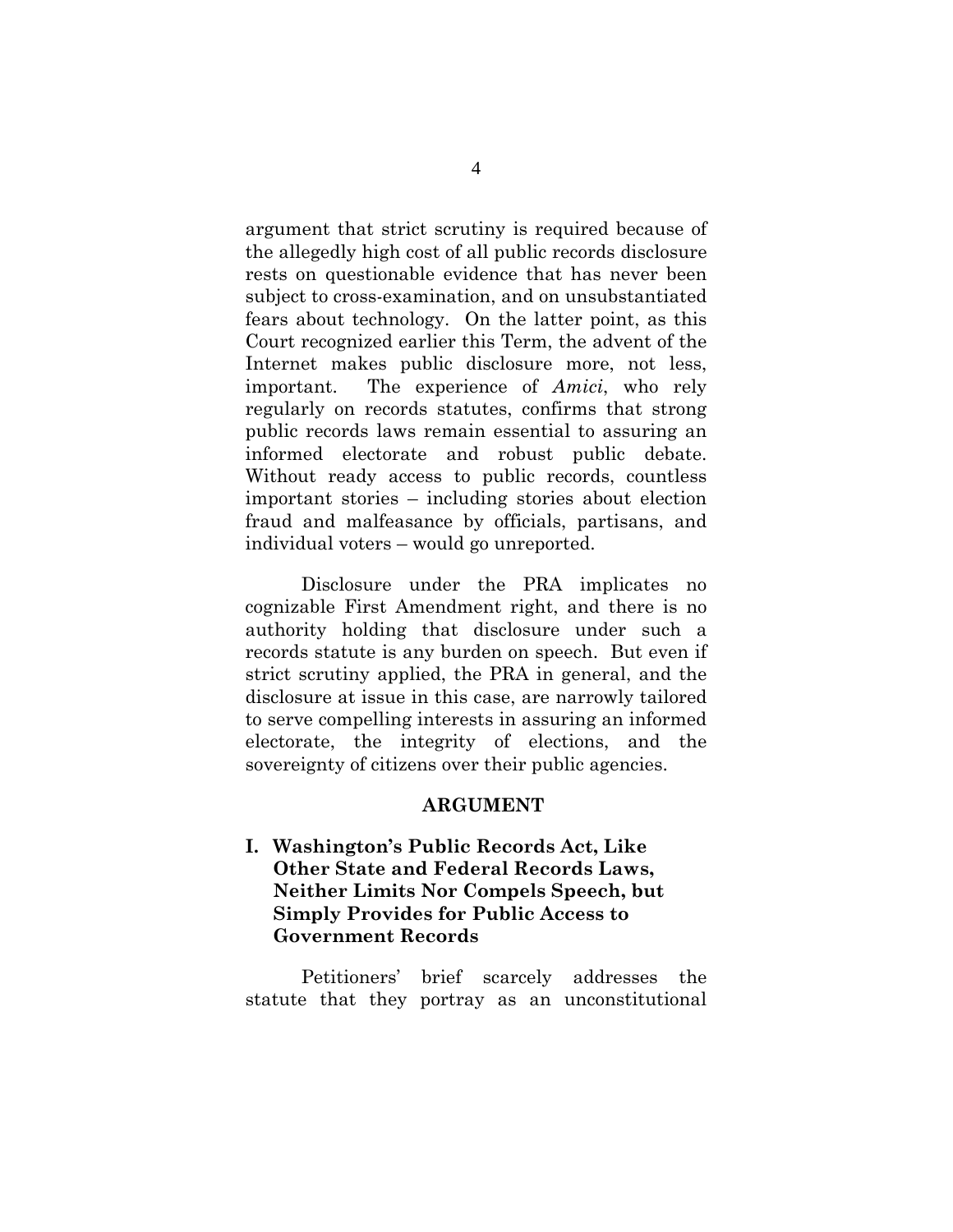infringement on free speech. Washington's Public Records Act does not compel anyone to speak, nor limit anyone's right or ability to speak. Contrary to the premise of all of Petitioners' arguments, the PRA does not regulate speech at all. It simply mandates that public records held by state government are generally available for public inspection.

In 1972, Washington voters – using the same petition process relied on 37 years later by the sponsors of Referendum 71 – placed on the statewide ballot a public disclosure measure known as Initiative 276. The initiative was approved by over 72 percent of voters. Washington State Bar Ass'n, *Public Records Act Deskbook: Washington's Public Disclosure and Open Public Meeting Laws* 2-2 (2006) ("PRA Deskbook"). The preamble to the measure, codified in the PRA itself, states that the law's purpose is to promote transparency and government accountability:

> The people of this state do not yield their sovereignty to the agencies that serve them. The people, in delegating authority, do not give their public servants the right to decide what is good for the people to know and what is not good for them to know. The people insist on remaining informed so that they may maintain control over the instruments that they have created.

Wash. Rev. Code § 42.56.030 (2009). "The stated purpose of the Public Records Act is nothing less than the preservation of the most central tenets of representative government, namely, the sovereignty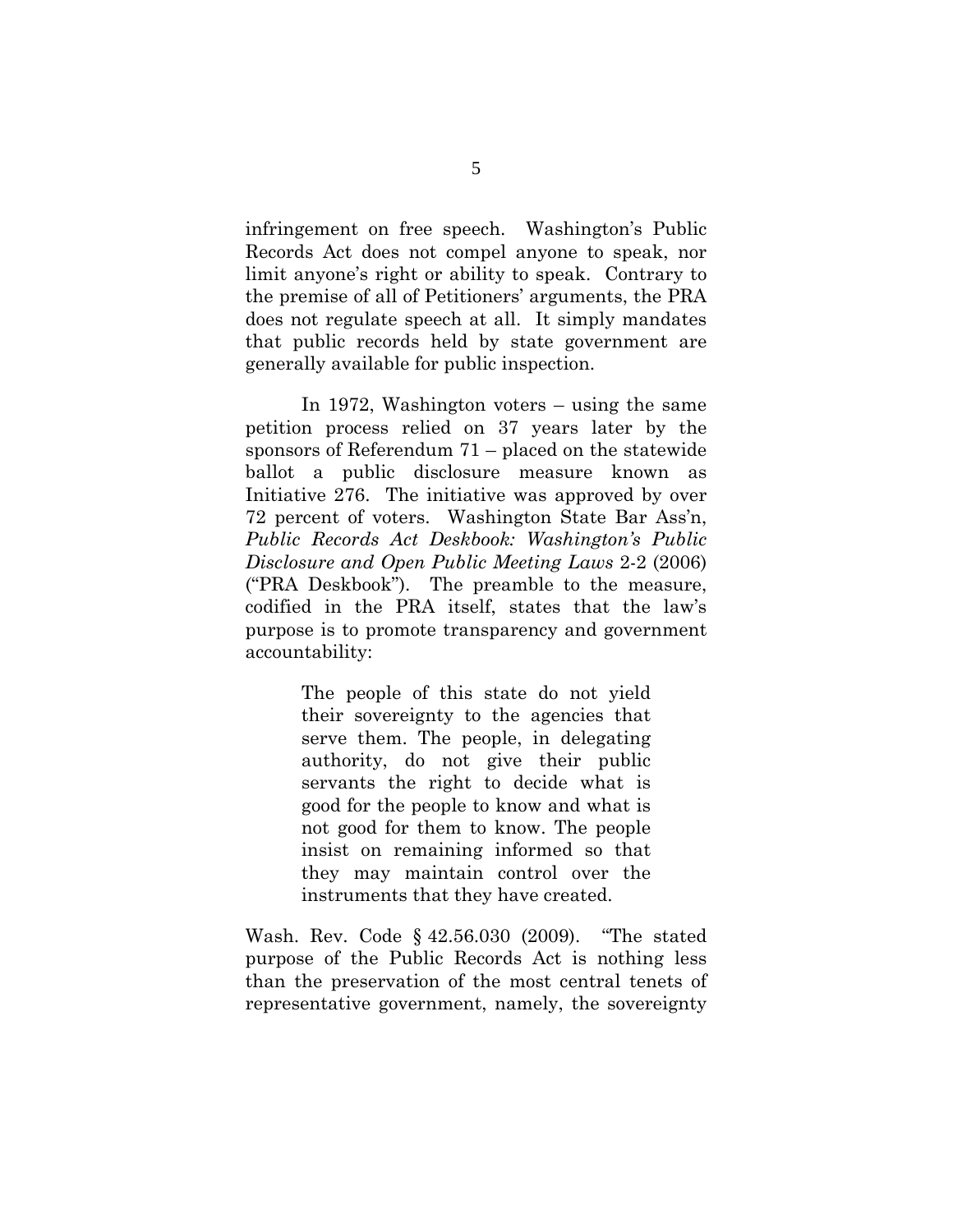of the people and the accountability to the people of public officials and institutions." *Progressive Animal Welfare Soc'y v. Univ. of Wash.*, 884 P.2d 592, 597 (Wash. 1994).

Petitioners contend that the PRA is impermissibly content-based because it "places heavier burdens on those *opposing* government action than those supporting it." Petrs.' Br. 41-42. But the PRA makes no distinction based on content. Rather, it applies to *all* records retained or used by state and local government agencies. Wash. Rev. Code  $\S$  42.17.020(2), (42) (definitions of "agency" and "public record"); Wash. Rev. Code § 42.56.070(1). Nor does the PRA impose burdens, of disclosure or otherwise, on any individual or private entity. It compels no person to speak.2 The statute applies only to government agencies. *Id*. An agency's obligation is to make its records available for

<sup>2</sup> The "three levels of compelled speech" alleged by Petitioners (Petrs.' Br. 35-38) are a fanciful construct with no basis in reality. The State does not compel referendum supporters to say anything or to associate with anyone. However one characterizes disclosure of the referendum petitions, it is not "compelled speech" as this Court has ever used that term. All of this Court's compelled speech cases involve an element of state coercion, wholly absent in this case, in which the government forced individuals to make statements they would not otherwise have made, or to associate with speech with which they disagree. *See, e.g.*, *Wooley v. Maynard*, 430 U.S. 705 (1977) (state could not force residents to display message on license plate offensive to their religion); *Miami Herald Publ'g Co. v. Tornillo*, 418 U.S. 241 (1974) (striking statute requiring newspapers to publish candidate statements); *W. Va. State Bd. of Educ. v. Barnette*, 319 U.S. 624 (1943) (students could not be forced to recite Pledge of Allegiance).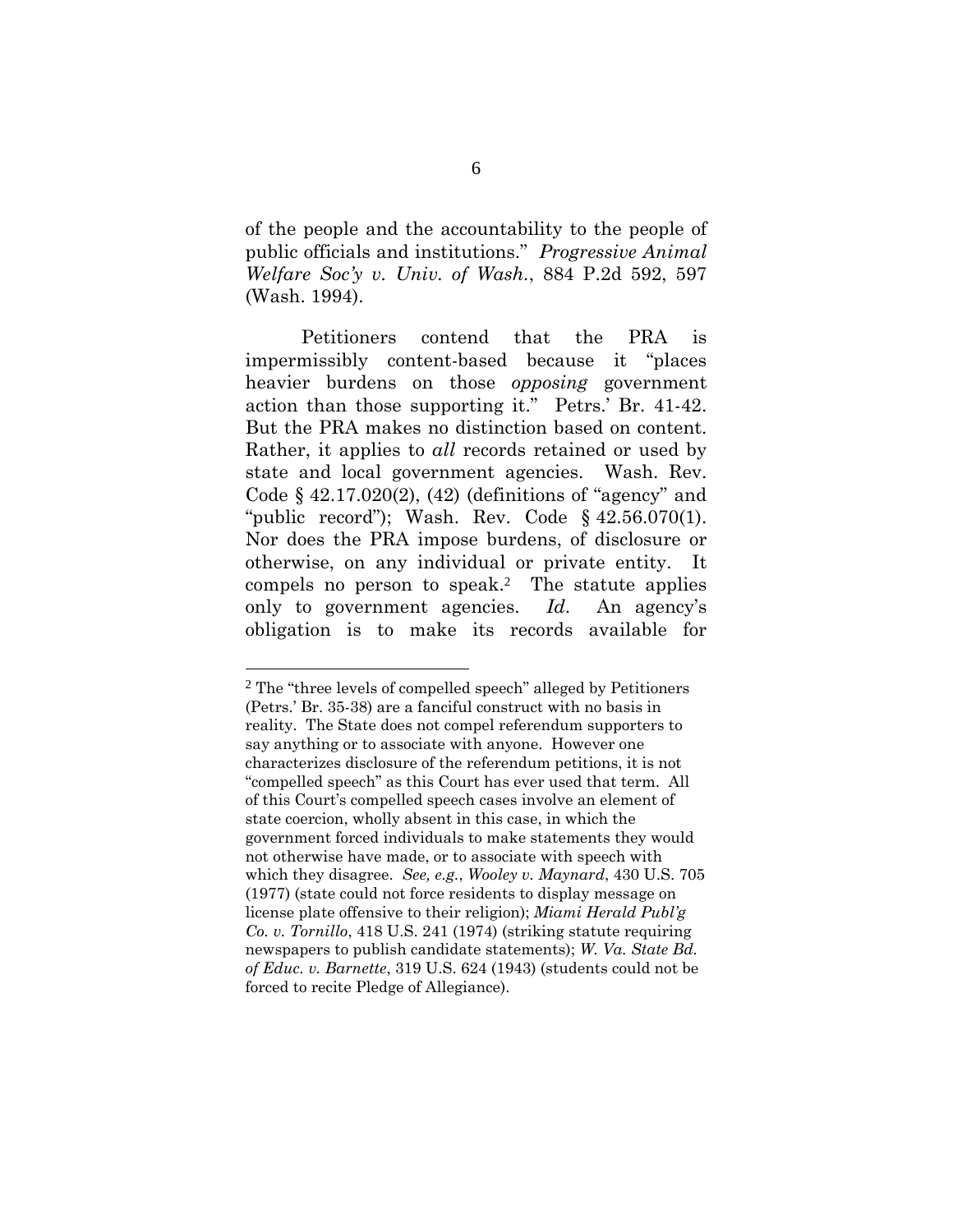inspection or copying upon request, unless a specific statutory exemption to disclosure applies. The PRA applies to the referendum petitions at issue here because they are records "relating to the conduct of government or the performance of any governmental … function" that are "owned, used, or retained" by the Secretary of State, a state agency. Wash. Rev. Code § 42.17.020(42).<sup>3</sup>

The PRA is not unique. Similar public records statutes exist in all 50 states.4 The PRA was

l

4 *See* Ala. Code 36-12-40 *et seq.*; Alaska Stat. 40.25.110 to .125; Ariz. Rev. Stat. Ann. 39-121 to -128; Ark. Code Ann. § 25-19- 101 *et seq*.; Cal. Gov't Code §§ 6250 to 6270; Colo. Rev. Stat. 24- 72-201 *et seq.*; Conn. Gen. Stat. § 1-200 *et seq*.; 29 Del. C. § 10001 *et seq.*; D.C. Code Ann. § 2-531 *et seq*.; Fla. Stat. Ann. 119.01 to 119.15; Ga. Code Ann. 50-18-70 to -77; Haw. Rev. Stat. § 92F-1 *et seq.*; Idaho Code 9-338 to -347; 5 ILCS 140/1 – 140/11.5; Ind. Code Ann. 5-14-3-1 to -10; Iowa Code Ann. 22.1 to .14; Kan. Stat. Ann. 45-215 to -250; Ky. Rev. Stat. Ann. 61.870 to .884; La. Rev. Stat. Ann. 44:31-41; Me. Rev. Stat. Ann. 1-13 § 401-412; Md. Code Ann. State & Govt. 10-611 to -630; Mass. Gen. Laws Ann. Ch. 4, § 7, Ch. 66, § 10; Mich. Comm. Laws 15.231 *et seq*.; Minn. Stat. Ann. 13.03; Miss. Code Ann. 25-61-1 *et seq.*; Mo. Ann. Stat. 109.180 to .190; Mont. Code Ann. 2-6-101 to -111; Neb. Rev. Stat. § 84-712, § 84-1201-1227; Nev. Rev. Stat. Ann. 239.001 to .330; N.H. Rev. Stat. 91-A:1-9; N.J.S.A. 47:1A-1 *et seq.*; 14-2-1 NMSA 1978 *et seq*.; NY Pub. Off. Law Sec. 84-90; N.C. Gen. Stat. 132-1 to -10; N.D. Cent. Code 44-04-

<sup>3</sup> Petitioners do not contend that the referendum petitions fall outside the PRA's definition of "public records," or that any statutory exemption applies. They contend that the petitions are not public records under State "precedent" (Petrs.' Br. 9 n.18), but they cite no binding authority, and most of the extrajudicial statements Petitioners rely on for this point pre-date the PRA – which, as noted above, mandates disclosure of *all* public records unless a specific exemption applies. Wash. Rev. Code § 42.56.070(1).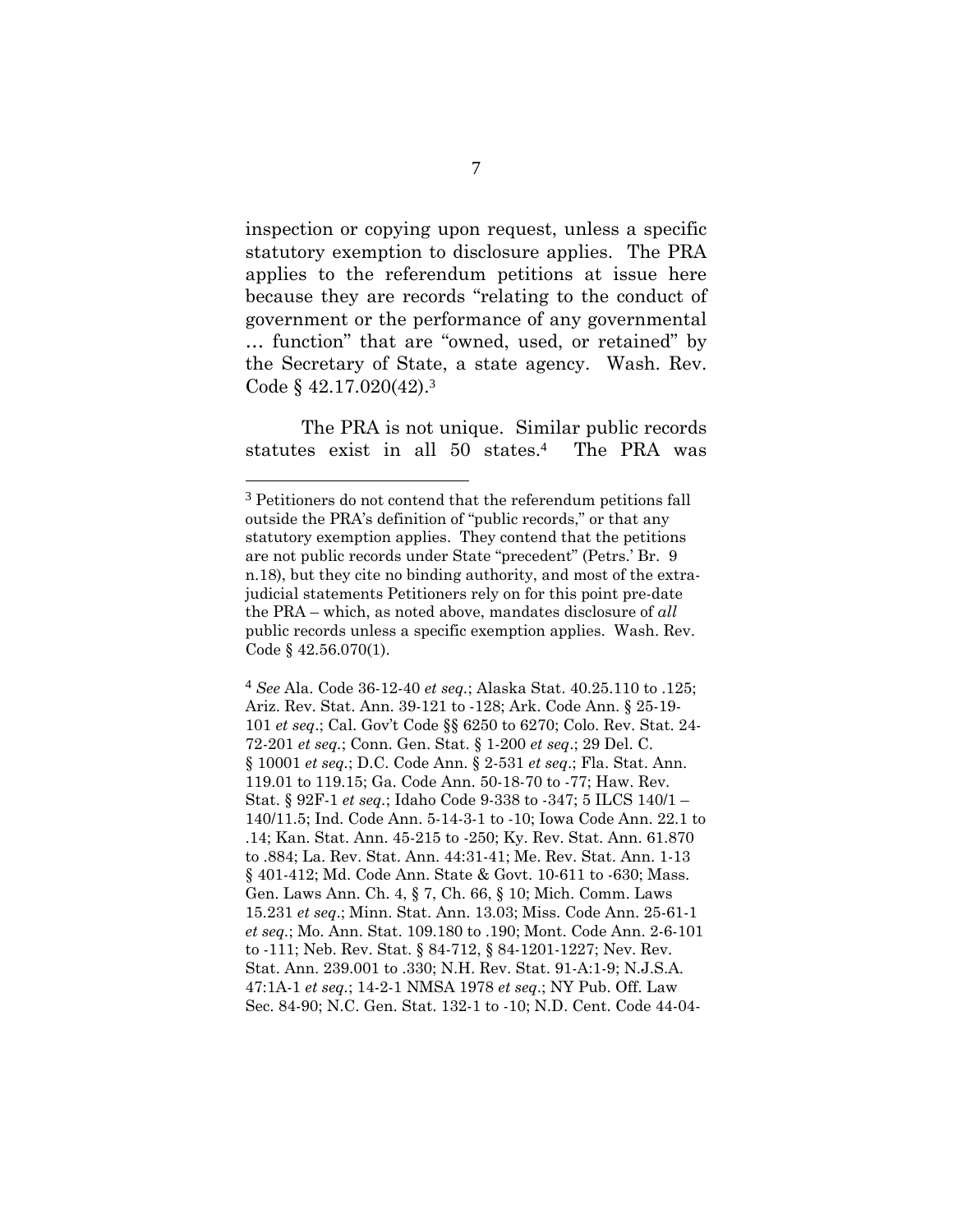modeled, in large measure, on the federal Freedom of Information Act ("FOIA"), 5 U.S.C. § 552, which was enacted just six years earlier.5 Yet Petitioners are unable to identify *any* authority supporting their contention that disclosing a public record – under any state or federal records statute – burdens the speech of a subject of that record. Indeed, *Amici* are aware of no decision, other than the district court opinion in this case, upholding a First Amendment challenge to a public records law. Certainly nothing in this Court's FOIA jurisprudence supports Petitioners' novel argument that public records statutes threaten citizens' speech. On the contrary, the Court has recognized that such laws are essential to informed public dialogue. Like the PRA and similar laws in other states, FOIA's purpose is "to ensure an informed citizenry, vital to the functioning of a democratic society, needed to check against corruption and to hold the governors accountable to the governed." *Robbins Tire*, 437 U.S. at 242. Public records laws such as FOIA are "a

<sup>18</sup> to -32; Ohio Rev. Code Ann. 149.43; Okla. Stat. Ann. Tit. 51.24A.1 to .29; Or. Rev. Stat. 192.410 to .505; Pa. Cons. Stat. Ann. Tit. 65 P.S. § 67.101 *et seq*.; R.I. Gen. Laws 38-2-1 to -15; S.C. Code Ann. § 30-4-10 *et seq*.; S.D. Codified Laws Ann. 1-27-1 to -45; Tenn. Code Ann. 10-7-503 *et seq.*; Tex. Code § 552.001 *et seq*.; Utah Code Ann. 63-2-201 to-207; Vt. St. Ann. 1, § 315-320; Va. Code § 2.2-3704; W. Va. Code S 29B-1-1 *et seq*.; Wis. Stat. Ann. 19.31 to .39; Wyo. Stat. Ann. 16-4-201 *et seq*.

<sup>5</sup> Though similar in their purpose, basic operation, and presumption of access, the PRA and FOIA are not identical. There are differences in procedures, remedies, and the scope of certain exemptions, among other things. *See PRA Deskbook*, at 19-4 to 19-6.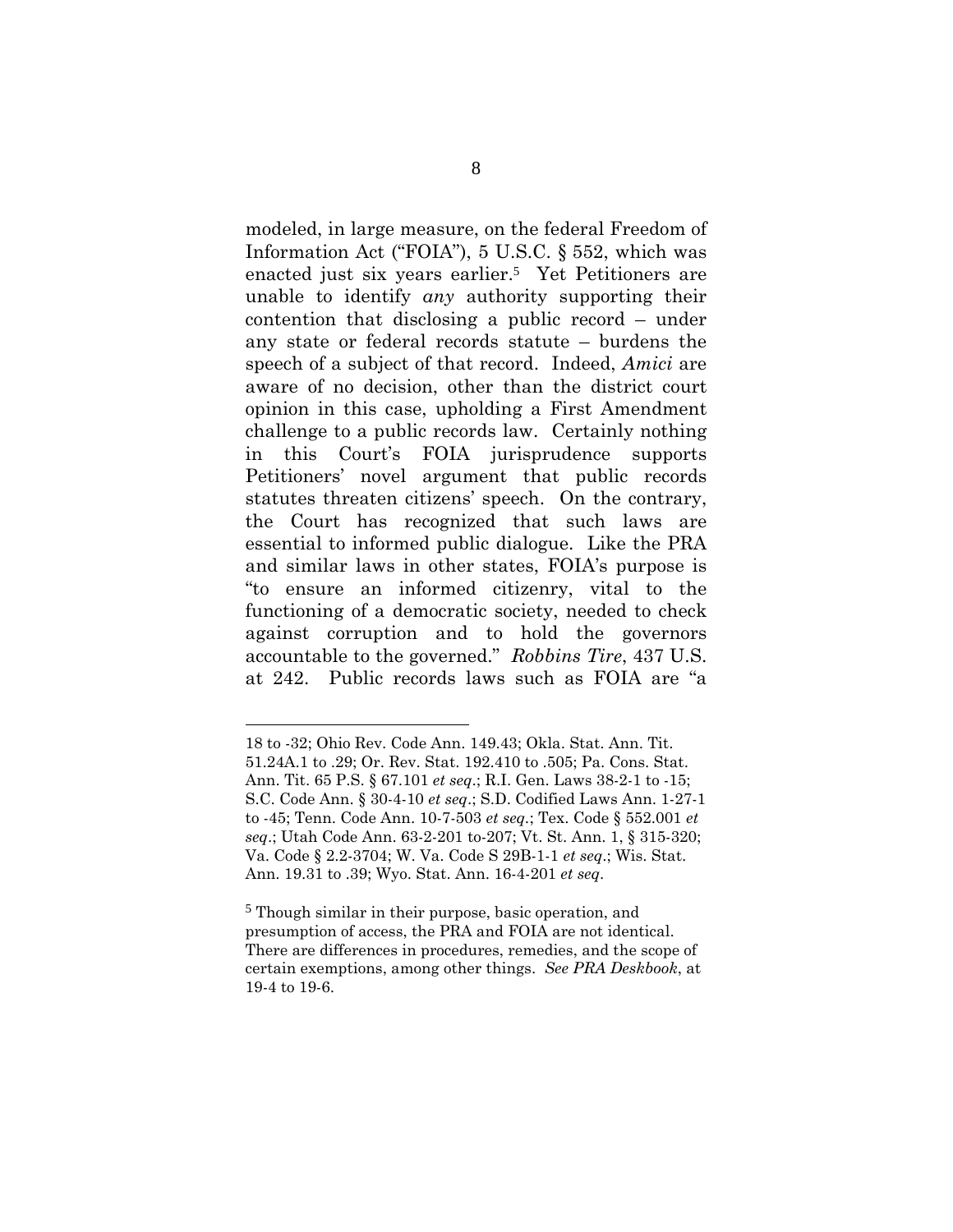means for citizens to know 'what their Government is up to.' This phrase should not be dismissed as a convenient formalism. It defines a structural necessity in a real democracy." *Nat'l Archives & Records Admin. v. Favish*, 541 U.S. 157, 171-72 (2004) (citation omitted).

Petitioners seek to turn this "structural necessity" on its head. They invite the Court to recast public records statutes not as a mechanism for securing informed public participation in the democratic process, but as a threat to it. The Court should reject this view, and instead should confirm its commitment to statutory schemes that presume broad access to public records. This presumption of access is critical to the functioning of public records laws like the PRA and FOIA, under which disclosure is the rule and exemptions are narrowly circumscribed by statute. *See N.L.R.B. v. Sears, Roebuck & Co.*, 421 U.S. 132, 136 (1975) (disclosure of records is required under FOIA unless a specific exemption applies); 5 U.S.C. § 552(b); Wash. Rev. Code § 42.56.030; *cf. EPA v. Mink*, 410 U.S. 73, 79 (1973) (federal records act prior to enactment of FOIA "came to be looked upon more as a withholding statute than a disclosure statute" because exemptions were vague and broadly worded). Petitioners' view threatens the ability of *Amici* and others to use public records laws to "know what their Government is up to."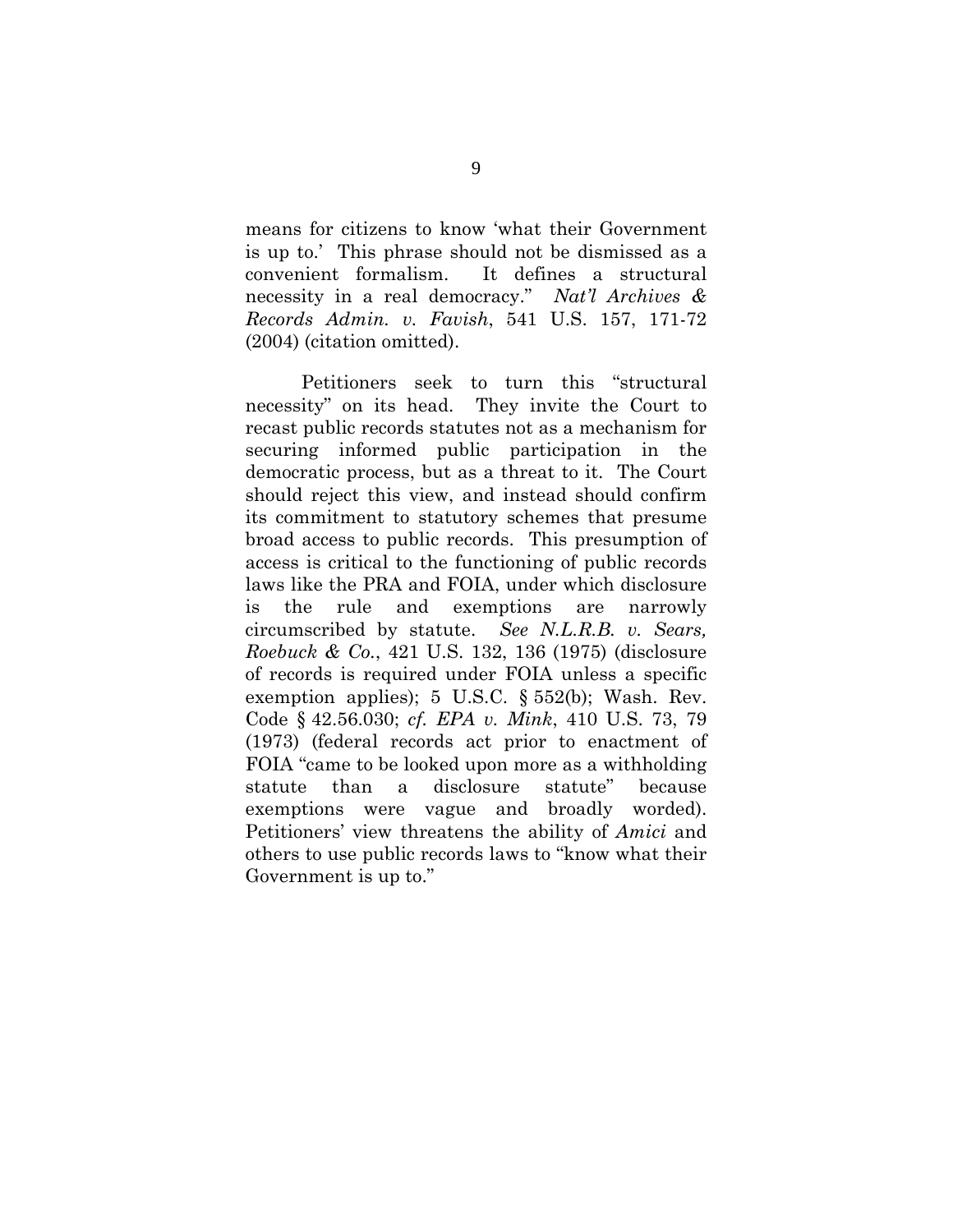### **II. The First Amendment Does Not Guarantee a Right of Anonymity To Those Who Sign State Referendum Petitions**

**A. No "Right to Privacy" Applies To Signing a Referendum Petition, Which Is Not Private Speech But Rather an Act of Lawmaking Conducted in Full Public View** 

The crux of Petitioners' argument is that disclosure of public records identifying individuals who sign a ballot measure petition violates those individuals' "First Amendment right to privacy." This argument fails because the referendum process is in no way private; rather, it is legislative activity, historically open to public scrutiny.

Participation in Washington's referendum process is not "private" speech. First, Washington citizens who sign a referendum petition are not expressing a private opinion or privately urging officials to take action. Rather, they are engaged in legally operative conduct that is, by definition, an act of lawmaking. Under the Washington Constitution, although legislative authority is vested in the state legislature, the people expressly reserve to themselves the power both to enact (by initiative) and revoke (by referendum measure) state statutes. Wash. Const. art. II, § 1; Wash. Rev. Code § 29A.72.010. This constitutional power "provides a 'fourth element [to the three branches of government:] the people, reserving the right to assert its will over the legislative department of the government.'" *Wash. State Farm Bureau Fed'n v. Reed*, 115 P.3d 301, 305 (Wash. 2005) (quoting *State*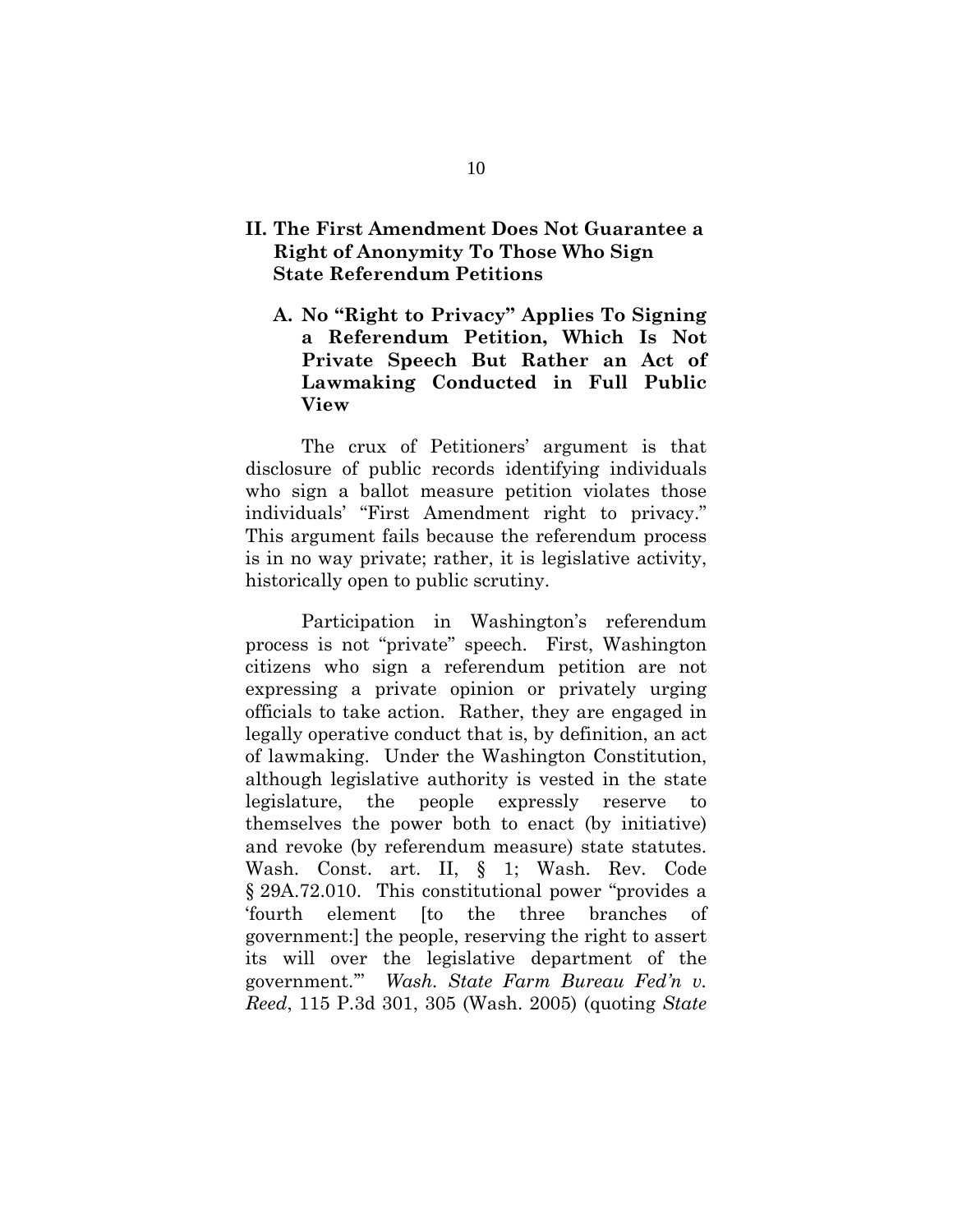*ex rel. Brislawn v. Meath*, 147 P. 11, 16 (Wash. 1915)); *Belas v. Kiga,* 959 P.2d 1037, 1040-41 (Wash. 1998) ("A referendum ... is an exercise of the reserved power of the people to legislate ...."). This Court has recognized that initiatives and referenda enacted under Washington law are "plainly 'legislation'" and have "the effect and status of ordinary laws in every respect." *Cammarano v. United States*, 358 U.S. 498, 505-06 (1959).

Because signing a referendum petition is an exercise of legislative power, it is an inherently public process. There is no constitutional right to legislate secretly. To the contrary, treating such lawmaking as "private speech" would be antithetical to a free and open democracy. *See* R.B. Bernstein, *The Founding Fathers Reconsidered* 75 (2009) (noting that state ratifying conventions of the federal Constitution were open to the public, which "set a precedent for later legislative bodies to stop meeting behind closed doors and to open the galleries for ordinary citizens and for journalists to attend the sessions of legislatures – the first stirrings of the public's right to know.") Madison, for example, recognized the importance of assuring that lawmakers were exposed to both public sentiment and public scrutiny:

> Whatever facilitates a general intercourse of sentiments, as good roads, domestic commerce, a free press, and particularly a circulation of newspapers through the entire body of the people, *and Representatives going from, and returning among every part of*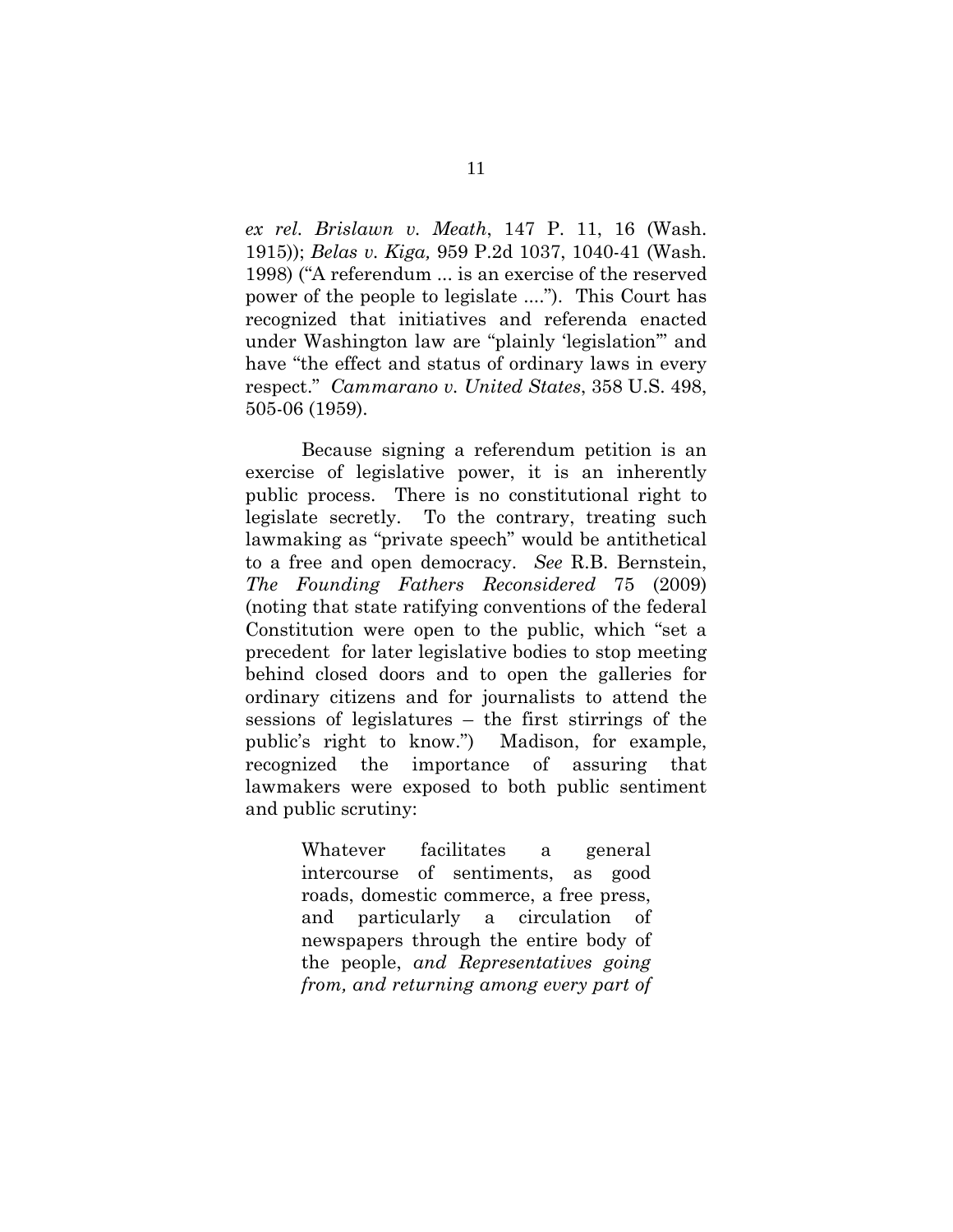*them*, is equivalent to a contraction of territorial limits, and is favorable to liberty, where these may be too extensive.

*Public Opinion*, Nat'l Gazette, Dec. 19, 1791 (emphasis added). Assuring that lawmaking is done in the light of day cannot be unconstitutional. Rather, it furthers the public interest in holding its lawmakers accountable, which is "of critical importance to our type of government in which the citizenry is the final judge of the proper conduct of public business." *Cox Broad.*, 420 U.S. at 495.

The second reason why referendum petitions are not private speech is that those signing them have no reasonable expectation of privacy. As detailed in Respondents' briefing and the decision below, the referendum process is public from beginning to end. Signatures are gathered in public, and signers can be identified by anyone in the vicinity, by signature gatherers, and by others who are asked to sign the same petition form. Referendum organizers have no obligation to keep the identity of signers a secret. Indeed, organizers themselves can post the names of petition signers online, use the names for political, marketing or other purposes, and even sell the list of signers to commercial or other concerns with no connection to the referendum campaign. Moreover, Washington law *requires* the sponsors to submit the petitions to the Secretary of State for verification and canvassing, in a process that can be publicly observed and challenged in court. Wash. Rev. Code § 29A.72.230, .240.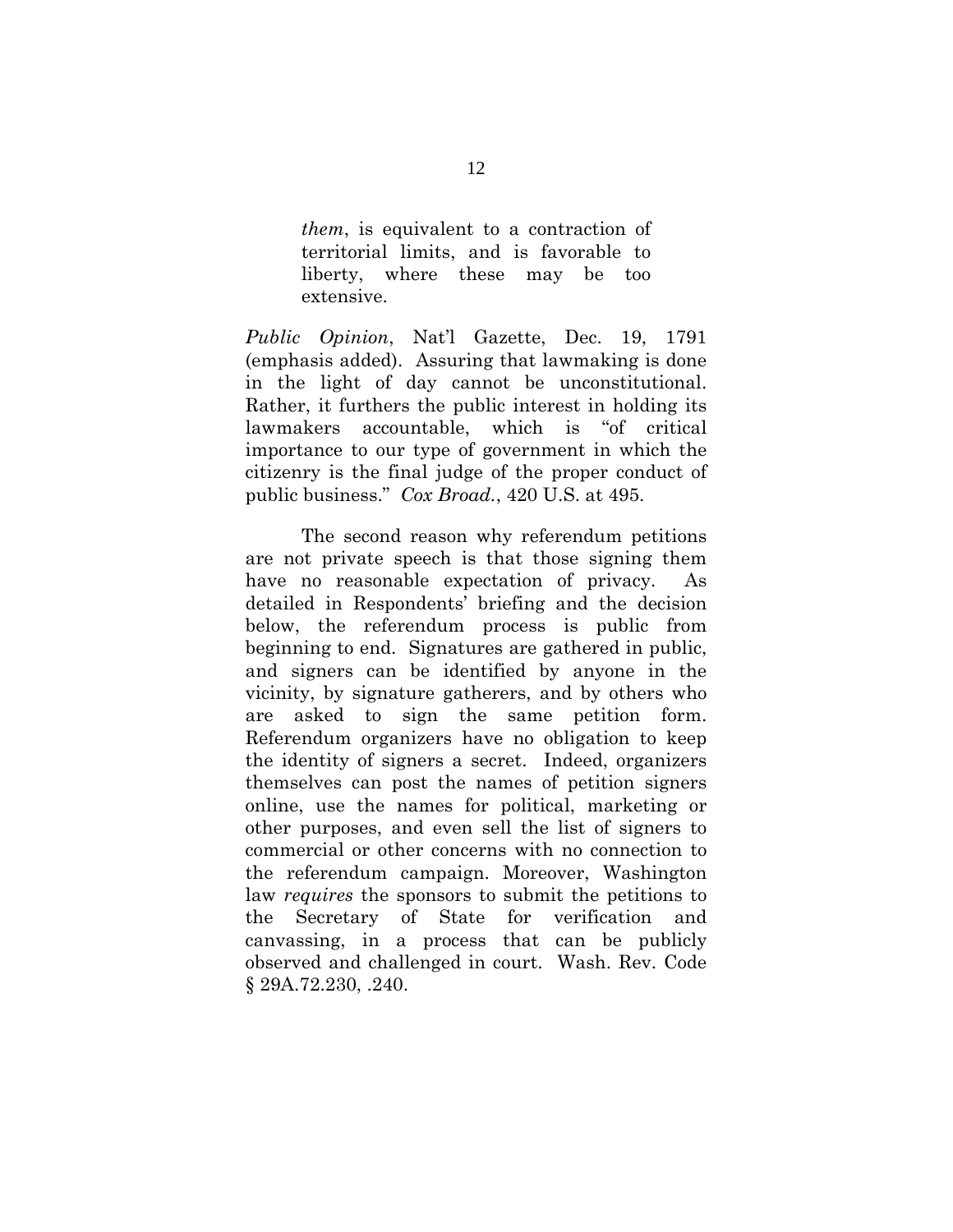The entire process, in sum, is neither private nor anonymous. Petitioners attempt to obscure this fact by positing a distinction between "public disclosure" and "private disclosure to the government only." Petrs.' Br. 38. But there is no authority suggesting that any such constitutional distinction exists.6 Moreover, the factual record and statutory requirements noted above make clear that referendum petition signers are not making a "private disclosure." Petitioners assert that distribution of the petitions sometimes may occur without disclosure to other signers, and that those who sign the petitions might not mind if their identities are revealed to "like-minded" individuals

<sup>6</sup> Petitioners rely on *Campaign for Family Farms v. Glickman*, 200 F.3d 1180 (8th Cir. 2000), but that case rested on FOIA's statutory privacy exemption, not the First Amendment. *Glickman* concerned a petition by pork producers to the Department of Agriculture, seeking a referendum vote to terminate a federally imposed marketing assessment. In holding that the identity of the petitioners was exempt from disclosure under FOIA, the Eighth Circuit rested on the fact that the petition did not merely call for a referendum, but specifically disclosed the petitioner's position on the ultimate issue. *Id.* at 1188. The R-71 petitions contain no such disclosure. Petitioners also rely on *AFL-CIO v. FEC*, 333 F.3d 168 (D.C. Cir. 2003), but that case is not remotely comparable to this one. It concerned the FEC's proposed release of a union and a political party's confidential internal documents revealing strategy, mobilization efforts, polling data and the like. The court had little difficulty in concluding that disclosure of such information – obtained by the FEC in response to subpoenas and agency investigative demands – burdened political speech and the organizations' future political efforts. *Id.* at 176-78. Neither *Glickman* nor *AFL-CIO* supports the contention that signing a petition that actually sponsors legislation in an exercise of state legislative power is a "private disclosure."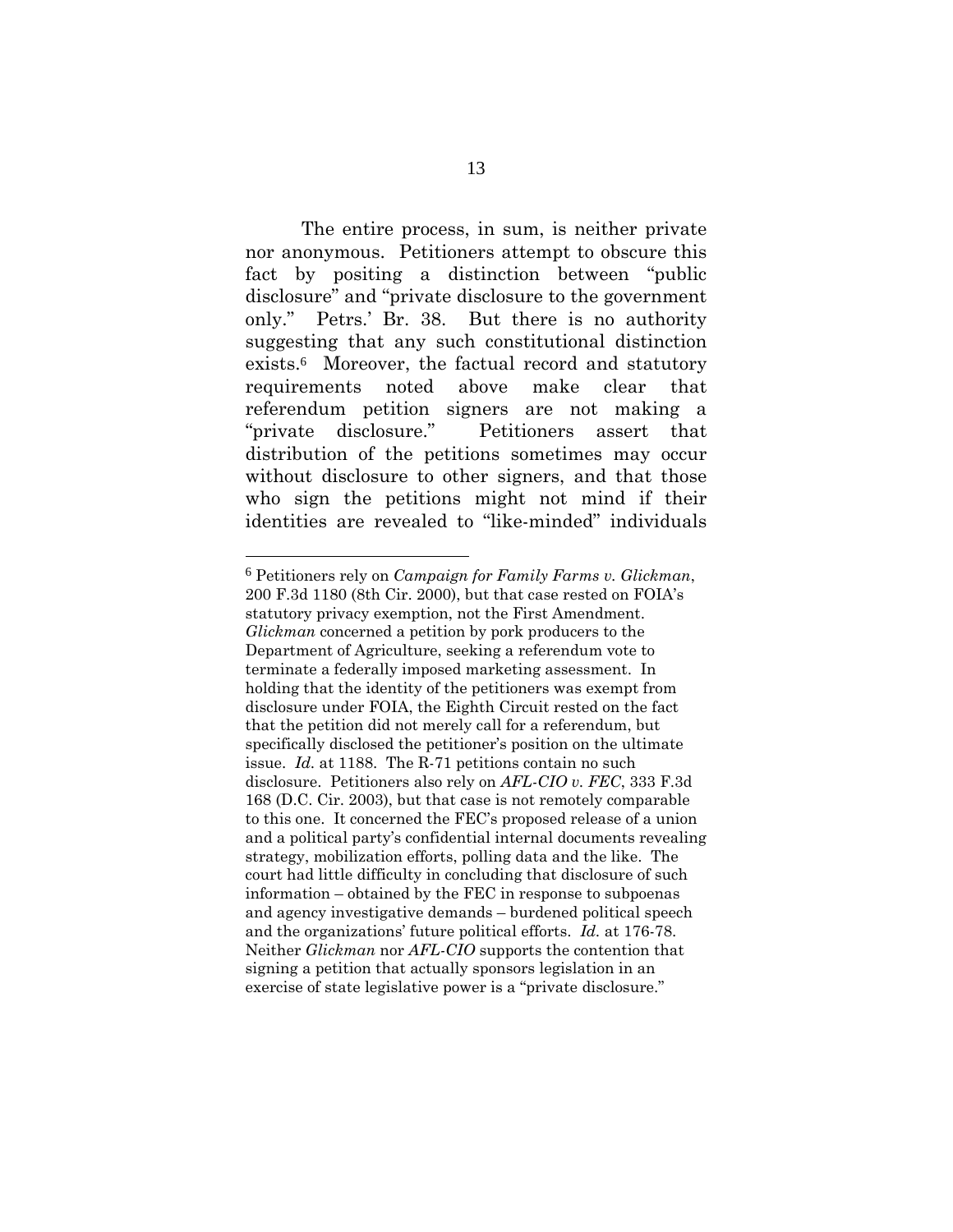such as the organizers or other petition signers, or to government officials for verification purposes. Petrs.' Br. 36-38. No record support is offered for any of these contentions, but even if they are true, they do not support a finding that the petition signers are entitled to any expectation of privacy. Signatures are widely circulated and publicly available long before the PRA enters the picture.

In addition, Petitioner's ill-defined category of "private disclosures to the government" is, at best, superfluous in the context of the PRA. The distinction between "public disclosure" and "private disclosure to the government" is accounted for in the statute itself: the PRA applies only to agency records that contain "information relating to the conduct of government or the performance of any governmental or proprietary function." Wash. Rev. Code § 42.17.020(42).7 Moreover, privacy concerns are fully accounted for in the statute's numerous exemptions to disclosure. *See, e.g.*, Wash. Rev. Code § 42.56.230 (certain personal information exempt); .240 (investigative records exempt to extent needed to protect personal privacy); Wash. Rev. Code § 42.56.270 (trade secrets and certain private financial information exempt).

<sup>7</sup> Petitioners assert that disclosure of referendum signatures "is 'public' only in the sense that it is revealed to a public official[.]" Petrs.' Br. 37. Petitioners miss the critical point – which is that once the records are submitted to a public agency for a government-related purpose, they are "public records" subject to the public's right to be "informed so that they may maintain control over the instruments that they have created." Wash. Rev. Code § 42.56.030.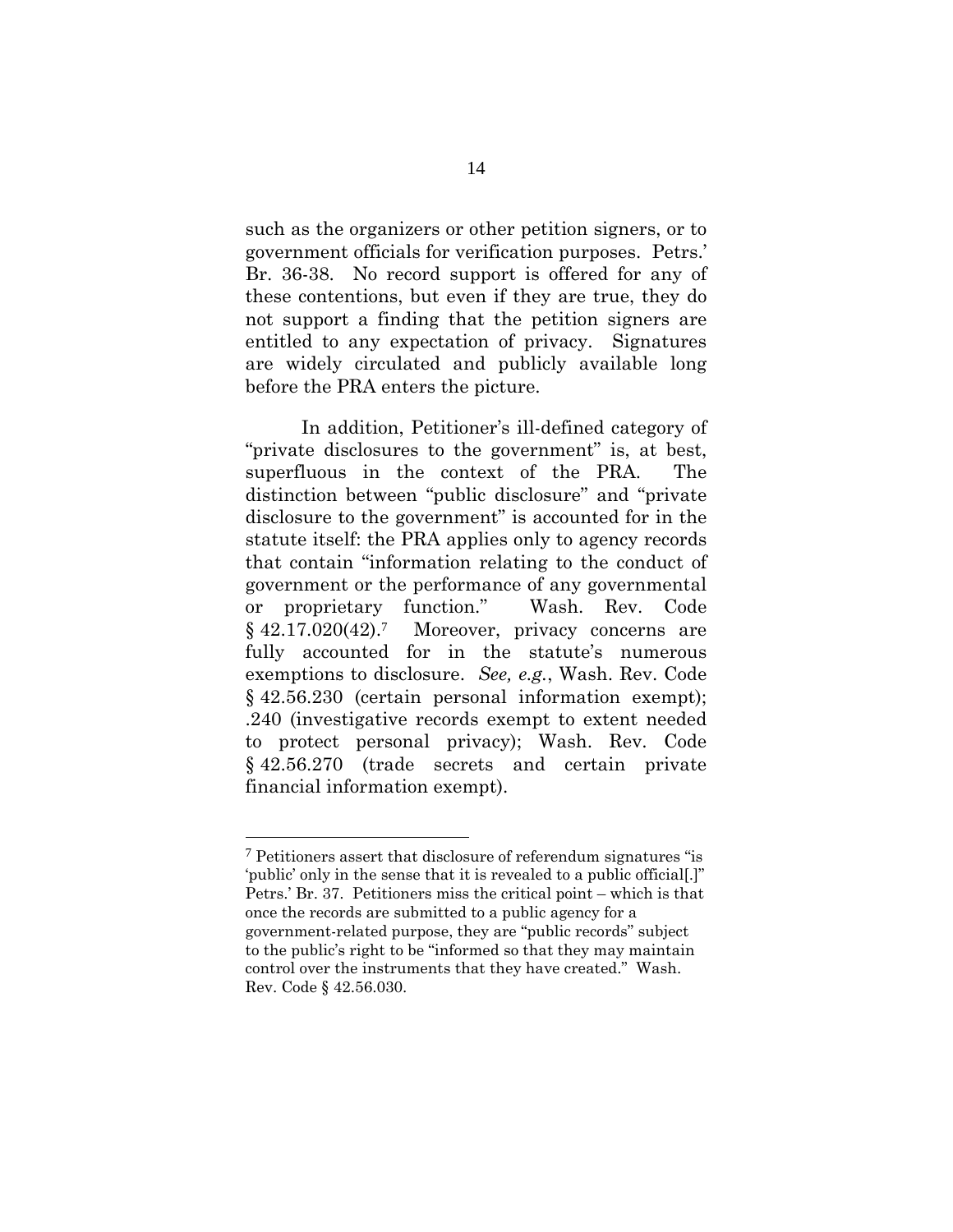Finally, although the State-created right of direct legislation is not an exercise of the right to "petition" as that term is used in the First Amendment,<sup>8</sup> it bears mention that petitioning has been understood historically as an inherently public act. Petitioners claim that they have a constitutional right not to be identified with "their belief that a measure should be placed on the ballot." Petrs.' Br. 15. Setting aside the point that the referendum petitions contain no significant expression (but are instead legally operative legislative *conduct*), where is the constitutional harm from disclosure? Petitioners answer this question primarily by likening the petition process to balloting, which, since the adoption of the Australian Ballot, generally has been treated by States as entitled to confidentiality. Petrs.' Br. 18-22.

<sup>8</sup> Those exercising the referendum process are not merely urging officials to provide redress or to act on their behalf. They are instructing the Secretary of State to place a legislative measure on the ballot – an instruction the State has no discretion to ignore if the petitions meet the statutory criteria.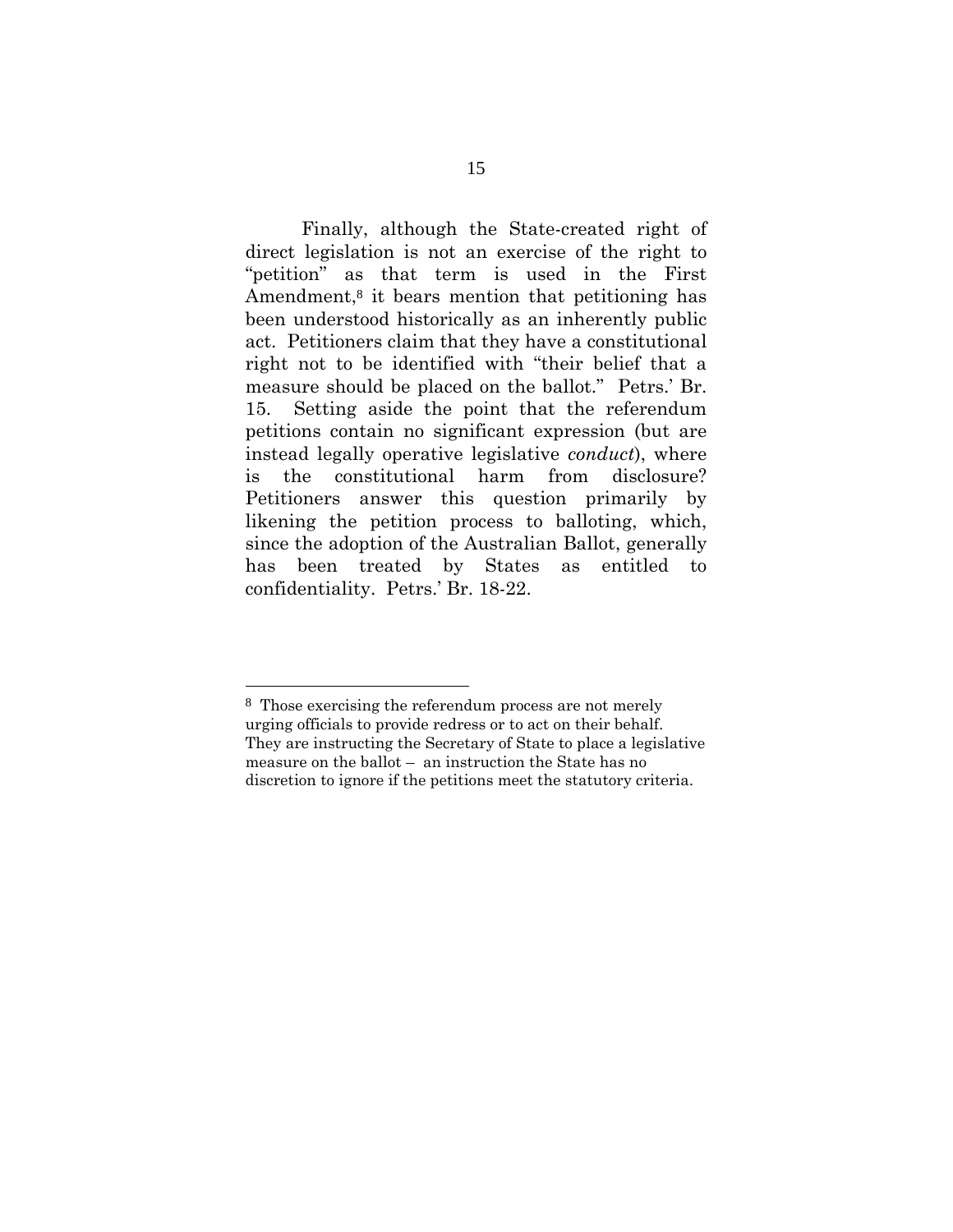But petitions are not ballots.<sup>9</sup> Historically, petitions have been used to make a *public* plea to the government. The first colony to recognize the right to petition (Massachusetts, in 1641) expressly understood it as such, recognizing it as a right to appear at official proceedings to seek public redress: "Every man … shall have libertie to come to any publique Court, Council or Towne meeting, and either by speech or writeing to move any lawfull, seasonable, and materiall question, or to present any necessary motion, complaint, petition, Bill or information whereof that meeting hath proper cognizance[.]" Colonial Laws of Massachusetts, p. 90 (1641). Petitions were understood by the Founders as a means by which the people "may communicate their will" to government officials. 1 Annals of Cong. 738 (James Madison, Aug. 15, 1789). At the time of the nation's founding, it was understood that the very point of petitions was to make them fully visible to the community at large:

<sup>9</sup> The cases Petitioners rely on for the assertion that the two are equivalent involved petitions that did not merely seek a vote, but required the petition signers to declare how they would vote on the ultimate issue. *Id.* at 20-21 (citing *Anderson v. Mills*, 664 F.2d 600 (6th Cir. 1981)) and *Glickman*, 200 F.3d 1180. The R-71 petitions contain no such declaration of intent with respect to the ultimate issue – a fact that several of Petitioners' supporting *amici* concede. *See, e.g.*, Br. of Amicus Common Sense for Oregon *et al.* at 11 (signatures on referendum petition are "clearly not statements of public support for the initiative…. One may not divine from a signature on a petition that the signer ultimately supports or opposes the measure; nothing in the language of the petition sheets supports such a claim.").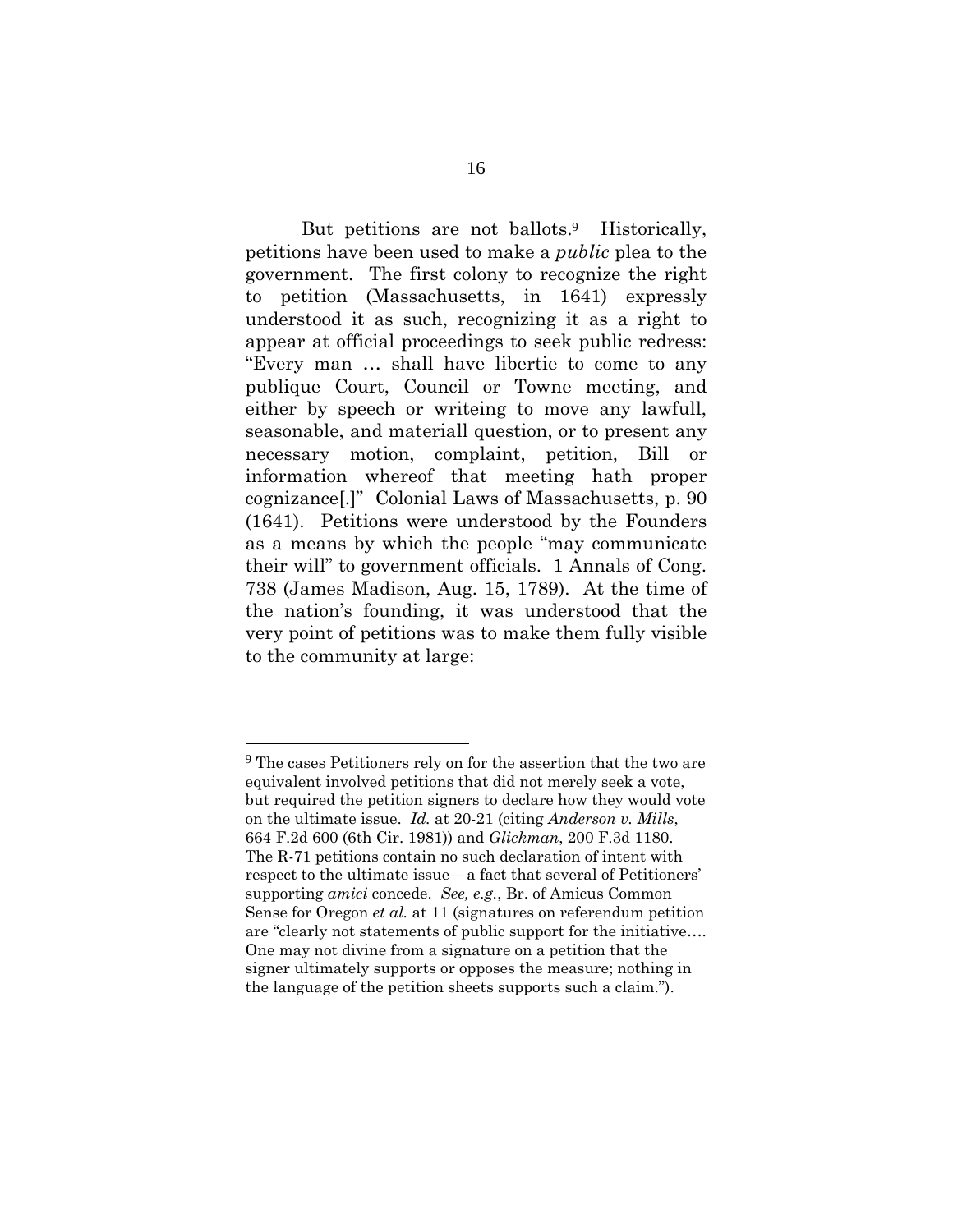The petition is then handed from town to town, and from house to house; and, wherever it comes, the inhabitants flock together, that they may see that which must be sent to the king. Names are easily collected. One man signs, because he hates the papists; another, because he has vowed destruction to the turnpikes; one, because it will vex the parson; another, because he owes his landlord nothing; one, because he is rich; another, because he is poor; one, to show that he is not afraid; and another, to show that he can write.

Samuel Johnson, *The False Alarm* (1770). This Court likewise has recognized the public nature of petitions: "The very idea of a government, republican in form, implies a right on the part of its citizens to meet peaceably for consultation in respect to public affairs and to petition for a redress of grievances." *United States v. Cruikshank*, 92 U.S. 542, 552 (1875).

The right Petitioners seek to vindicate here – a right to maintain secrecy as they sponsor laws in their capacity as citizen legislators – cannot be squared with the nation's tradition of public petitioning. Petitioners also ignore the public attributes, and the absence of privacy, that pervade Washington's referendum petition process. In no way can the act of signing the petitions at issue in this case be deemed "private."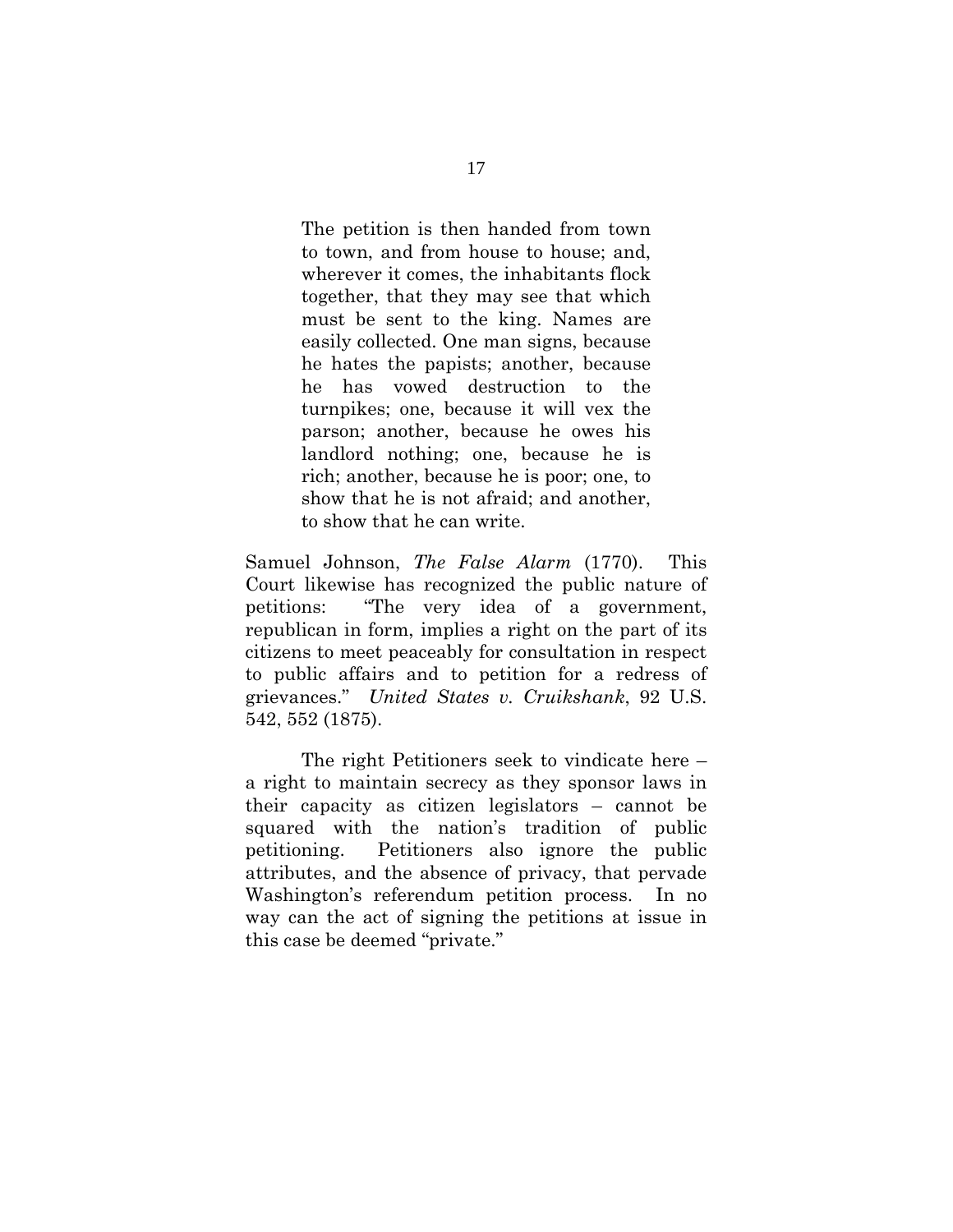### **B. There Is No Precedent For the Right of Anonymity Sought By Petitioners Here**

No court has held that the Constitution mandates anonymity for individuals who sign referendum or initiative petitions. The circumstances in which this Court has recognized First Amendment protection for anonymity are readily distinguishable from the case at bar.

Petitioners rely heavily on *Meyer v. Grant*, 486 U.S. 414 (1988) and *Buckley v. American Constitutional Law Foundation, Inc.*, 525 U.S. 182 (1999) (*Buckley II*), for the proposition that state regulation of the initiative process is subject to strict scrutiny because it burdens political speech. But both cases involve direct restrictions on those who were permitted to *gather* petition signatures; neither discussed the disclosure of public records identifying petition signers. In *Meyer*, the Court found that a statutory prohibition on paid signature gatherers imposed an unconstitutional burden on political speech. But the "burden" recognized by the Court was that the prohibition "limit[ed] the number of voices who will convey [petition sponsors'] message[.]" *Meyer*, 486 U.S. at 422. Subsequent public identification of those involved in the petition process imposes no such burden – a point made expressly in *Buckley II*. There, this Court struck certain portions of a Colorado statute directly restricting who could collect signatures, but affirmed the Tenth Circuit's holding that it was no burden on political speech to require signature gatherers to provide affidavits containing their name, address and signature. 525 U.S. at 198. This was so despite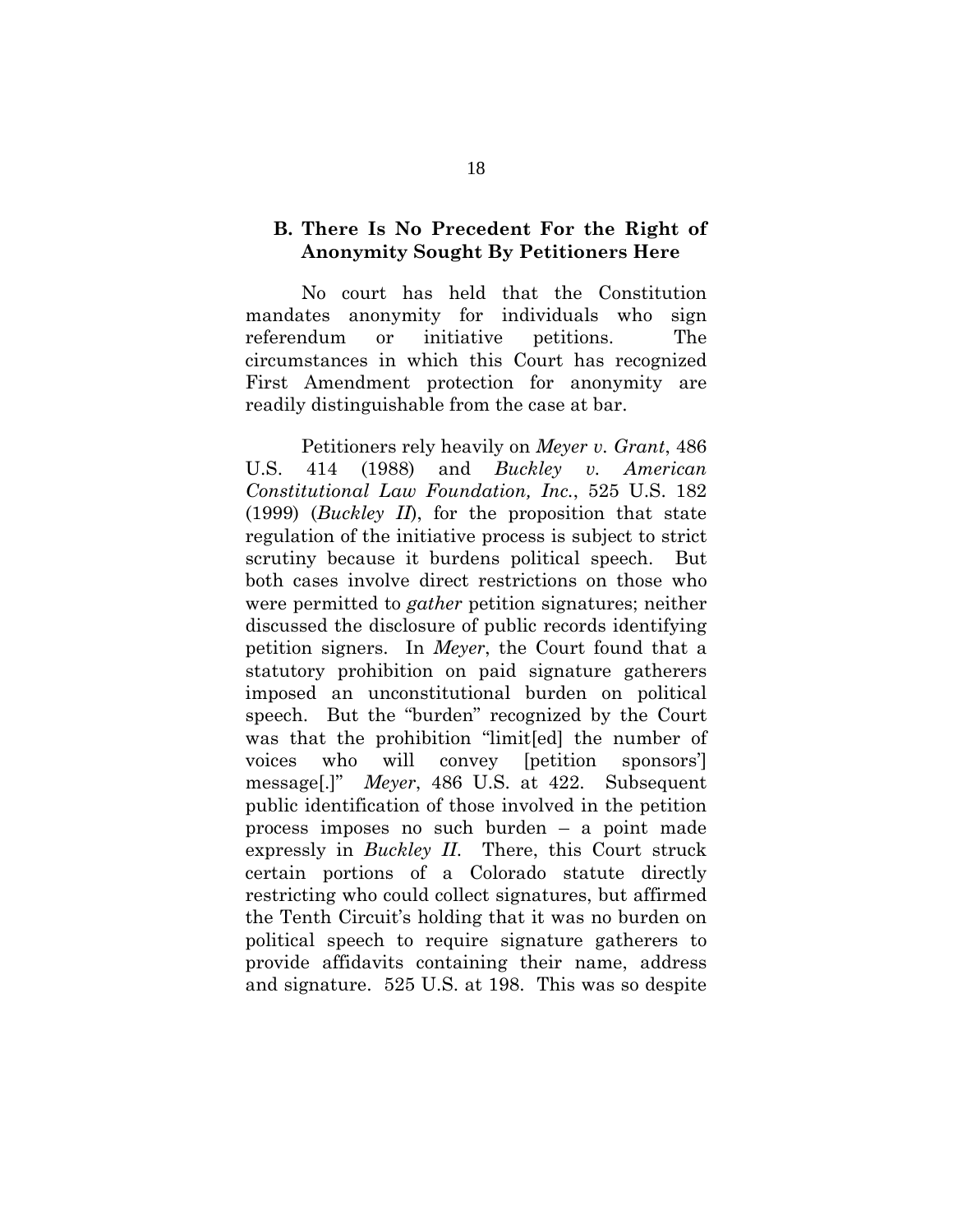the fact that the affidavit is *a public record* under Colorado law. *Id*. The Court further recognized that the affidavit requirement supported the state's interest in assuring the integrity of the ballot process. *Id*.<sup>10</sup>

Unlike *Meyer* and *Buckley II*, this case involves no regulation of signature gatherers; no limitation on the number of voices available to convey the organizers' message; and no limitation on any rights of association, as the petition signers are not part of any organized political group.<sup>11</sup> In fact, the PRA does not restrict petition signers' political speech in any way.

<sup>10</sup> The Court distinguished the affidavit, which was available as a public record *after* the signatures were filed, from a requirement that signature gatherers wear identification badges containing their names. The badge requirement burdened political speech because it "forces circulators to reveal their identities at the same time they deliver their political message," whereas the affidavit "is separated from the moment the circulator speaks." 525 U.S. at 198-99. The disclosure at issue in this case is likewise separated in time from the petition signing. As noted above, the signatures are subject to disclosure under the PRA only after they are submitted to the Secretary of State.

<sup>11</sup> This fact also distinguishes *NAACP v. Alabama*, 357 U.S. 449 (1958). Petitioners rely on that case for the proposition that the First Amendment prevents compelled disclosure of one's association with a political organization. But that holding assumes some group exists. Here, those who sign the referendum petitions are not disclosing any association with a political group; they are simply voters taking action to qualify a ballot measure.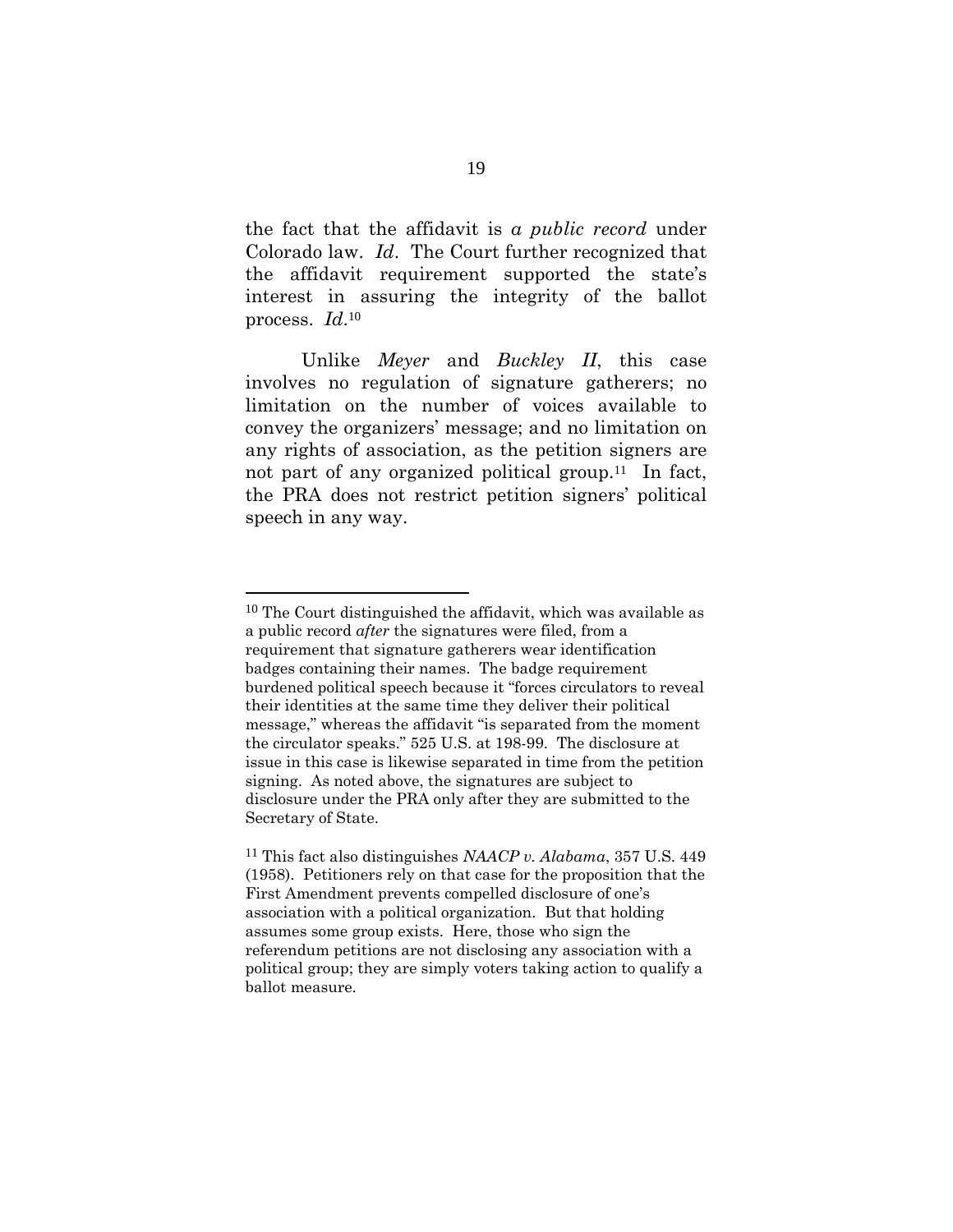Petitioners also rely on *McIntyre v Ohio Elections Commission*, 514 U.S. 334 (1995). But this case does not resemble *McIntyre* at all. Mrs. McIntyre was not trying to enact legislation. She was an individual citizen expressing her personal opinion against a proposed tax levy in a leaflet. Noting the long tradition of anonymous literature and the many reasons why individual speakers may wish to remain anonymous, the Court held that the leaflet at issue was core political speech, and that an Ohio statute prohibiting the circulation of all anonymous campaign literature could not survive strict scrutiny. But the Court expressly disclaimed any broad reading of this holding, noting particularly that in the context of assuring fair elections, a state's enforcement interest could "justify a more limited identification requirement, but Ohio has shown scant cause for inhibiting the leafletting at issue here." *Id*. at 353.<sup>12</sup>

<sup>12</sup> As Justice Ginsburg noted,

In for a calf is not always in for a cow. The Court's decision finds unnecessary, overintrusive, and inconsistent with American ideals the State's imposition of a fine on an individual leafleteer who, within her local community, spoke her mind, but sometimes not her name. We do not thereby hold that the State may not in other, larger circumstances require the speaker to disclose its interest by disclosing its identity.

*Id.* at 358 (Ginsburg, J., concurring). Gathering signatures statewide on a publicly circulated petition aimed at placing a referendum on a ballot is such a "larger circumstance." Petitioners call to mind Justice Scalia's caution that "[t]he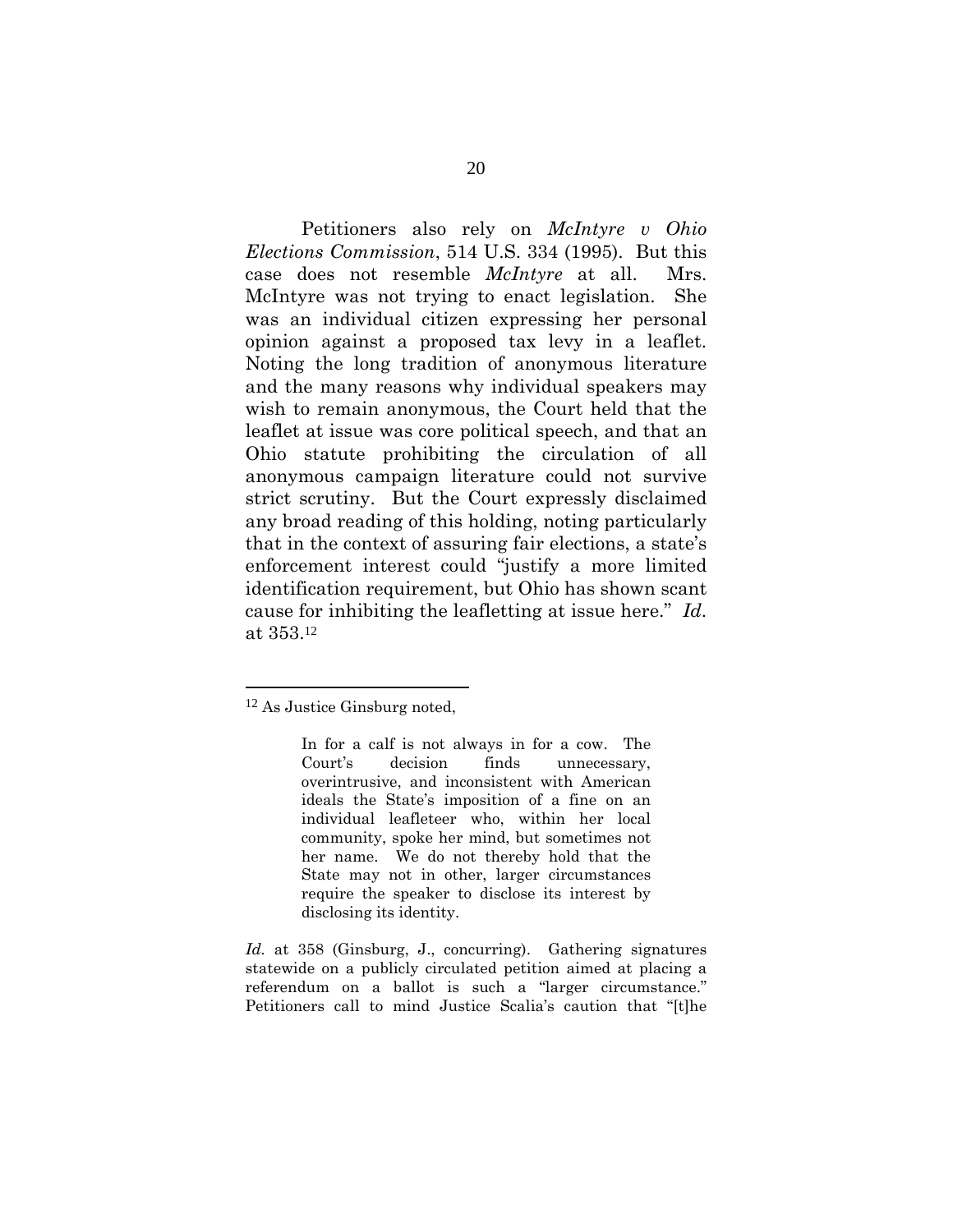*McIntyre* does not apply here, first, because unlike Mrs. McIntyre's handbill, referendum petitions are – by definition – not anonymous. They are circulated among voters, who must identify themselves in order to effectuate the petition's purpose of placing a measure on the ballot. Second, the petitions are public, not private, documents, for the reasons set forth above. Third, the petitions are not an individual's expression of opinion, but rather are an act of lawmaking. Indeed, unlike Mrs. McIntyre, the petition signers here do not control the content of their supposed expression; they are signing on to legally operative language prescribed by the State. States are not constitutionally required to impose secrecy in such circumstances. Rather, "States allowing ballot initiatives have considerable leeway to protect the integrity and reliability of the initiative process, as they have with respect to election processes generally." *Buckley II*, 525 U.S. at 191.

The First Amendment protects the right of Petitioners, and others, to engage individually in anonymous speech supporting or opposing Referendum 71. The First Amendment also limits the State's ability to regulate petition signature gatherers in a manner that restricts the organizers' ability to circulate their message. But no case, and no First Amendment principle, precludes the State from treating as a public record the publicly

silliness that follows upon a generalized right to anonymous speech has no end," *id.* at 381 (Scalia, J. dissenting)*,* when they propose treating a statewide referendum campaign as no different than a lone anonymous pamphleteer.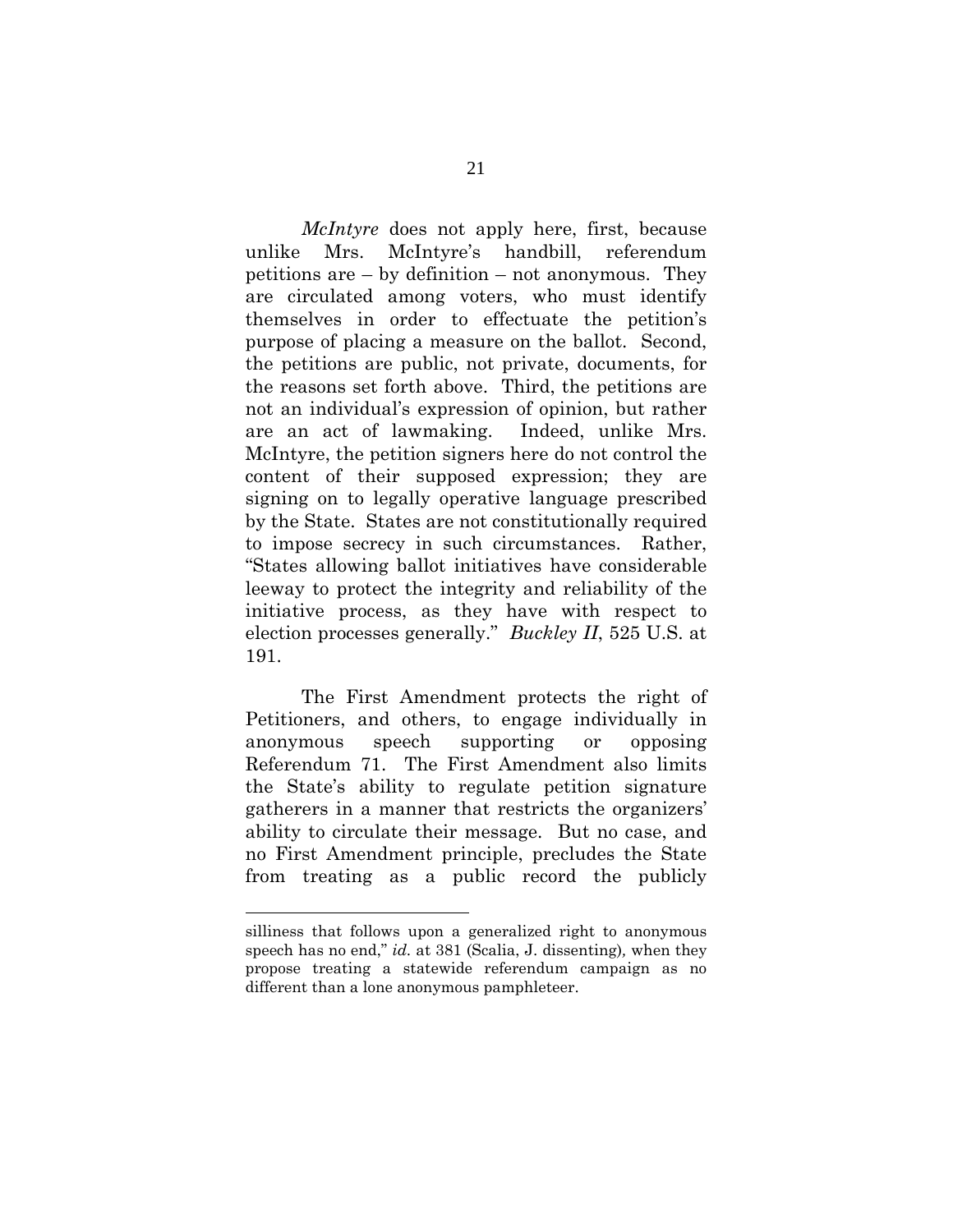circulated, State-reviewed petition forms used to place legislation on the ballot. As set forth below, these are matters of public concern, and as such they should not be shrouded in secrecy and anonymity based on an amorphous and previously unrecognized First Amendment right.

### **III. Disclosure of Referendum Petitions Under the PRA Does Not Violate the First Amendment**

Nothing in this Court's First Amendment decisions grants Petitioners any right to remain anonymous in the circumstances presented here. Nor do Petitioners cite any authority for their novel theory that public records laws burden speech. Accordingly, the PRA implicates no cognizable First Amendment right.

Nevertheless, the decision below assumed, without deciding, that signing a referendum petition contains some expressive conduct and that the PRA's access requirements have an incidental effect on speech. Based on those assumptions, it applied intermediate scrutiny. *Doe v. Reed*, 586 F.3d 671, 678 (9th Cir. 2009) (citing, and applying, the standard set forth in *United States v. O'Brien*, 391 U.S. 367, 376 (1968)). *Amici* submit that if the record disclosure at issue in this case is subject to First Amendment scrutiny at all, this standard is sufficient, and was correctly applied below.

Petitioners urge this Court to go even further, arguing that the previously unknown right to anonymously legislate must be protected by strict scrutiny. Their three arguments for doing so (Petrs.'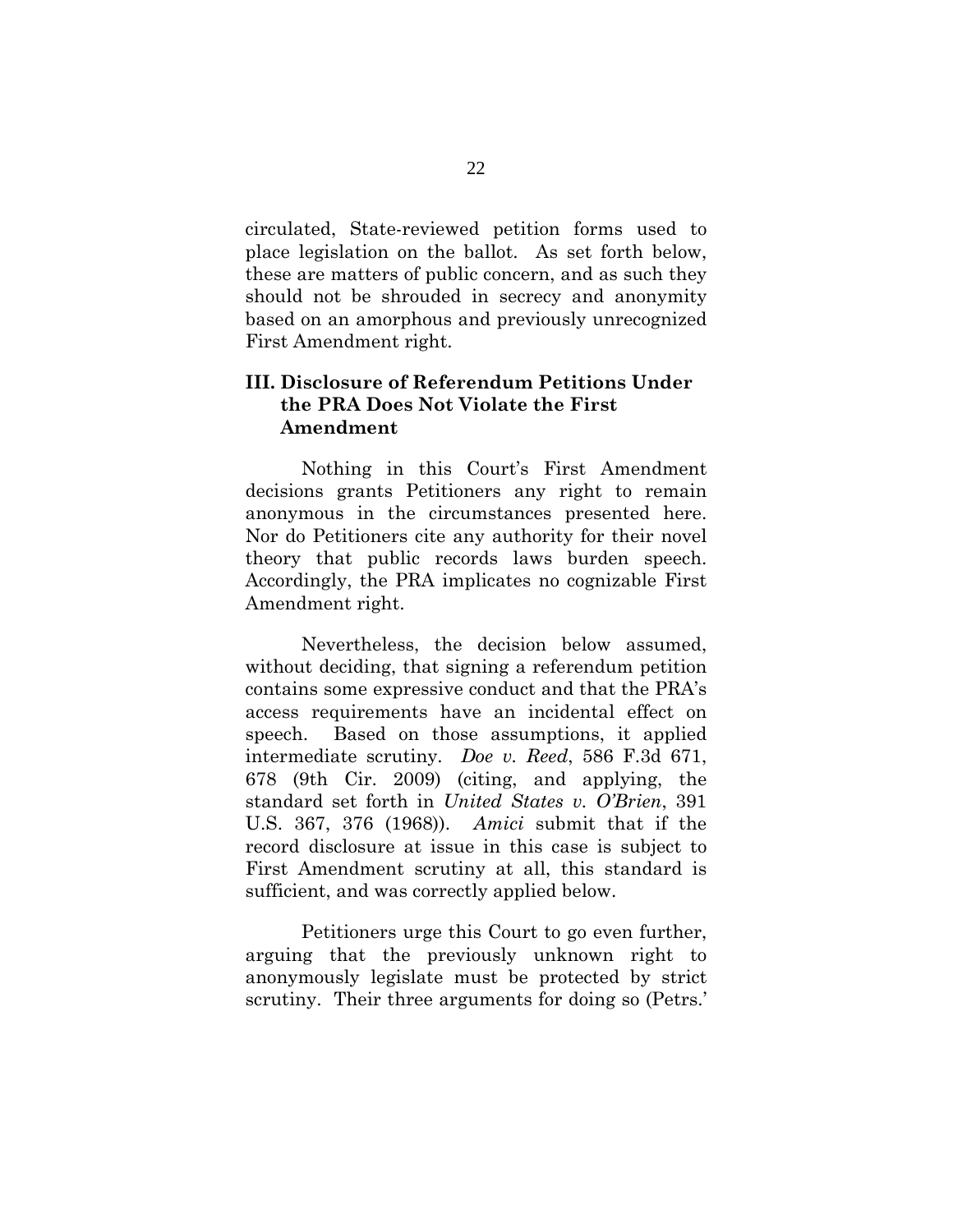Br. 40) all rest on fictions. First, they claim that the PRA burdens core political speech; but, as detailed in section I above, the PRA does not limit or compel any type of speech, political or otherwise. Second, they claim the PRA is content- or viewpoint-based; but, as also addressed above, it is neither. The PRA applies in non-discriminatory fashion to all public records held by State agencies, regardless of whether the record supports or is contrary to a governmental action or policy. Third, Petitioners claim that strict scrutiny is required because the PRA "imposes heavy disclosure costs[.]" Petrs.' Br. 43. The fallacy of this claim is discussed below.

Petitioners' far-reaching position, if accepted by this Court, would undermine public records laws throughout the Country. It would impose new barriers to the public's rights of access by encouraging constitutional challenges to public records requests whenever (as is often the case) the record happens to mention an individual. The Court should reject Petitioners' broad arguments, which rest on specious factual grounds and on reasoning that is contrary to this Court's precedent. Regardless of how this case is resolved, the Court need not and should not declare that the cost of access to public records is suddenly too high to bear. Disclosure of public records, in this case and as a general matter, serves compelling interests, and the PRA is sufficiently narrow to meet any level of scrutiny.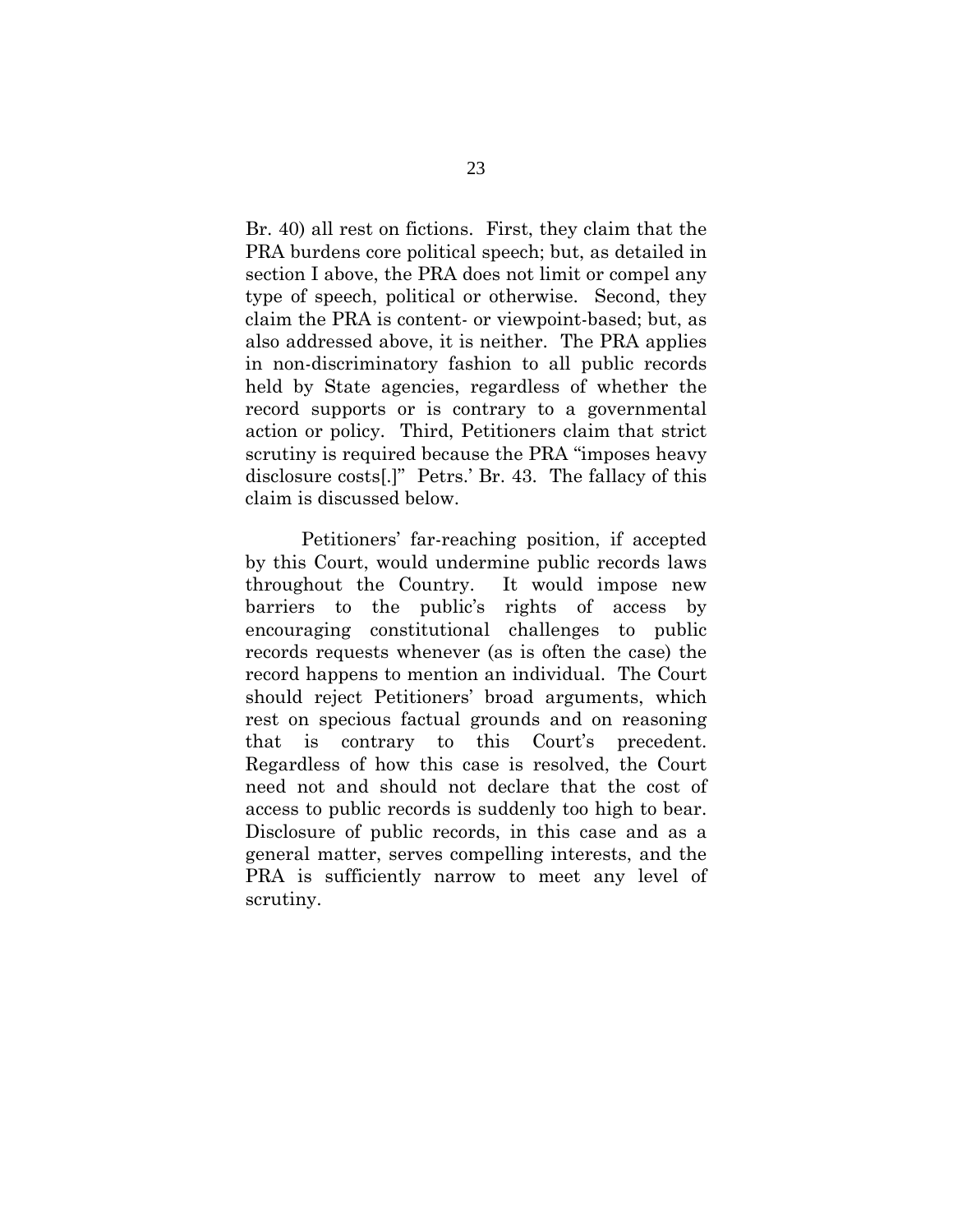### **A. Time and Experience Confirm the Compelling Interests Served by Public Records Statutes, and by Disclosure in This Case**

Petitioners contend that "[t]ime, experience, and studies have revealed the true costs inflicted by disclosure," and that the "costs of disclosure" support imposing strict scrutiny "to each application of a disclosure statute." Petrs.' Br. 43. They ask this Court to declare as outdated, in all public disclosure contexts, its long-standing recognition that "sunlight is the best of disinfectants."<sup>13</sup> *Id.* 

Petitioners could not be more wrong. Disclosure under the PRA is not in tension with the First Amendment, but continues to further its very purpose. As this Court has long recognized, ready access to public records and, more generally, the free flow of information on matters of public concern, is a core constitutional value. *See, e.g.*, *Favish*, 541 U.S. at 172 (access to public records is "a structural necessity in a real democracy"); *Richmond Newspapers, Inc. v. Virginia*, 448 U.S. 555, 572

<sup>13</sup> Petitioners attribute this statement to *Buckley v. Valeo*, 424 U.S. 1, 67 (1976), but it originated in an article by future Justice Brandeis, first published in *Harper's Weekly* in 1914, which extolled the work of the House of Representatives' "Pujo Committee" in publicizing abuses by the banking industry and rooting out corruption. *See* Louis D. Brandeis, *Other People's Money* 92 (Frederick A. Stokes ed. 1914); Melvin I. Urofsky, *The Value of 'Other People's Money*,*'* N.Y. Times, Feb. 6, 2009, at A21. Justice Brandeis called for continued public disclosure as a necessary and effective means of preventing further abuses of the public's trust.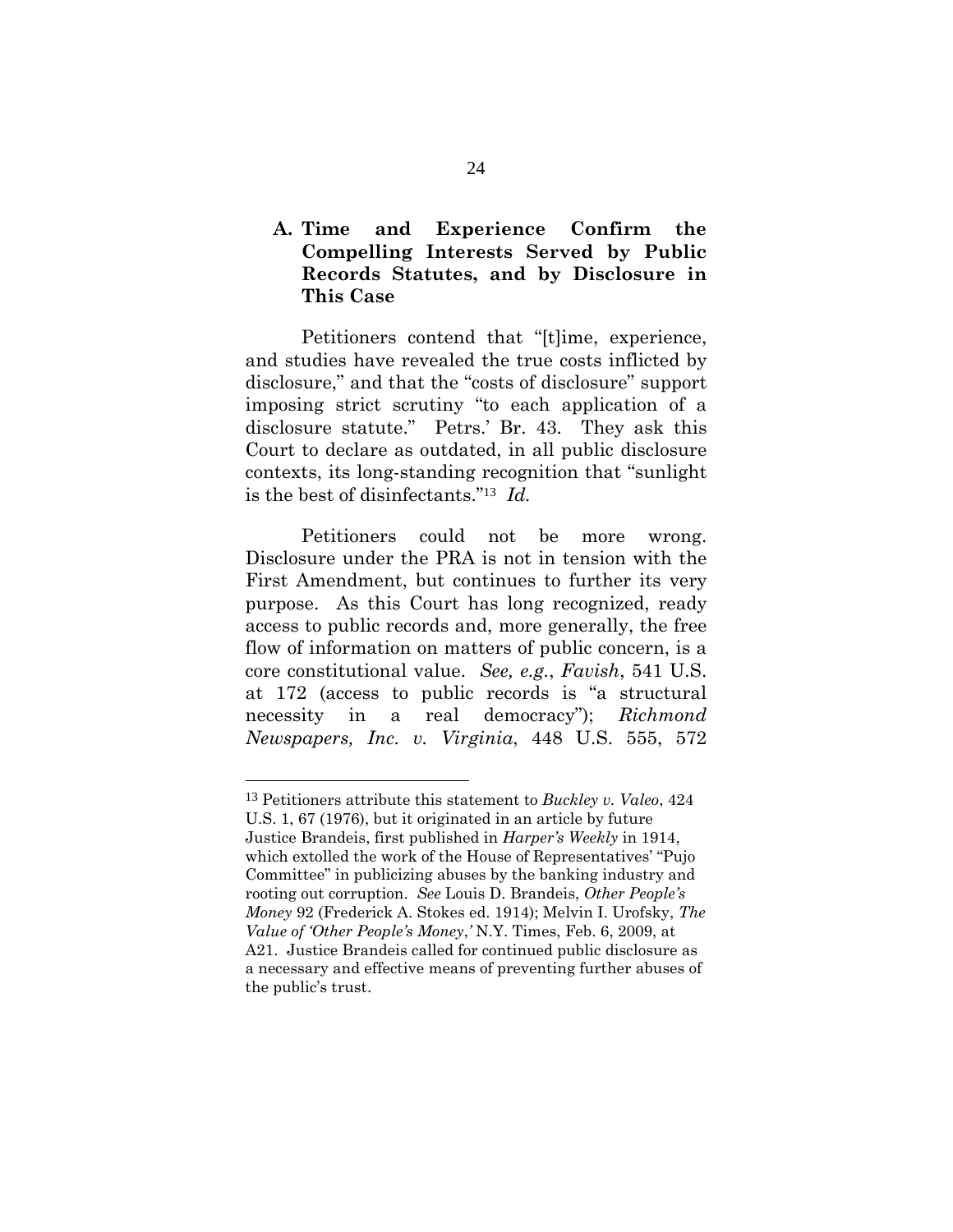(1980) ("People in an open society do not demand infallibility from their institutions, but it is difficult for them to accept what they are prohibited from observing."); *New York Times Co.* v. *United States*, 403 U.S. 713, 728 (1971) (Stewart, J., concurring) ("informed and critical public opinion" essential to "protect the values of democratic government"); *Grosjean v. Am. Press Co.*, 297 U.S. 233, 250 (1936) ("informed public opinion is the most potent of all restraints upon misgovernment"). The compelling interest in upholding strong public records laws is also supported by the related First Amendment right to receive information, particularly regarding public and political information. "It is now well established that the Constitution protects the right to receive information and ideas…. It is the right of the public to receive suitable access to social, political, esthetic, moral, and other ideas and experiences which is crucial here." *Kleindienst v. Mandel*, 408 U.S. 753, 762-63 (1972) (citations omitted).<sup>14</sup>

The need for robust public records disclosure has not abated. News organizations across the country regularly rely on records statutes like the PRA to uncover and report on issues of extreme public importance, including the operation of elections and ballot measure campaigns. For

<sup>14</sup> *See also Griswold v. Connecticut*, 381 U.S. 479, 482 (1965) ("The right of freedom of speech … includes not only the right to utter or to print, but the right to distribute, the right to receive, the right to read[.]"); *Associated Press v. United States*, 326 U.S. 1, 20 (1945) (First Amendment "rests on the assumption that the widest possible dissemination of information from diverse … sources is essential to the welfare of the public").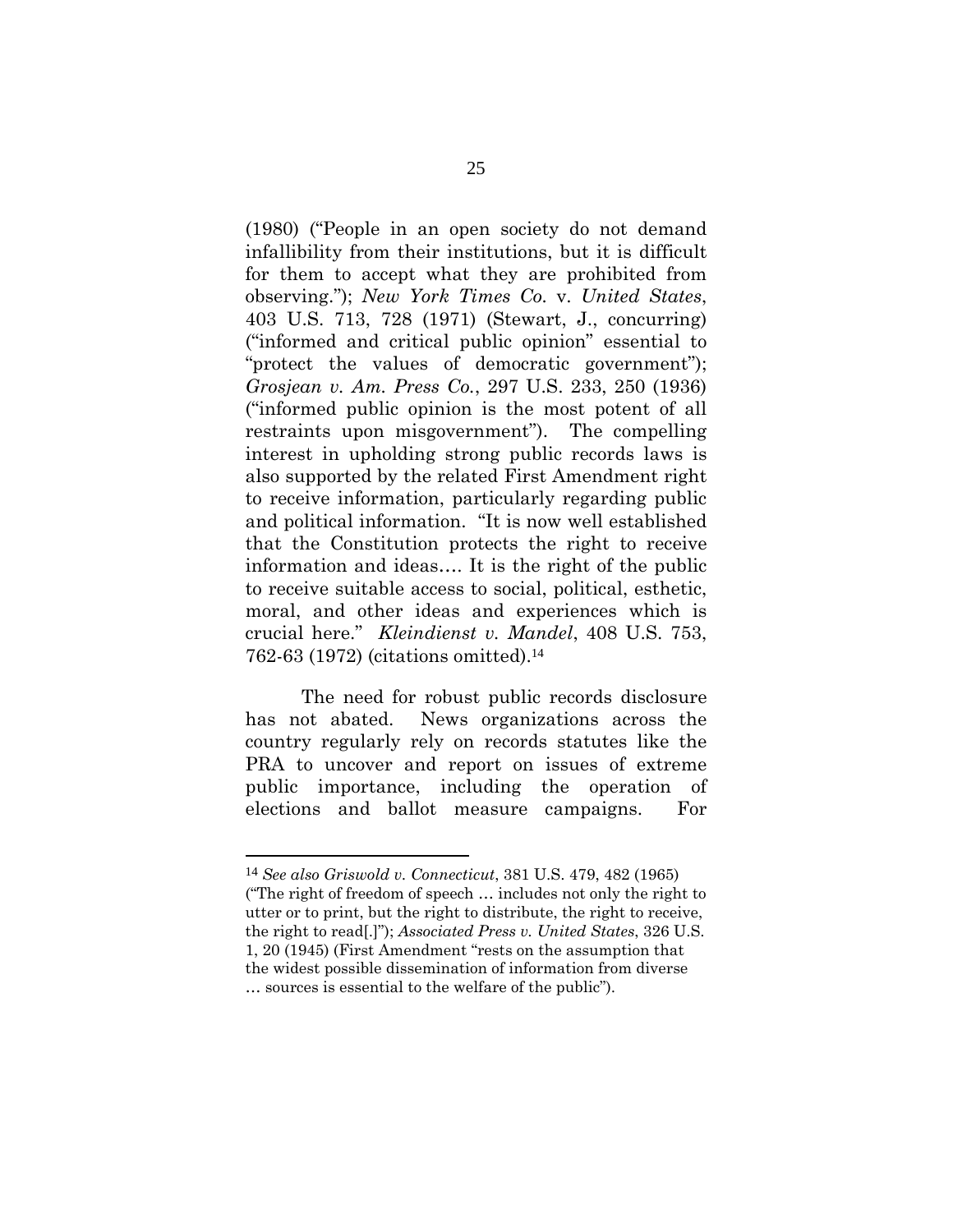example, after Washington State's disputed gubernatorial race in 2004, *The Seattle Times* relied on access to poll books and voting records to examine allegations of dead-voter fraud. Jonathan Martin, et al., *Voting by dead people isn't always a scam*, The Seattle Times, Jan. 7, 2005, at A1, available at http://tinyurl.com/Dead-Voters. The *Times* found 22 instances where the dead were credited with voting, in a statewide election decided by a mere 129 votes. In 2008, the *Sun Sentinel* (Ft. Lauderdale, Fla.) reviewed the voting rolls for Palm Beach County, and found more than 65,000 ineligible and duplicate voters, including one woman who had been dead 23 years and a felon whose criminal record included voter fraud. Peter Franceschina et al., *Mattie Lee Blitch died in 1985 . . . and she's still registered to vote*, Sun-Sentinel, Oct. 29, 2008, at Al. In 2006, *The Atlanta Journal Constitution*'s analysis of statewide voter registration database found many instances where people listed false addresses, such as schools, Atlanta's city hall and the county's own election office, even though Georgia law requires voters to provide accurate home addresses. Alan Judd, *Registration in Georgia: Bogus addresses clutter voter rolls*, The Atlanta Journal-Constitution, Jan. 10, 2006, at 1A. After the disputed 2000 presidential election, *The New York Times* analyzed a database of uncounted ballots and revealed that black precincts had more than three times as many rejected ballots as white precincts. Ford Fessenden, *Examining the Vote: The Patterns*, The New York Times, Nov. 12, 2001, at A17, available at http://tinyurl.com/vote-patterns.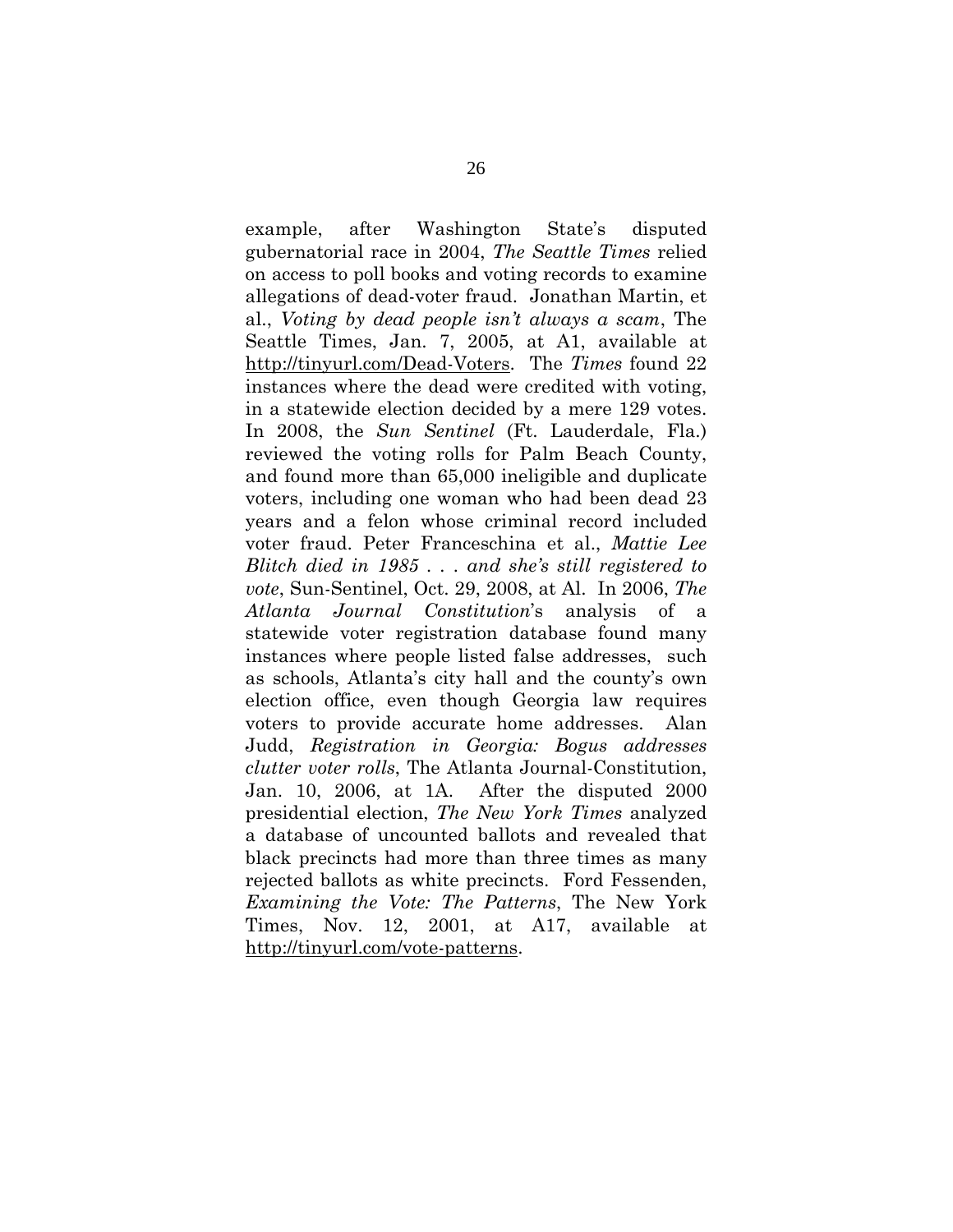Under Petitioners' view, these stories, and innumerable others about all manner of important public issues, could not be reported to the public unless release of the underlying records survived strict scrutiny. Petitioners' primary basis for proposing this hurdle is a 2007 "study," commissioned by *amicus curie* Institute for Justice, of public attitudes regarding campaign finance disclosure provisions. *See* Petrs.' Br. 43; Dick M. Carpenter II, *Disclosure Costs*: *Unintended Consequences of Campaign Finance Reform* (2007). The "study" is in fact a public opinion poll, surveying respondents in six states about attitudes toward disclosure and whether they view campaign contribution records before voting. *Id.* at 7, 11. It is doubtful that this study would even constitute admissible evidence, and it has never been subject to cross-examination or to review by any Court. Moreover, the study involves campaign finance disclosure, which is not in issue here; it says nothing at all about public records laws. In any case, First Amendment rights are not determined based on popularity contests, and this study provides no basis to erect new barriers to the public's access to government records in contravention of the will of Washington voters and this Court's precedent.

Petitioners also argue that access to public records should be subjected to greater constitutional scrutiny because "[t]echnology has dramatically altered the disclosure environment" since *Buckley v. Valeo*, 424 U.S. 1, 67 (1976). Petrs.' Br. 46. This Court rightly rejected a similar appeal technophobia earlier this Term, recognizing that the interests served by public disclosure of campaign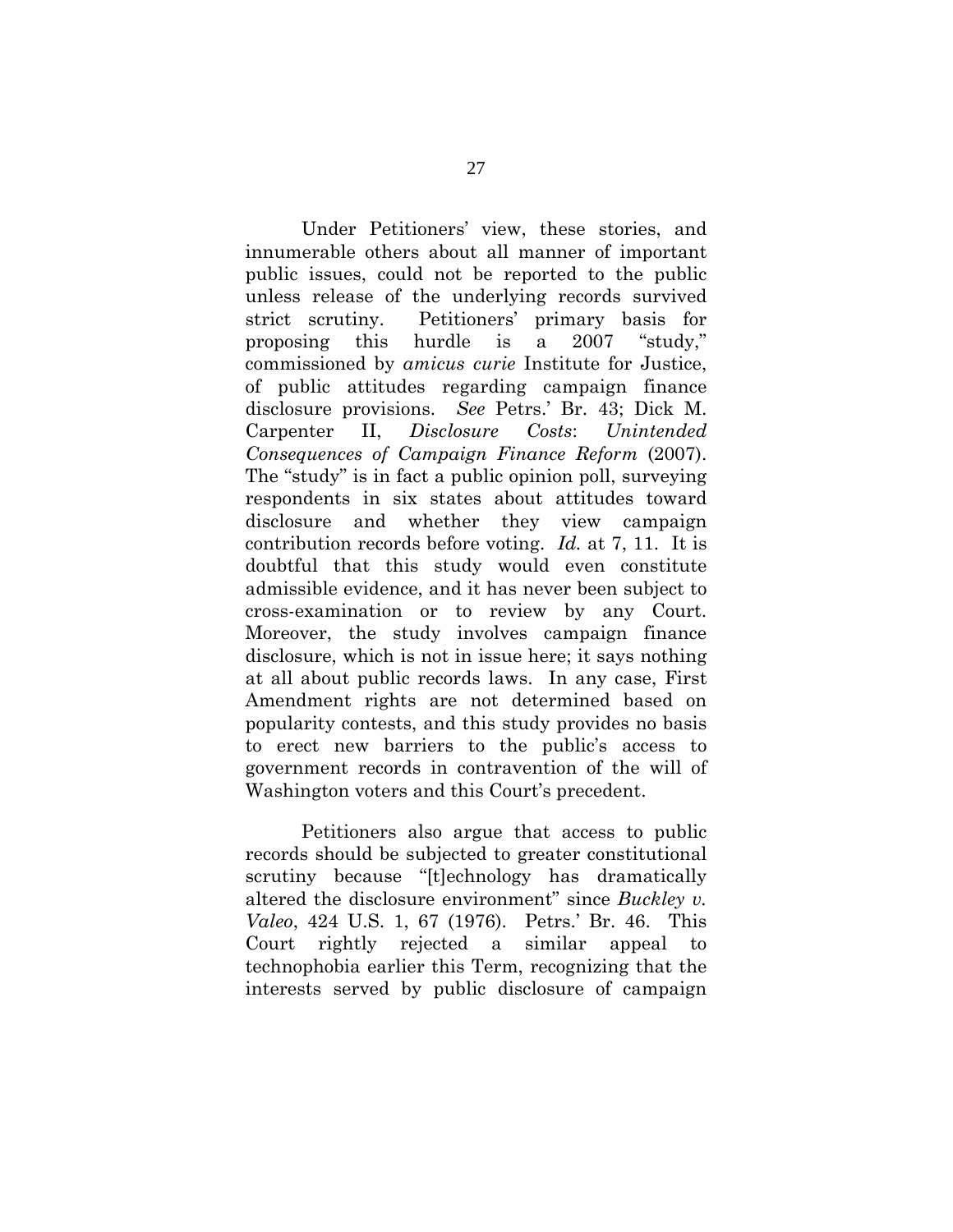information are furthered, not diminished, by the ready availability of such information on the Internet. *Citizens United v. FEC*, 558 U.S. \_\_, 130 S. Ct. 876, 916 (2010) (citing the amicus briefs submitted in that case by the Institute for Justice (at 13-16) and the Alliance Defense Fund (at 16-22), both *amici* here). The Court noted with approval that "modern technology makes disclosures rapid and informative," *id.*, and explained why technology makes disclosure more, not less, desirable:

> With the advent of the Internet, prompt disclosure of expenditures can provide shareholders and citizens with the information needed to hold corporations and elected officials accountable for their positions and supporters. Shareholders can determine whether their corporation's political speech advances the corporation's interest in making profits, and citizens can see whether elected officials are "'in the pocket' of so-called moneyed interests." The First Amendment protects political speech; and disclosure permits citizens and shareholders to react to the speech of corporate entities in a proper way. This transparency enables the electorate to make informed decisions and give proper weight to different speakers and messages.

Id. (citations omitted). The same is true in the public records context: the ready availability of records on the Internet, and the relative ease of searching them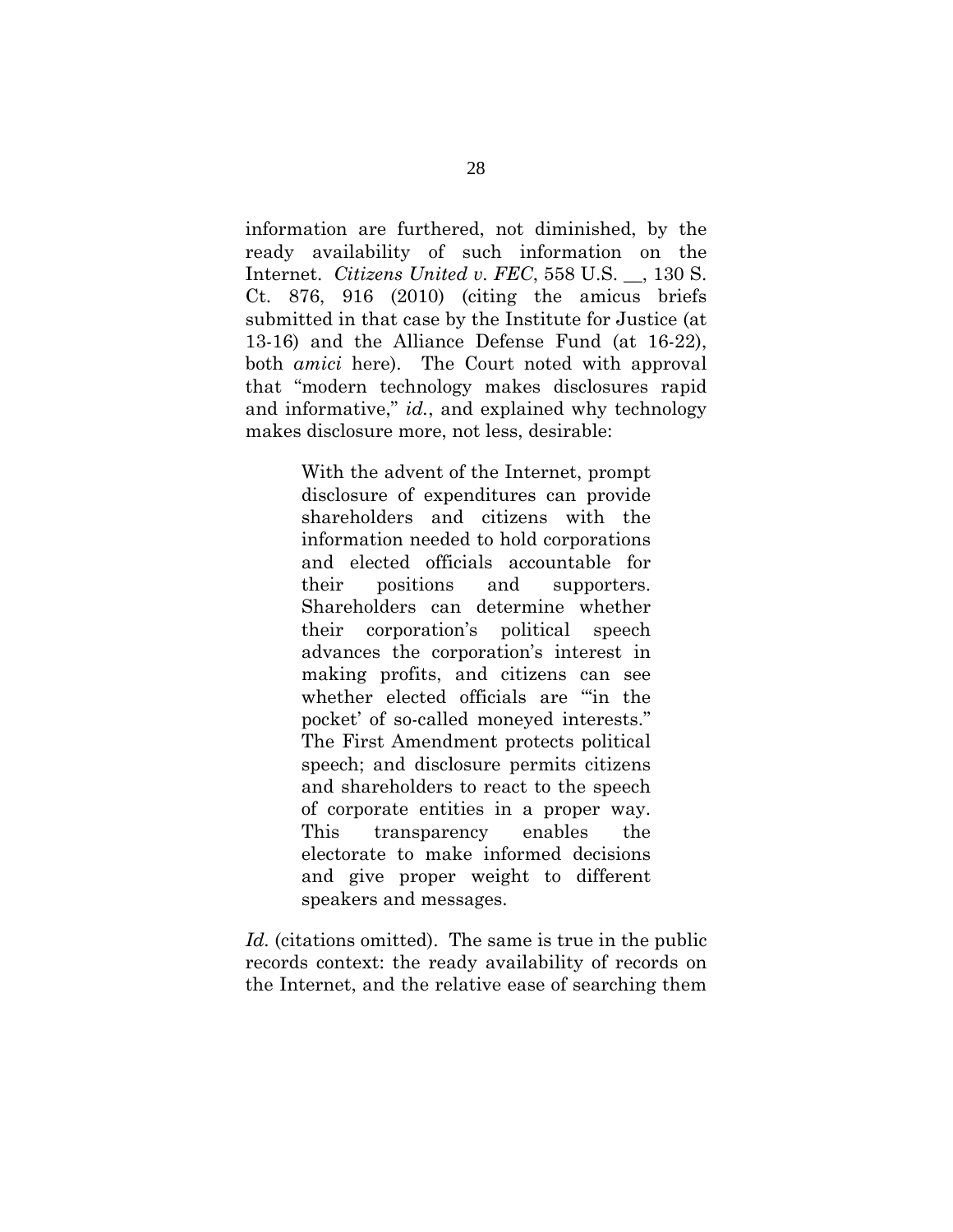in electronic form, makes information about government more accessible. This furthers the core purpose of the PRA and similar records laws.

For all of the reasons set forth above, the State's interest in assuring ready PRA access to the records at issue in this case would be sufficient even if strict scrutiny were applied. The court below found that the State has an interest both in "providing Washington voters with information about who supports placing a referendum on the ballot," and in "preserving the integrity of the election by promoting government transparency and accountability[.]" *Doe*, 586 F.3d at 679. Both of these interests are compelling. "A State indisputably has a compelling interest in preserving the integrity of its election process." *Eu v. S.F. County Democratic Cent. Comm.*, 489 U.S. 214, 231 (1989); *Buckley II*, 525 U.S. at 191. The anonymity proposed by Petitioners would "facilitate[] wrong by eliminating accountability, which is ordinarily the very purpose of the anonymity." *McIntyre*, 514 U.S. at 385 (Scalia, J., dissenting). The PRA directly advances the State's interest in securing clean elections by assuring that referendum petitions receive oversight not merely by state officials and the limited number of interested parties (who have access to the petitions as part of the "official" signature canvass, Wash. Rev. Code § 29A.72.230), but also by citizens, who are entitled to know "what their Government is up to," *Favish*, 541 U.S. at 171, and by the press in exercising its watchdog function. The alternative proposed by Petitioners – review by the Secretary of State only, with no public oversight and no public access to the records in his possession – would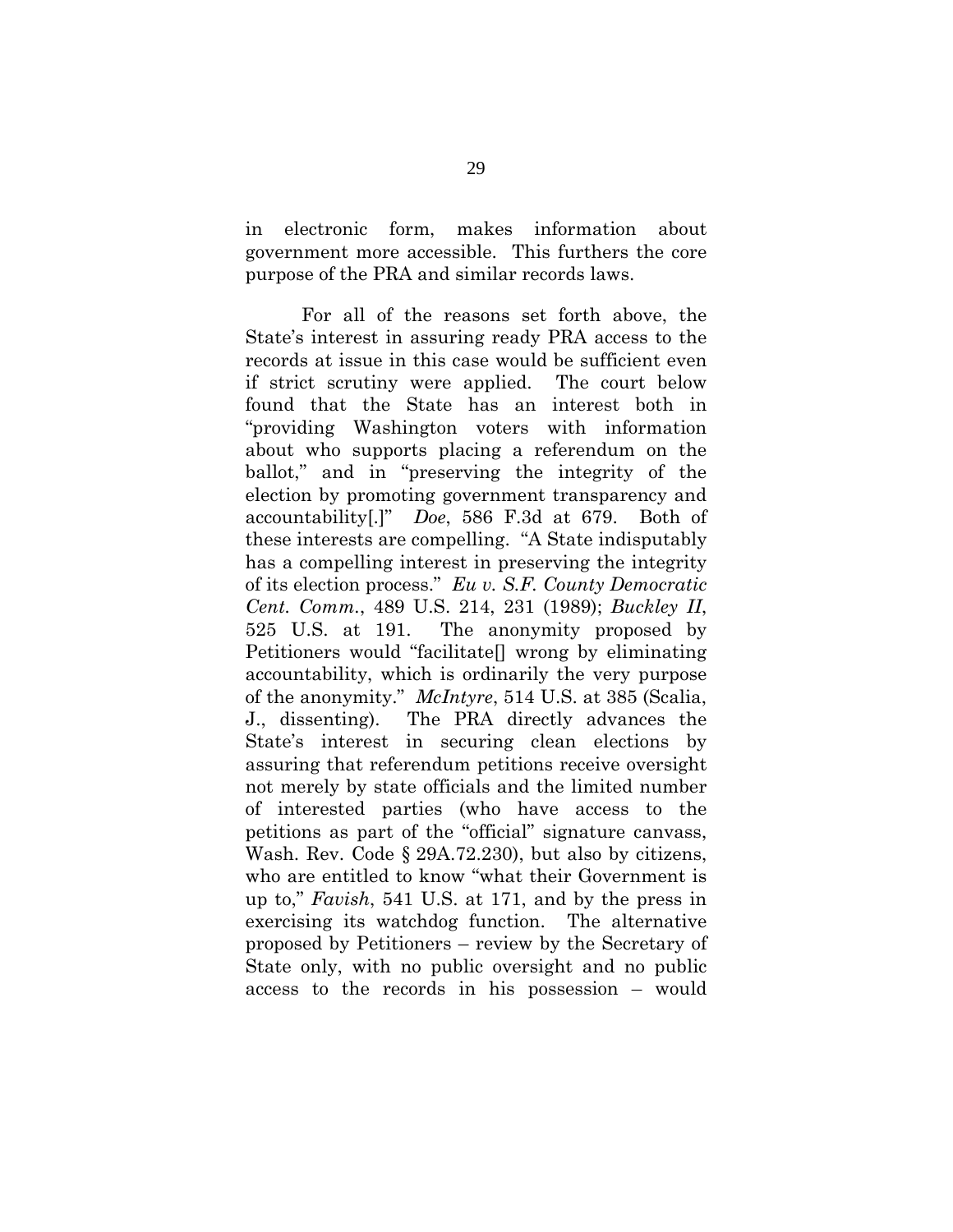deprive Washington citizens of the sovereignty over state government agencies, and the right to control them. "Without the PRA, the public is effectively deprived of the opportunity independently to examine whether the State properly determined that a referendum qualified, or did not qualify, for the general election." *Doe*, 586 F.3d at 680. This concern is not theoretical. As pointed out by Respondents, incidents of fraudulent signaturegathering are well documented. In some instances the fraud was detected only after public disclosure allowed a citizen to discover that his own name had been included on a petition that he did not sign. In other instances, voters were able to correct state officials' errors in disallowing valid signatures

The voter-information interest is likewise compelling. Consistent with the First Amendment right to receive information, Washington voters have a right to know who is supporting the referendum, since these citizens are acting in a legislative capacity. Voters are entitled to evaluate the measure based on whether particular groups, or officials, or neighbors, support putting the referendum to the people. Even the Referendum 71 sponsors, presumably recognizing the value of endorsements and the fact that citizens sometimes evaluate political measures based on who else supports them, identified certain supporters of the measure on the petitions themselves. JA32. But Petitioners now denigrate the value of such disclosure, suggesting it may be used to "spread misinformation." Petrs.' Br. 49; *see also* Br. of *Amicus Curiae* Inst. For Justice at 28 (arguing that citizens "often do not make the best use of" campaign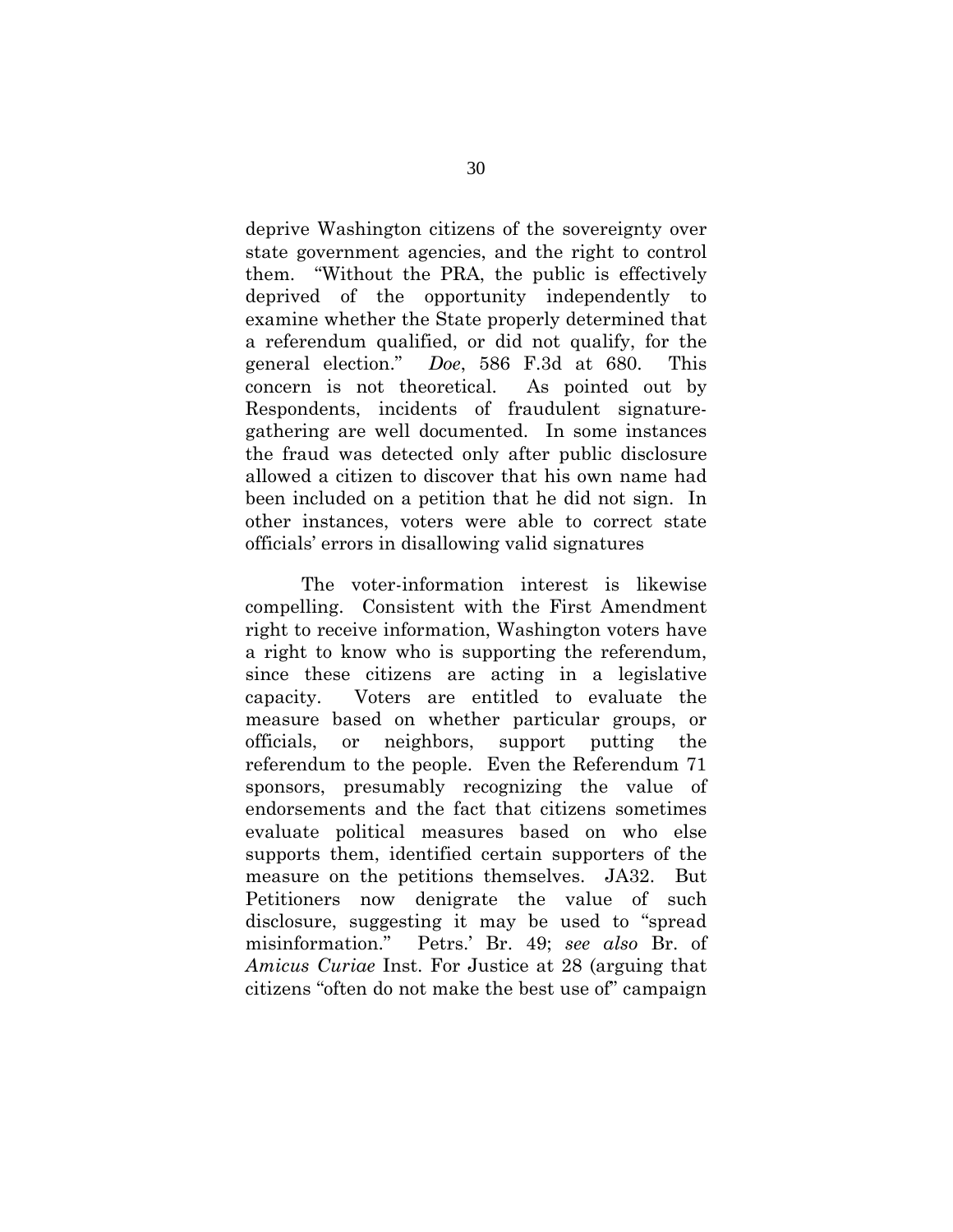disclosure information). In other contexts, this Court has rejected as "highly paternalistic" attempts to limit the public's access to truthful information on the ground that some recipients may misapprehend it. *Va. State Bd. v. Va. Citizens Consumer Council, Inc.*, 425 U.S. 748, 770 (1976); *accord 44 Liquormart, Inc. v. Rhode Island*, 517 U.S. 484, 496-98, 503 (1996) (plurality opinion); *id.* at 520-23 (Thomas, J., concurring). It should do so here as well. By law, the State of Washington has no "right to decide what is good for the people to know and what is not good for them to know," Wash. Rev. Code § 42.56.030, and neither do the Petitioners. The PRA directly advances the public's compelling interest in understanding who the backers of a referendum petition are, in the same manner as they are entitled to know where their elected legislators stand.

**B. The PRA Is Narrowly Tailored and Reflects the Considered Judgment of Washington and Its Voters Regarding The Importance of Ready Access to Public Records** 

Given that the stated purpose of the PRA is public access to the information used by officials to govern, there can be no less restrictive alternative than disclosure in this case. Moreover, the disclosure of names of those citizens who support placing a referendum on the ballot is necessary to effectuate the State's election integrity interest: no more limited alternative would give the public the ability to assure that referendum petitions are properly verified, and that there has been no fraud or favoritism in the review process. Disclosure also is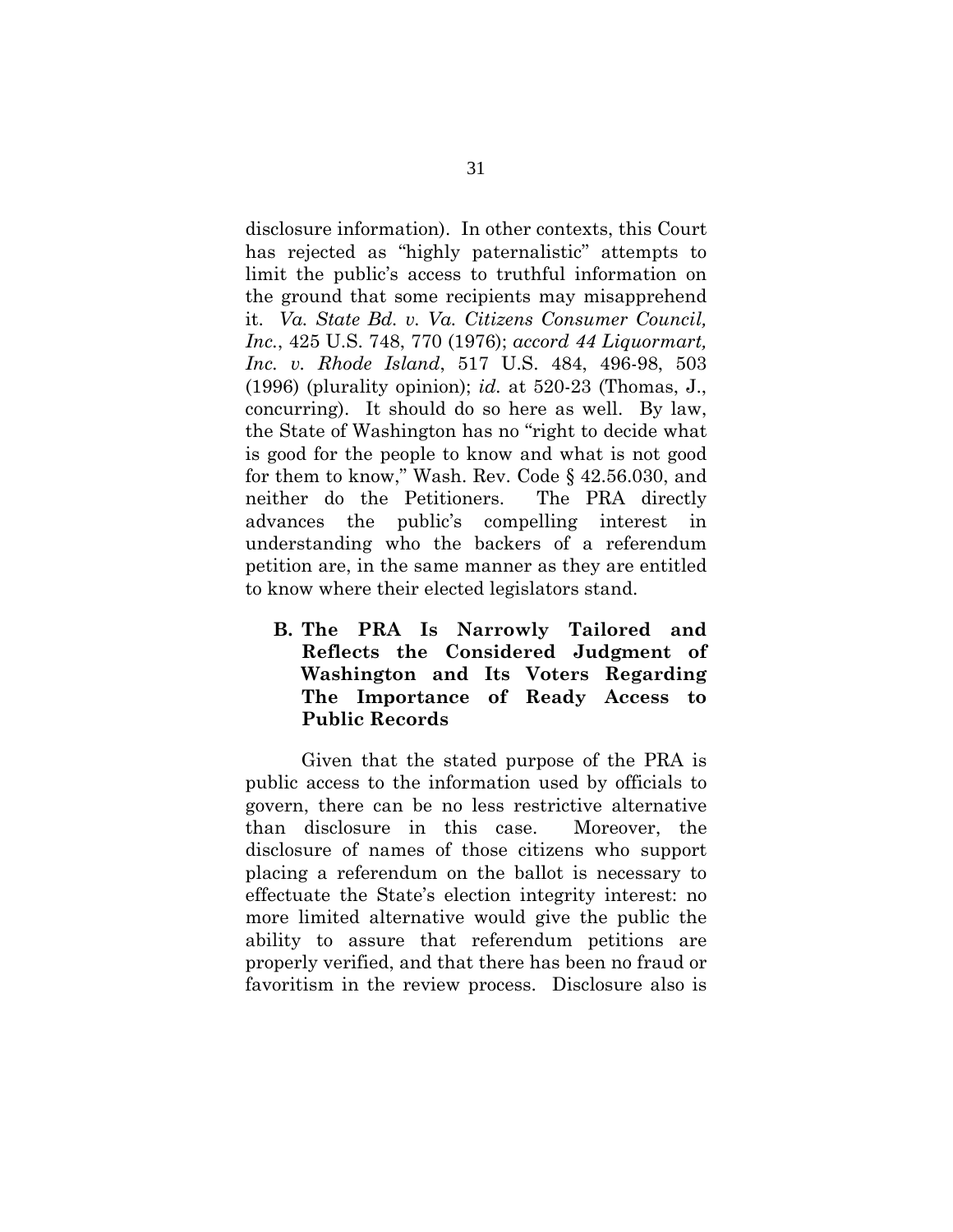the only means of serving the voter-information interest: no other alternative would enable the public to receive complete information about the identity of those acting as citizen legislators.

Nor is the law overly broad by virtue of the fact that some states do not require public disclosure of initiative petitions. States have leeway with respect to the release of such petitions. Washington has chosen not to exempt from disclosure the referendum petitions submitted signed by voters acting as citizen legislators. The PRA is narrowly tailored nevertheless. The statute, as amended over the last 37 years, contains numerous exemptions to disclosure, reflecting the balance fixed by the State between the public's strong interest in access to information about government conduct, and legitimate countervailing interests.

Basic precepts of federalism, and this Court's longstanding recognition of the critical role played by robust public records laws, dictate that the Court not interfere lightly with the choice made by the people of Washington. Petitioners have not provided this Court with a sufficient basis for holding disclosure unconstitutional in this case. More broadly, this Court should reject Petitioners' proposal, in the name of a previously unknown right of anonymity, to place substantial new roadblocks to the free flow of information to citizens.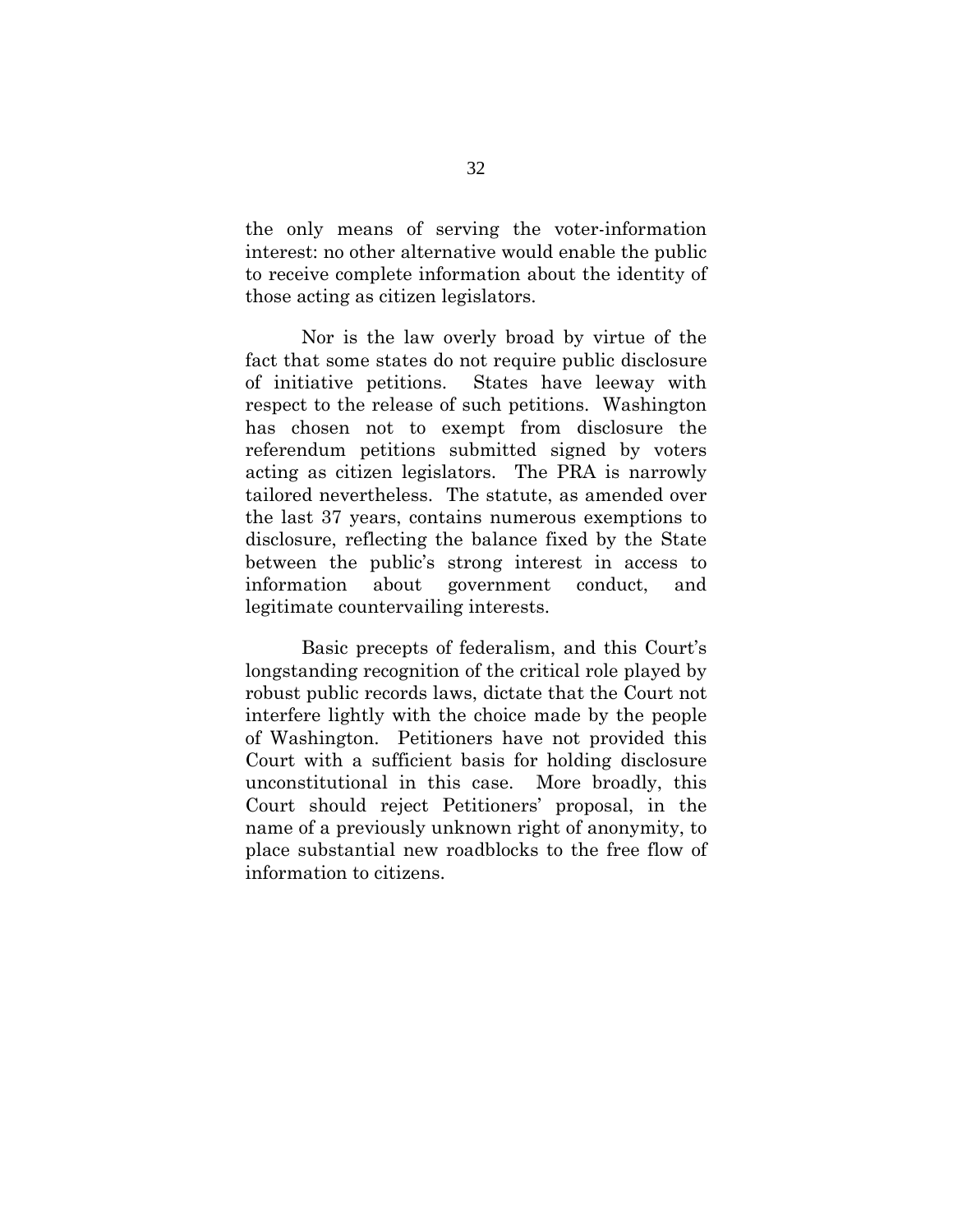### **CONCLUSION**

For the foregoing reasons, the decision of the Ninth Circuit should be affirmed.

Respectfully submitted,

BRUCE E.H. JOHNSON\* ERIC M. STAHL SARAH K. DURAN DAVIS WRIGHT TREMAINE LLP 1201 Third Avenue, Suite 2200 Seattle, Washington 98101 (206) 622-3150 brucejohnson@dwt.com

Counsel for *Amici Curiae*

\* Counsel of Record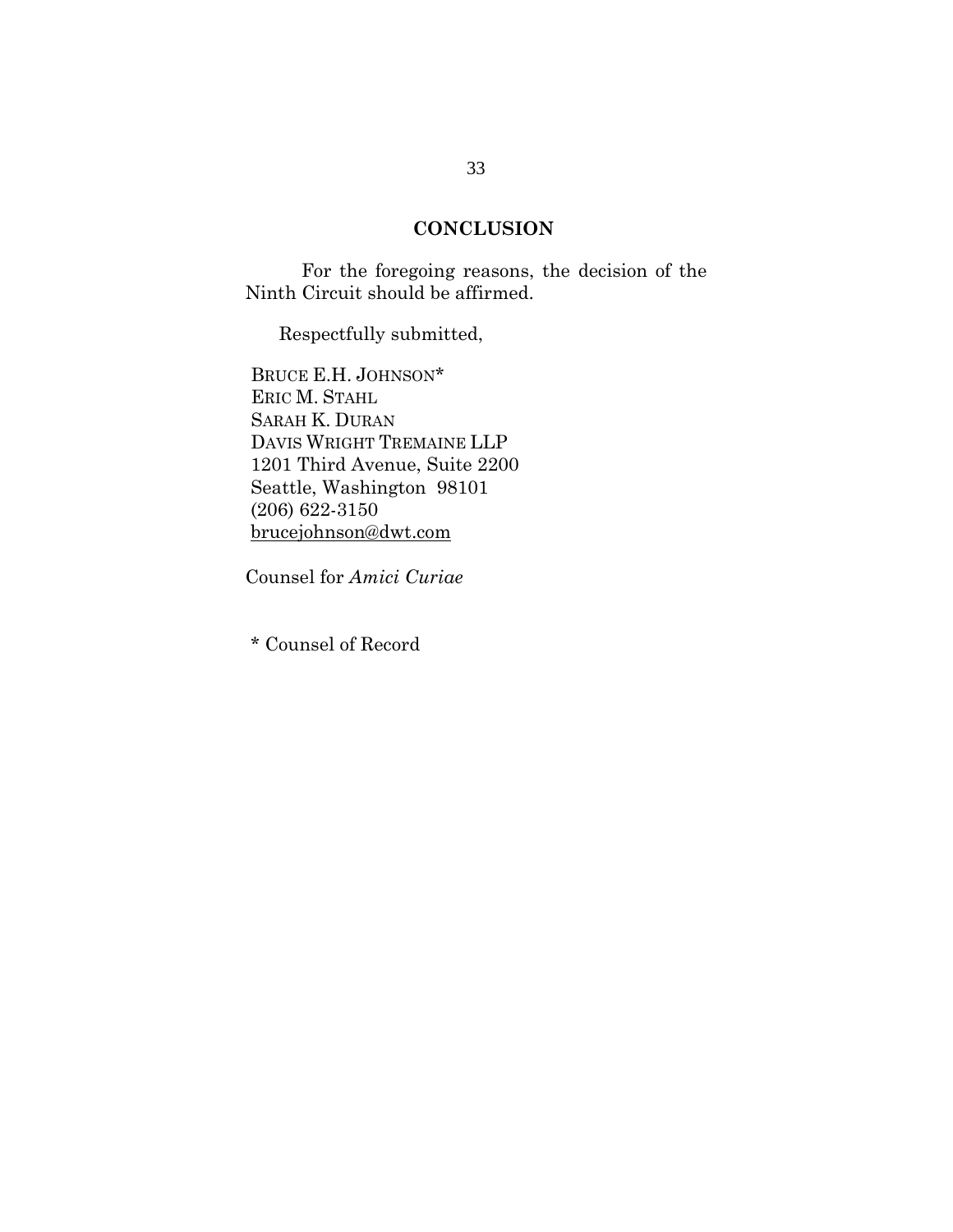#### **APPENDIX A**

#### **Identity of Individual** *Amici Curiae*

Advance Publications, Inc., directly and through subsidiaries, publishes over 20 magazines with nationwide circulation, daily newspapers in over 20 cities, and weekly business journals in over 40 cities throughout the United States. It also owns, directly or through its subsidiaries, many internet sites and has interests in cable systems serving over 2.3 million subscribers.

Allied Daily Newspapers of Washington, Inc. is a not-for-profit association representing 24 daily newspapers serving the state of Washington and the Washington bureaus of the Associated Press.

The American Society of News Editors, with some 500 members, is an organization that includes directing editors of daily newspapers throughout the Americas. ASNE changed its name in April 2009 to the American Society of News Editors and approved broadening its membership to editors of online news providers and academic leaders. Founded in 1922, as the American Society of Newspaper Editors, ASNE is active in improving freedom of information, diversity, readership and credibility of newspapers.

The Associated Press, founded in 1846, is one of the largest and most trusted sources of independent newsgathering. On any given day, the AP serves thousands of daily newspaper, radio, television, and online customers with coverage in text, photos, graphics, audio and video, reaching more than half the world's population.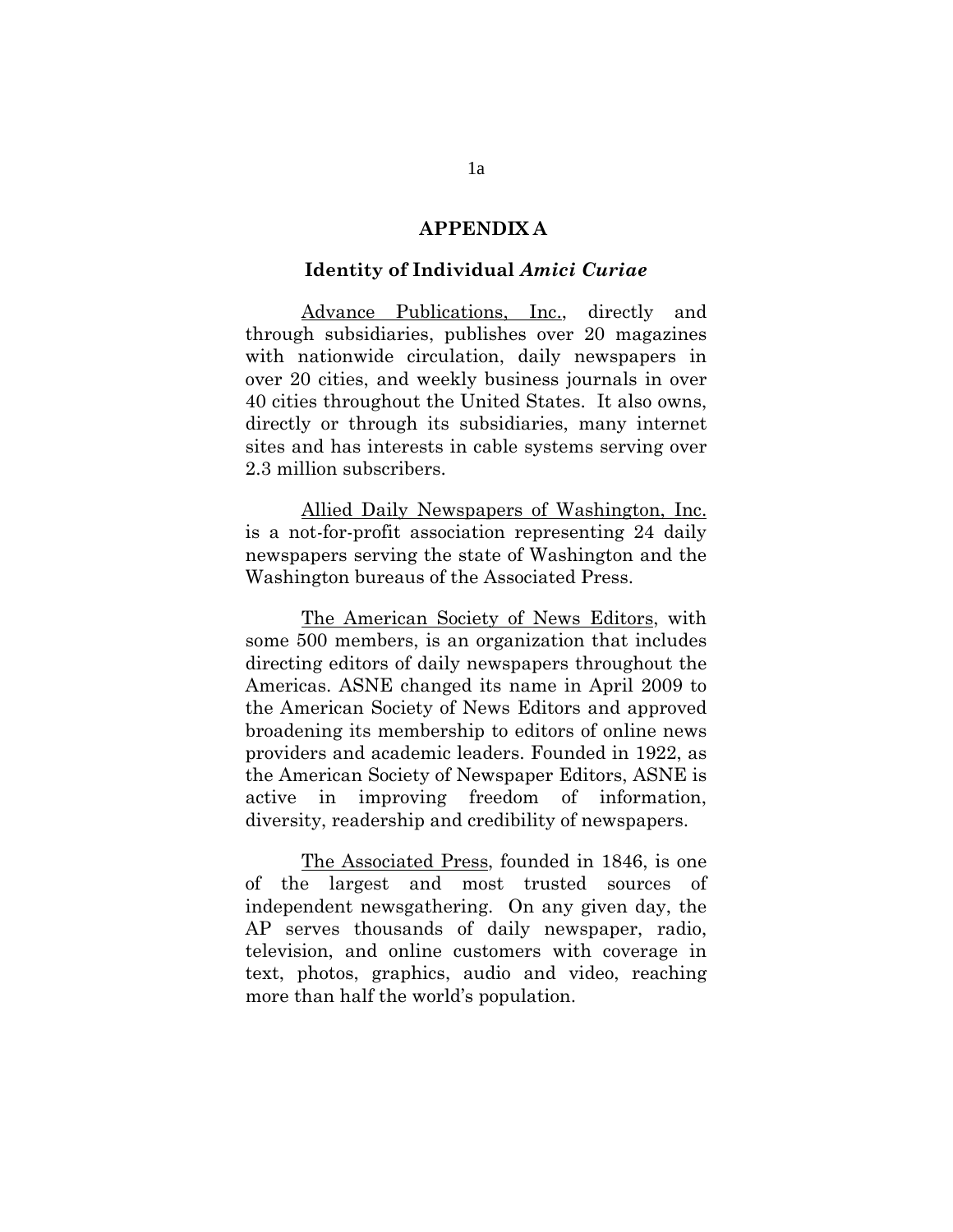The Association of Capitol Reporters and Editors was founded in 1999 and currently has approximately 200 members. It is the only national journalism organization for those who write about state government and politics.

Belo Corp. owns twenty television stations, six cable news channels, and the stations' associated Web sites. In Washington State, Belo owns broadcast stations KING in Seattle, KREM and KSKN in Spokane, and Seattle-based cable news station NorthWest Cable News. Nationwide, Belo stations, which include affiliations with ABC, CBS, NBC, FOX, CW and MyNetwork TV, reach more than 14 percent of U.S. television households

Bloomberg L.P., based in New York City, operates Bloomberg News, which is comprised of more than 1500 professionals in 145 bureaus around the world. Bloomberg News publishes more than 6000 news stories each day, and The Bloomberg Professional Service maintains an archive of more than 15 million stories and multimedia reports and a photo library comprised of more than 290,000 images. Bloomberg News also operates as a wire service, syndicating to over 450 newspapers worldwide with a combined circulation of 80 million people, in more than 160 countries. Bloomberg News operates eleven 24-hour cable and satellite television news channels broadcasting worldwide in six different languages; WBBR, a 24-hour business news radio station which syndicates reports to more than 840 radio stations worldwide; Bloomberg Press, a book publisher responsible for the Economist line of books in the U.S. and Canada; Bloomberg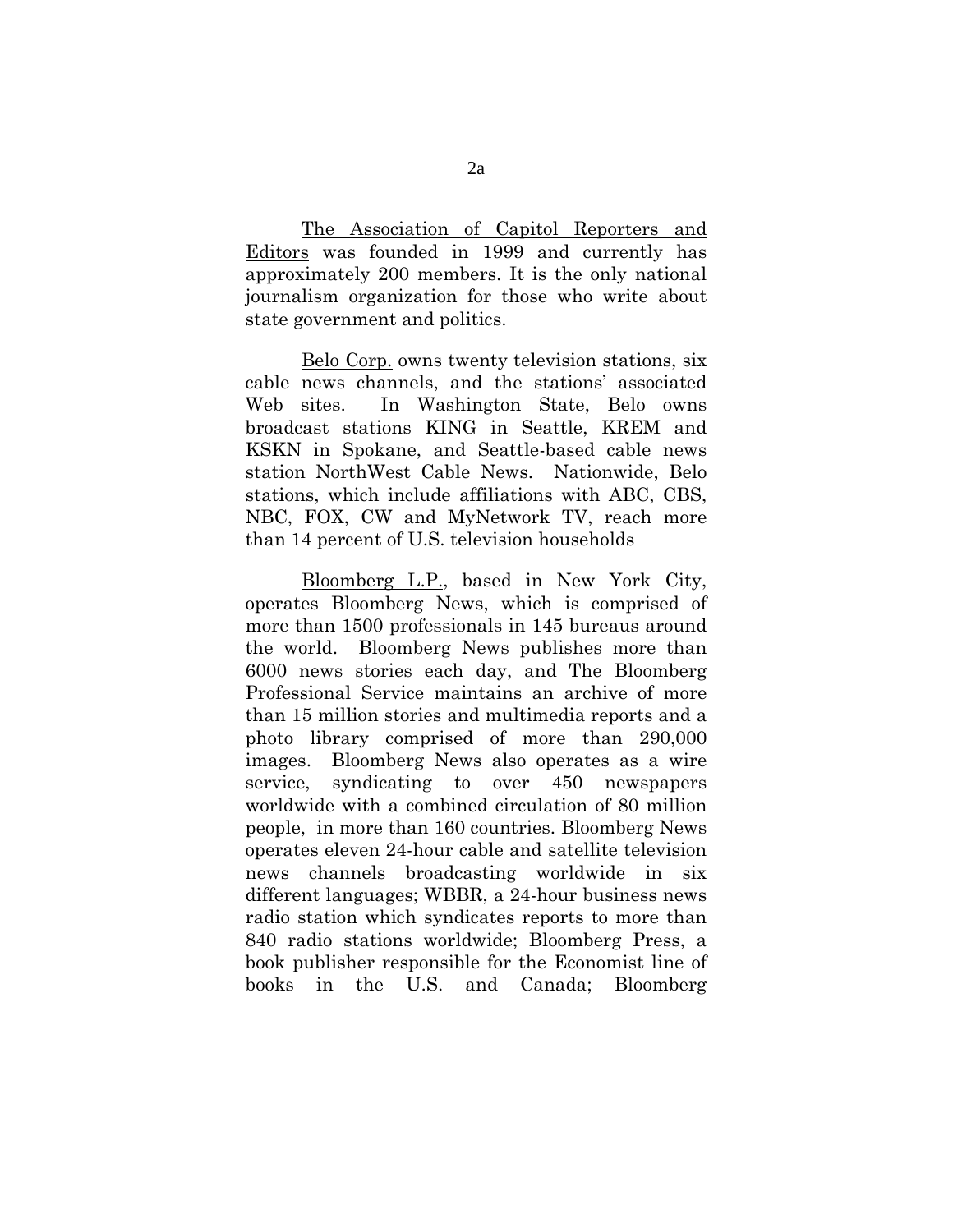Magazines, which publishes twelve different magazines each month; and Bloomberg.com.

Cable News Network LP, LLP, a division of Turner Broadcasting System, Inc., a Time Warner Company, operates fifteen cable and satellite television networks; twelve Internet websites, including CNN.com; three private place-based networks; two radio networks; and CNN Newsource, the world's most extensively syndicated news service. CNN's combined branded networks and services are available to more than one billion people in more than 212 countries and territories.

Cowles Publishing Inc. is a diversified familyowned corporation that publishes *The Spokesman Review*, a daily newspaper in Spokane, Washington. Cowles Publishing has a number of major affiliates, including Cowles CA Media; television stations KHQ in Spokane, KNDO in Yakima, Washington, and KNDU in Kennewick, Washington; *Journal of Business*; *Nickels Worth* and New Media Ventures.

Cox Media Group, Inc. ("CMG") is a Delaware privately-held corporation. CMG's direct and indirect subsidiaries and affiliates include companies that own and operate a variety of news media, including television stations, radio stations, newspapers and websites in multiple markets throughout the United States, including KIRO in Seattle**.**

The Daily Herald Company is a subsidiary of The Washington Post Company and publishes *The Herald*, a local daily newspaper in Everett, Washington started in 1901. The Daily Herald also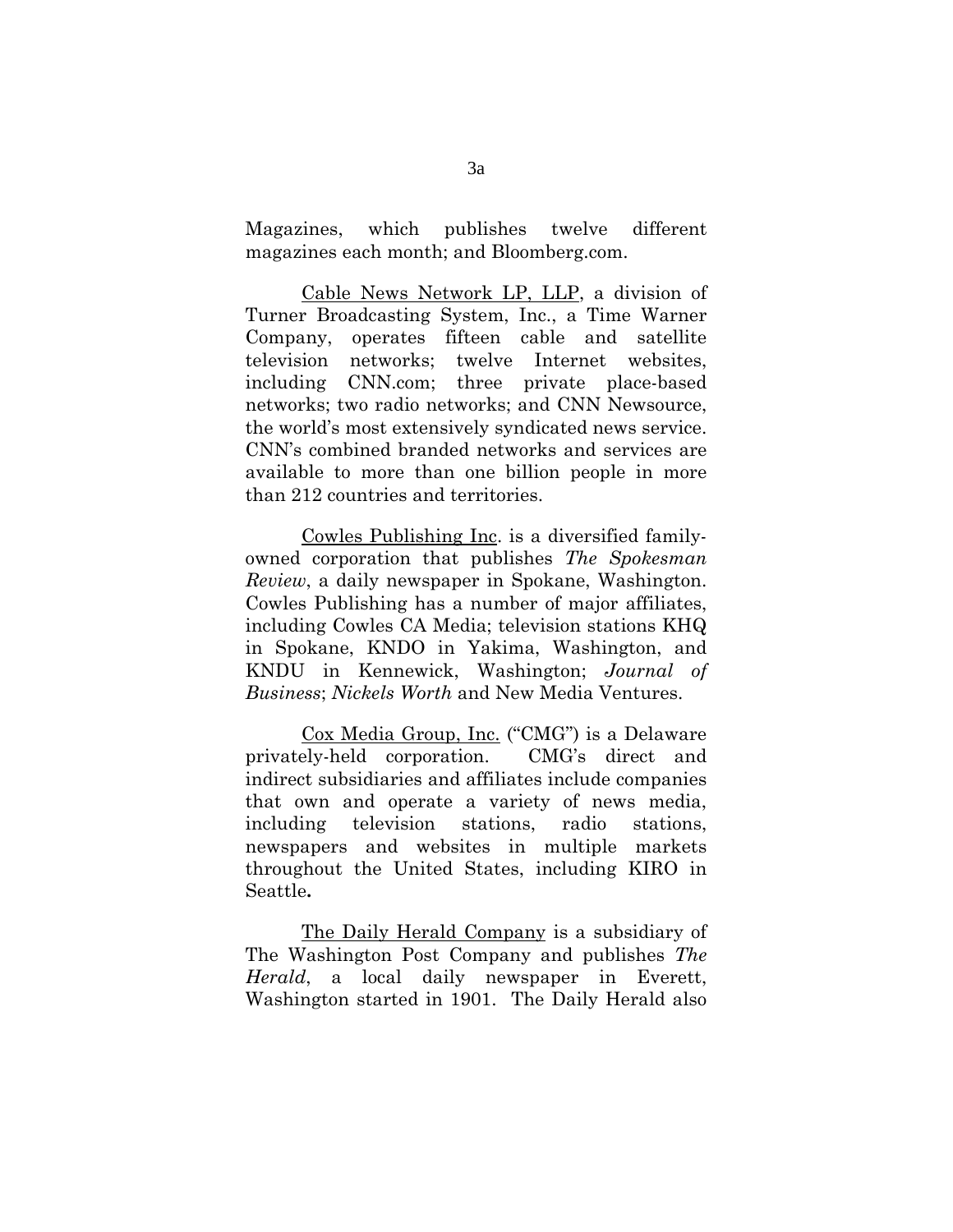publishes a monthly business journal, titled *Snohomish County Business Journal*, a weekly Hispanic newspaper designed to serve the entire Puget Sound, and HeraldNet, the main web site for The Herald newspaper.

Dow Jones & Company, Inc. is the publisher of *The Wall Street Journal*, a daily newspaper with a national circulation of over two million, *WSJ.com*, a news website with more than one million paid subscribers, *Barron's*, a weekly business and finance magazine, and through its Dow Jones Local Media Group, community newspapers throughout the United States. In addition, Dow Jones provides realtime financial news around the world through Dow Jones Newswires as well as news and other business and financial information through Dow Jones Factiva and Dow Jones Financial Information Services.

The Hearst Corporation is a diversified, privately held media company that publishes newspapers, consumer magazines and business publications. Hearst also owns a leading features syndicate, has interests in several cable television networks, produces movies and other programming for television and owns and operates twenty-nine television and two radio broadcast stations. In the Seattle market, Hearst is the owner-operator of seattlepi.com, the first major metro daily newspaper to go online-only.

Magazine Publishers of America, Inc. is a national trade association including in its present membership more than 240 domestic magazine publishers that publish over 1,400 magazines sold at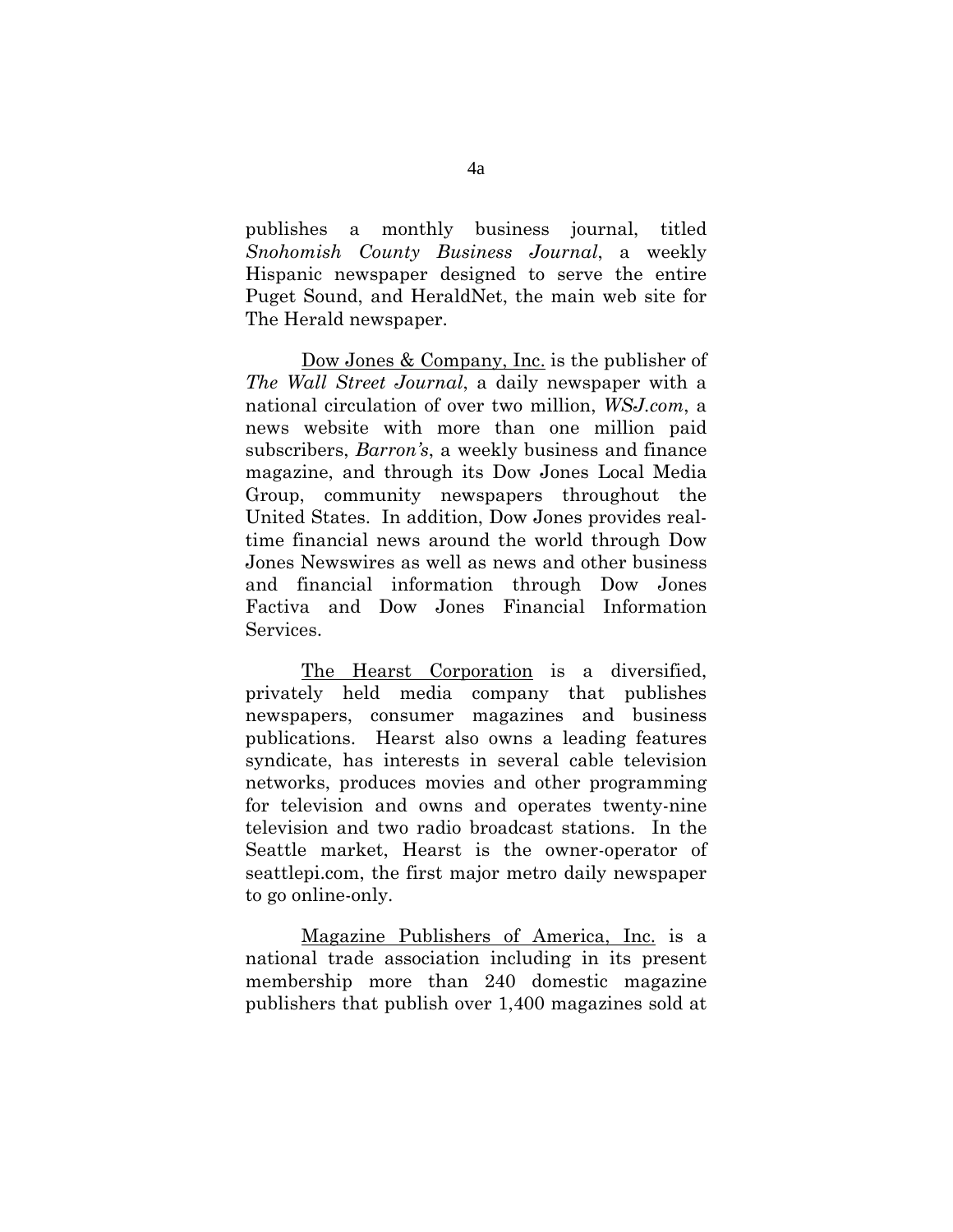newsstands and by subscription. MPA members provide broad coverage of domestic and international news in weekly and biweekly publications, and publish weekly, biweekly and monthly publications covering consumer affairs, law, literature, religion, political affairs, science, sports, agriculture, industry and many other interests, avocations and pastimes of the American people. MPA has a long and distinguished record of activity in defense of the First Amendment.

The New York Times Company publishes *The New York Times,* a national newspaper distributed throughout the United States and the world. The New York Times Company also publishes the International Herald Tribune, The Boston Globe, 15 other daily newspapers and more than 50 Web sites, including NYTimes.com, Boston.com and About.com.

Newsweek, Inc., a subsidiary of The Washington Post Company, publishes the weekly news magazines *Newsweek* and *Newsweek International*, which are distributed nationally and internationally, and today has a worldwide circulation of more than 2 million. *Newsweek* offers comprehensive coverage of world events with a global network of correspondents, reporters, contributors and editors covering national and international affairs, business, science and technology, society and the arts and entertainment. Newsweek.com offers the weekly magazine online, daily news updates, Web-only columns from Newsweek's top writers, photo galleries, audio and video reports from correspondents, podcasts, mobile content and archives.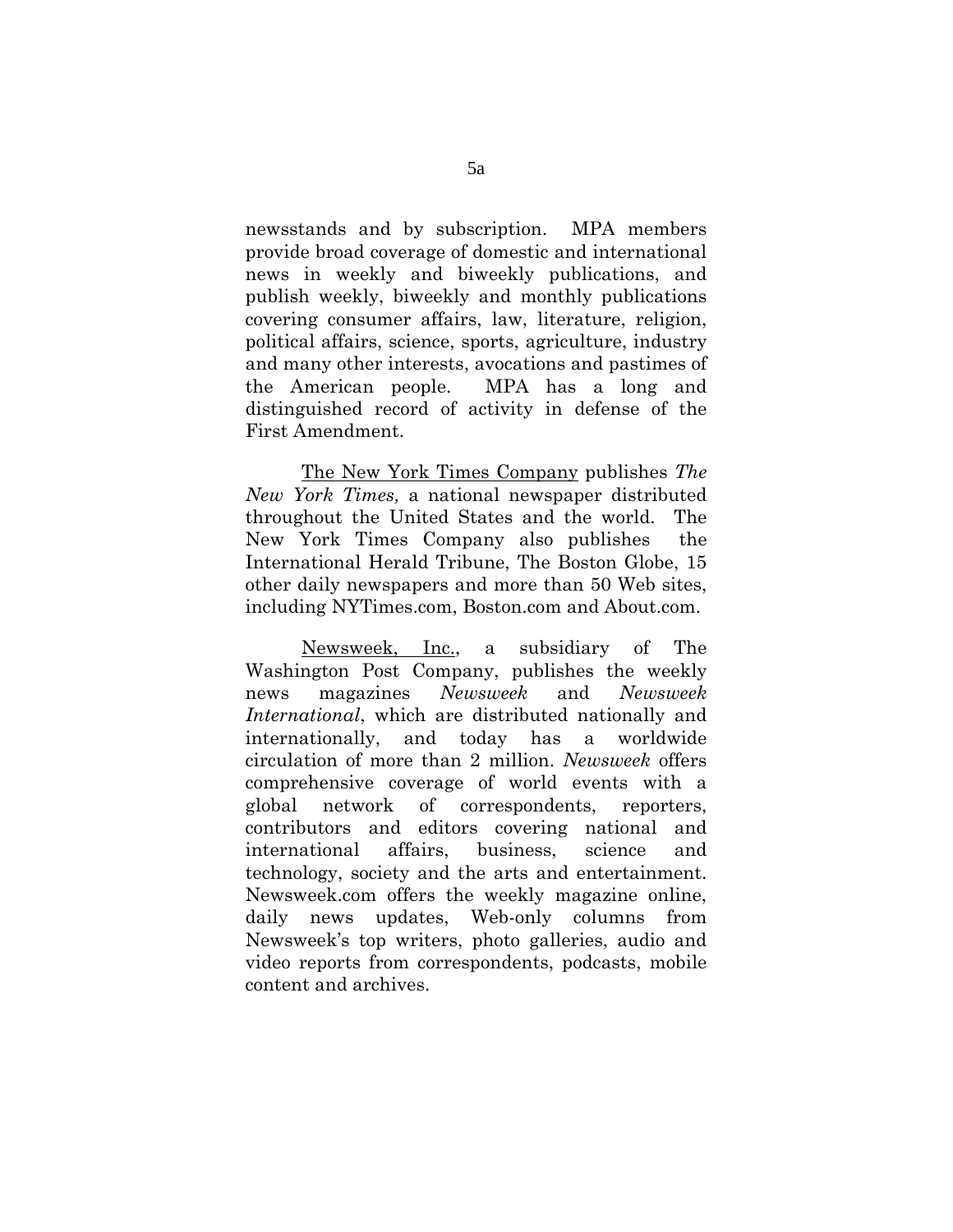ProPublica is an independent, non-profit newsroom that produces investigative journalism in the public interest. ProPublica is led by Paul Steiger, the former managing editor of The Wall Street Journal. Stephen Engelberg, a former managing editor of The Oregonian, Portland, Oregon and former investigative editor of The New York Times, is ProPublica's managing editor. Established in 2007 and headquartered in Manhattan, ProPublica has a newsroom of 32 working journalists dedicated to investigative reporting on stories with significant potential for major impact. Many of ProPublica's stories are offered exclusively to a traditional news organization (138 such stories in 2009 with 38 different partners), free of charge, for publication or broadcast.

The Seattle Times Company publishes four newspapers in the State of Washington: *The Seattle Times*, Washington's most widely circulated daily newspaper; the *Yakima Herald-Republic*; the *Walla Walla Union Bulletin*; and *The Issaquah Press*. Since 1896, The Seattle Times has been the Northwest's most trusted source of local news and information.

Tribune Company, is an industry-leading media company, operating businesses in publishing, interactive and broadcasting. In publishing, Tribune's leading daily newspapers include the *Los Angeles Times*, *Chicago Tribune*, *The Baltimore Sun*, *Sun Sentinel* (South Florida), *Orlando Sentinel*, *Hartford Courant*, *Morning Call* and *Daily Press*. The company's broadcasting group operates 23 television stations, including KCPQ Q13Fox in Seattle, WGN America on national cable, and